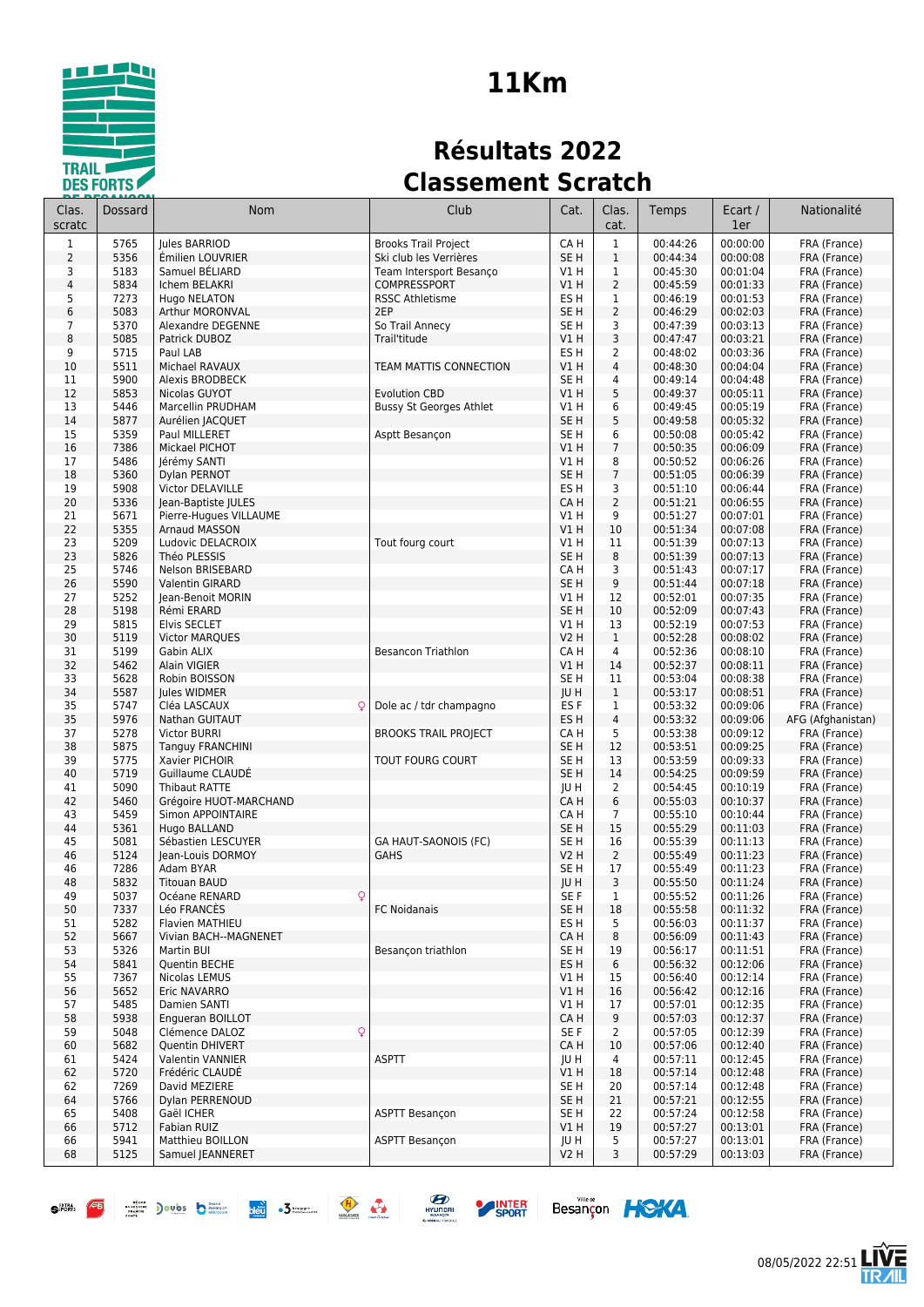|--|--|

| Clas.<br>scratc | Dossard      | Nom                                           | Club                           | Cat.                               | Clas.<br>cat.        | Temps                | Ecart /<br>1er       | Nationalité                  |
|-----------------|--------------|-----------------------------------------------|--------------------------------|------------------------------------|----------------------|----------------------|----------------------|------------------------------|
| 69              | 5668         | Frank DELACROIX                               |                                | SE H                               | 23                   | 00:57:43             | 00:13:17             | FRA (France)                 |
| 70              | 5859         | Anthony LOPEZ                                 |                                | SE <sub>H</sub>                    | 24                   | 00:57:48             | 00:13:22             | FRA (France)                 |
| 71<br>72        | 5164<br>5054 | Sébastien BRIDE<br>Alain GROSLAMBERT          | <b>UBFC</b>                    | V1 H<br><b>V2 H</b>                | 20<br>$\overline{4}$ | 00:57:53<br>00:57:54 | 00:13:27<br>00:13:28 | FRA (France)<br>FRA (France) |
| 73              | 5930         | Serge GAILLAND                                |                                | V1 H                               | 21                   | 00:58:07             | 00:13:41             | FRA (France)                 |
| 74              | 5816         | <b>Gaspard REGNIER</b>                        |                                | JU H                               | 6                    | 00:58:12             | 00:13:46             | FRA (France)                 |
| 75              | 5942         | Dimitri LEULLIEZ                              | asptt besancon                 | JU H                               | $\overline{7}$       | 00:58:16             | 00:13:50             | FRA (France)                 |
| 76              | 5298         | Stanislas TRIQUET                             | DSA Besançon                   | JU H                               | 8                    | 00:58:20             | 00:13:54             | FRA (France)                 |
| 77<br>78        | 5558<br>5015 | Teddy DEREGNAUCOURT<br>Laurent HUMBERT        |                                | SE <sub>H</sub><br><b>V2 H</b>     | 25<br>5              | 00:58:25<br>00:58:33 | 00:13:59<br>00:14:07 | FRA (France)<br>FRA (France) |
| 79              | 5002         | <b>Baptiste PERRIN</b>                        |                                | JU H                               | 9                    | 00:58:57             | 00:14:31             | FRA (France)                 |
| 80              | 5192         | Hugo CHEVREUX                                 |                                | JU H                               | 10                   | 00:59:02             | 00:14:36             | FRA (France)                 |
| 81              | 5676         | Sébastien JACQUES                             |                                | V1 H                               | 22                   | 00:59:18             | 00:14:52             | FRA (France)                 |
| 82              | 7396         | Lucas MOUHOT                                  | Faur'Motion                    | SE <sub>H</sub>                    | 26                   | 00:59:21             | 00:14:55             | FRA (France)                 |
| 83<br>84        | 7363<br>5487 | Paul LAPLANTE<br>Nicolas PETITCUENOT          |                                | SE <sub>H</sub><br>V1H             | 27<br>23             | 00:59:22<br>00:59:25 | 00:14:56<br>00:14:59 | FRA (France)                 |
| 85              | 5763         | Q<br><b>Elise CHEVALIER</b>                   |                                | CA F                               | 1                    | 00:59:26             | 00:15:00             | FRA (France)<br>FRA (France) |
| 86              | 5792         | David BOZOVIC                                 |                                | V1 H                               | 24                   | 00:59:36             | 00:15:10             | FRA (France)                 |
| 87              | 5793         | Pierre-Mary LACROIX                           |                                | SE <sub>H</sub>                    | 28                   | 00:59:37             | 00:15:11             | FRA (France)                 |
| 88              | 5412         | Hassan NINACH                                 | fci amphenol                   | V2 H                               | 6                    | 00:59:44             | 00:15:18             | FRA (France)                 |
| 88              | 5426         | <b>Benoit BOURDENET</b>                       | <b>Trail Belfort Marathon</b>  | V1 H                               | 25                   | 00:59:44             | 00:15:18             | FRA (France)                 |
| 90<br>91        | 5984<br>5308 | <b>Bryon GUENON</b><br>Davy BOTELHO           |                                | SE <sub>H</sub><br>V1 H            | 29<br>26             | 00:59:46<br>00:59:50 | 00:15:20<br>00:15:24 | FRA (France)<br>FRA (France) |
| 92              | 5856         | Emilien ROY                                   |                                | SE <sub>H</sub>                    | 30                   | 00:59:51             | 00:15:25             | FRA (France)                 |
| 92              | 7272         | Yohann JOUFFROY                               |                                | SE H                               | 30                   | 00:59:51             | 00:15:25             | FRA (France)                 |
| 94              | 5040         | <b>Timothe BREM</b>                           |                                | ES H                               | $\overline{7}$       | 01:00:02             | 00:15:36             | FRA (France)                 |
| 95              | 5116         | Lescalier LILIAN                              |                                | V1 H                               | 27                   | 01:00:04             | 00:15:38             | FRA (France)                 |
| 96<br>97        | 7264<br>5019 | Q<br>Oksana CLERC<br>Timothée DELABY          |                                | V2F<br>CA H                        | $\mathbf{1}$<br>11   | 01:00:13<br>01:00:23 | 00:15:47<br>00:15:57 | FRA (France)<br>FRA (France) |
| 97              | 5044         | Daniel ESPITALIER                             |                                | <b>V2 H</b>                        | $7\phantom{.0}$      | 01:00:23             | 00:15:57             | FRA (France)                 |
| 97              | 5409         | Mickael GIRARDEY                              |                                | V1 H                               | 28                   | 01:00:23             | 00:15:57             | FRA (France)                 |
| 100             | 5504         | Alix KLEIN                                    |                                | ES H                               | 8                    | 01:00:26             | 00:16:00             | FRA (France)                 |
| 101             | 7362         | <b>Thibaud PERCHER</b>                        |                                | SE <sub>H</sub>                    | 32                   | 01:00:36             | 00:16:10             | FRA (France)                 |
| 102<br>103      | 5143<br>5991 | Louison MOYNE<br><b>Clement LAVOINNE</b>      |                                | ES <sub>H</sub><br>SE <sub>H</sub> | 9<br>33              | 01:00:38<br>01:00:49 | 00:16:12<br>00:16:23 | FRA (France)<br>FRA (France) |
| 104             | 5675         | <b>Franck GUILLET</b>                         | les chauffes la semelle        | <b>V2 H</b>                        | 8                    | 01:00:52             | 00:16:26             | FRA (France)                 |
| 105             | 5099         | Q<br>Valérie CINI                             |                                | $VI$ F                             | 1                    | 01:01:03             | 00:16:37             | FRA (France)                 |
| 105             | 5637         | Charly ROY                                    |                                | SE <sub>H</sub>                    | 34                   | 01:01:03             | 00:16:37             | FRA (France)                 |
| 107             | 5778         | Hadzi GEOFFREY                                |                                | SE <sub>H</sub>                    | 35                   | 01:01:15             | 00:16:49             | FRA (France)                 |
| 108<br>109      | 5679<br>5940 | <b>Emmanuel LOOTENS</b><br>Q<br>Magalie BENCE |                                | V2 H<br><b>V1 F</b>                | 9<br>$\overline{2}$  | 01:01:21<br>01:01:29 | 00:16:55<br>00:17:03 | FRA (France)<br>FRA (France) |
| 110             | 5789         | Andréas ARREDI                                | <b>WGTN The Crew</b>           | ES <sub>H</sub>                    | 10                   | 01:01:33             | 00:17:07             | FRA (France)                 |
| 111             | 5428         | Julie VIDEIRA<br>ΩI                           | Jura Sports Orientation        | JU F                               | 1                    | 01:01:34             | 00:17:08             | FRA (France)                 |
| 111             | 5898         | Jonathan LESNIAREK                            | <b>CNP</b> triathlon           | SE <sub>H</sub>                    | 36                   | 01:01:34             | 00:17:08             | FRA (France)                 |
| 113             | 5450         | Vincent GUION                                 |                                | V1 H                               | 29                   | 01:01:50             | 00:17:24             | FRA (France)                 |
| 114<br>114      | 5931<br>7251 | Nicolas CHEREAU<br><b>Tommy QUIRICO</b>       | Type 1 Running Team            | V1 H<br>SE <sub>H</sub>            | 30<br>37             | 01:01:53<br>01:01:53 | 00:17:27<br>00:17:27 | FRA (France)<br>FRA (France) |
| 116             | 5821         | Hervé COURVOISIER                             |                                | V2 H                               | 10                   | 01:01:56             | 00:17:30             | FRA (France)                 |
| 117             | 5781         | Nicolas DELATTRE                              |                                | V1 H                               | 31                   | 01:02:04             | 00:17:38             | FRA (France)                 |
| 118             | 5406         | Jean-Luc MOYNE                                | <b>TOUT FOURG COURT</b>        | <b>V2 H</b>                        | 11                   | 01:02:05             | 00:17:39             | FRA (France)                 |
| 119             | 5632         | Patrick VAUTERIN                              |                                | V2 H                               | 12                   | 01:02:08             | 00:17:42             | FRA (France)                 |
| 120<br>121      | 7354<br>5461 | <b>Baptiste BOITEUX</b><br>Kévin MABOBET      |                                | V1 H<br>SE H                       | 32<br>38             | 01:02:10<br>01:02:14 | 00:17:44<br>00:17:48 | FRA (France)<br>FRA (France) |
| 122             | 5616         | Remi DEMOUGEOT                                | FC 2be3                        | SE <sub>H</sub>                    | 39                   | 01:02:19             | 00:17:53             | FRA (France)                 |
| 123             | 5314         | Anaël PERRIN                                  | <b>CNP PONTARLIER TRIATHLO</b> | SE H                               | 40                   | 01:02:21             | 00:17:55             | FRA (France)                 |
| 124             | 5979         | Dromard ELIAN                                 | <b>TEAM LANDRESSE</b>          | CA H                               | 12                   | 01:02:22             | 00:17:56             | FRA (France)                 |
| 125             | 5726         | Maxime DE SOUZA                               |                                | SE H                               | 41                   | 01:02:23             | 00:17:57             | FRA (France)                 |
| 125<br>127      | 5854<br>5586 | <b>Thomas BRACONNIER</b><br>Lucas VILLETTE    | Les Chauffe la semelle         | SE <sub>H</sub><br>SE H            | 41<br>43             | 01:02:23<br>01:02:25 | 00:17:57<br>00:17:59 | FRA (France)<br>FRA (France) |
| 128             | 5961         | Sébastien ROBERT                              |                                | V1 H                               | 33                   | 01:02:33             | 00:18:07             | FRA (France)                 |
| 129             | 7346         | Stéphane LAMY                                 |                                | V1 H                               | 34                   | 01:02:38             | 00:18:12             | FRA (France)                 |
| 130             | 5734         | <b>Geoffrey BARRET</b>                        | Les Clubbers                   | SE <sub>H</sub>                    | 44                   | 01:02:40             | 00:18:14             | FRA (France)                 |
| 131             | 5435         | Stéphanie GRILLON<br>$\overline{Q}$           | Ski Club Frasne Drugeon        | $VI$ F                             | 3                    | 01:02:46             | 00:18:20             | FRA (France)                 |
| 132<br>133      | 7260<br>5362 | Vincent DI CINO<br>Lucas DUFFET               | PINOT NOAAAAAR !               | V1 H<br>CA H                       | 35<br>13             | 01:02:59<br>01:03:01 | 00:18:33<br>00:18:35 | FRA (France)<br>FRA (France) |
| 134             | 5861         | $\overline{Q}$<br>Léa ANDALI                  |                                | SE F                               | 3                    | 01:03:07             | 00:18:41             | FRA (France)                 |
| 135             | 5352         | Charles VUILLEMIN                             |                                | SE H                               | 45                   | 01:03:11             | 00:18:45             | FRA (France)                 |
| 136             | 5582         | Michaël CONSIDERE                             |                                | V1H                                | 36                   | 01:03:14             | 00:18:48             | FRA (France)                 |
| 137             | 5885         | Q<br>Alexis GAGLIARDI                         |                                | SE F                               | 4                    | 01:03:15             | 00:18:49             | FRA (France)                 |
| 138             | 5287         | Patrick TIROLE<br>Fabrice FREROT              |                                | V2 H                               | 13<br>14             | 01:03:18             | 00:18:52<br>00:18:54 | FRA (France)                 |
| 139<br>140      | 5411<br>5158 | <b>Clément MAGNENET</b>                       |                                | V2 H<br>ES <sub>H</sub>            | 11                   | 01:03:20<br>01:03:24 | 00:18:58             | FRA (France)<br>FRA (France) |
| 141             | 5471         | Enzo CASSARD                                  |                                | ES H                               | 12                   | 01:03:25             | 00:18:59             | FRA (France)                 |
| 142             | 5521         | Rémy VICARINI                                 |                                | SE <sub>H</sub>                    | 46                   | 01:03:28             | 00:19:02             | FRA (France)                 |
| 143             | 5522         | Harmonie DE SAINT RAPT<br>Q.                  |                                | V1 F                               | 4                    | 01:03:29             | 00:19:03             | FRA (France)                 |
|                 |              |                                               |                                |                                    |                      |                      |                      |                              |









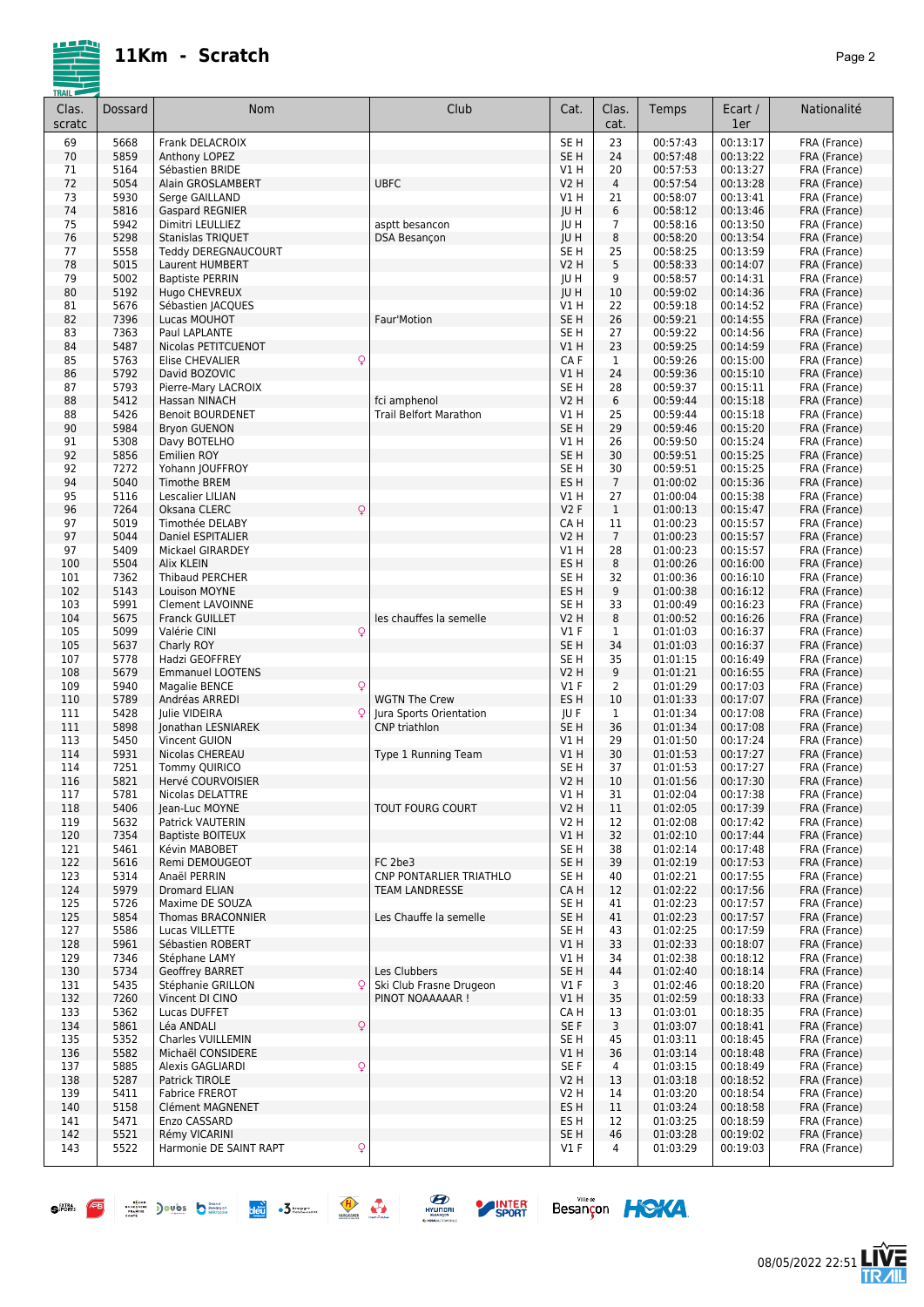|--|--|

| <b>TRAIL</b><br>Clas.<br>scratc | <b>Dossard</b> | <b>Nom</b>                                                           | Club                                           | Cat.                    | Clas.<br>cat.        | Temps                | Ecart /<br>1er       | Nationalité                  |
|---------------------------------|----------------|----------------------------------------------------------------------|------------------------------------------------|-------------------------|----------------------|----------------------|----------------------|------------------------------|
| 144                             | 7319           | Maxime LAHAXE                                                        |                                                | ES <sub>H</sub>         | 13                   | 01:03:32             | 00:19:06             | FRA (France)                 |
| 145                             | 5126           | Anthony RIEFOLO                                                      |                                                | V1 H                    | 37                   | 01:03:36             | 00:19:10             | FRA (France)                 |
| 146                             | 5005<br>5384   | Sebastien PRADILLON                                                  | <b>VS TROUHANS</b>                             | V1 H<br>SE <sub>H</sub> | 38<br>47             | 01:03:43<br>01:03:44 | 00:19:17<br>00:19:18 | FRA (France)<br>FRA (France) |
| 147<br>148                      | 5115           | <b>Adrien BERTHET</b><br>Jérome VERMOT                               |                                                | V1 H                    | 39                   | 01:03:45             | 00:19:19             | FRA (France)                 |
| 149                             | 5990           | Yann LESCALIER                                                       |                                                | V1 H                    | 40                   | 01:03:50             | 00:19:24             | FRA (France)                 |
| 150                             | 5401           | <b>Alexis VAUCHIER</b>                                               |                                                | SE <sub>H</sub>         | 48                   | 01:03:53             | 00:19:27             | FRA (France)                 |
| 151                             | 5499           | Philippe FICHET                                                      | APERAM                                         | V2 H                    | 15                   | 01:03:54             | 00:19:28             | FRA (France)                 |
| 152                             | 5353           | Alexandre NEU                                                        | Dijon Triathlon                                | SE <sub>H</sub>         | 49                   | 01:03:55             | 00:19:29             | FRA (France)                 |
| 153<br>154                      | 7237<br>5246   | Q<br><b>Ruth FLORIN</b><br>Jean-Baptiste LEBON                       |                                                | SE F<br>V3 H            | 5<br>1               | 01:03:57<br>01:04:11 | 00:19:31<br>00:19:45 | FRA (France)<br>FRA (France) |
| 155                             | 5926           | <b>Michel ANDRE</b>                                                  |                                                | <b>V2 H</b>             | 16                   | 01:04:13             | 00:19:47             | FRA (France)                 |
| 156                             | 5423           | <b>Vinicius RUBIN</b>                                                |                                                | ES <sub>H</sub>         | 14                   | 01:04:15             | 00:19:49             | FRA (France)                 |
| 157                             | 5311           | Clément VALLOT                                                       |                                                | V1H                     | 41                   | 01:04:23             | 00:19:57             | FRA (France)                 |
| 158                             | 5379           | <b>Bertrand LEPRESLE</b>                                             |                                                | V1 H                    | 42                   | 01:04:24             | 00:19:58             | FRA (France)                 |
| 159                             | 5422           | $\mathsf{Q}$<br>Bénédicte VALETTE                                    |                                                | V1F                     | 5                    | 01:04:25             | 00:19:59             | FRA (France)                 |
| 160<br>161                      | 5187<br>5165   | Eloi ROOSE<br>Thierry JACQUÉ                                         |                                                | CA H<br>V1 H            | 14<br>43             | 01:04:28<br>01:04:33 | 00:20:02<br>00:20:07 | FRA (France)<br>FRA (France) |
| 162                             | 5502           | Q<br>Claire FRYS                                                     |                                                | SE F                    | 6                    | 01:04:34             | 00:20:08             | FRA (France)                 |
| 163                             | 5784           | <b>Guillaume NOGUES</b>                                              |                                                | V1 H                    | 44                   | 01:04:41             | 00:20:15             | FRA (France)                 |
| 164                             | 5248           | <b>Benoit GUITAUT</b>                                                | ASJ74                                          | V1 H                    | 45                   | 01:04:44             | 00:20:18             | FRA (France)                 |
| 165                             | 5758           | <b>Thaddee ANDRE</b>                                                 |                                                | SE <sub>H</sub>         | 50                   | 01:04:45             | 00:20:19             | FRA (France)                 |
| 166<br>167                      | 5978<br>5413   | Antoine DELABY<br><b>Florent NOUET</b>                               |                                                | JU H<br>SE <sub>H</sub> | 11<br>51             | 01:04:47<br>01:04:48 | 00:20:21<br>00:20:22 | FRA (France)<br>FRA (France) |
| 167                             | 5844           | Christophe DROMARD                                                   | <b>TEAM LANDRESSE</b>                          | V2 H                    | 17                   | 01:04:48             | 00:20:22             | FRA (France)                 |
| 169                             | 5664           | Théophile GIRARD                                                     | <b>ASPTT Besançon</b>                          | CA H                    | 15                   | 01:04:52             | 00:20:26             | FRA (France)                 |
| 170                             | 5063           | Benoît IZING                                                         |                                                | V1 H                    | 46                   | 01:04:56             | 00:20:30             | FRA (France)                 |
| 171                             | 5929           | Sylvain GBONOU                                                       |                                                | V1H                     | 47                   | 01:04:57             | 00:20:31             | FRA (France)                 |
| 172                             | 5451           | <b>Ouentin RATTE</b>                                                 |                                                | SE <sub>H</sub>         | 52                   | 01:05:05             | 00:20:39             | FRA (France)                 |
| 172<br>174                      | 5523<br>5152   | Etienne-Ferreol FOLTZER<br>Noémie DUBOZ<br>Q                         | <b>OTB Orientation Team Be</b><br>Trail'titude | SE <sub>H</sub><br>CA F | 52<br>$\overline{2}$ | 01:05:05<br>01:05:09 | 00:20:39<br>00:20:43 | FRA (France)<br>FRA (France) |
| 174                             | 5733           | Axel MARGUIER                                                        | LES CLUBBERS                                   | SE <sub>H</sub>         | 54                   | 01:05:09             | 00:20:43             | FRA (France)                 |
| 176                             | 5153           | Loïs PATER                                                           |                                                | CA H                    | 16                   | 01:05:11             | 00:20:45             | FRA (France)                 |
| 176                             | 7232           | Johan BEAUSERGENT                                                    |                                                | SE <sub>H</sub>         | 55                   | 01:05:11             | 00:20:45             | FRA (France)                 |
| 178                             | 5086           | Stephane BINETRUY                                                    |                                                | V1 H                    | 48                   | 01:05:16             | 00:20:50             | FRA (France)                 |
| 179<br>180                      | 5699           | <b>Arnaud MOINE</b>                                                  |                                                | V1H<br>SE <sub>H</sub>  | 49                   | 01:05:22             | 00:20:56<br>00:20:58 | FRA (France)                 |
| 180                             | 5653<br>5662   | Eric ALEGOET<br>Kevin BROUILLARD                                     | pass partout jouy en j                         | ES <sub>H</sub>         | 56<br>15             | 01:05:24<br>01:05:24 | 00:20:58             | FRA (France)<br>FRA (France) |
| 182                             | 7387           | Julien DAVAL                                                         |                                                | SE <sub>H</sub>         | 57                   | 01:05:29             | 00:21:03             | FRA (France)                 |
| 183                             | 5601           | Stéphane DURAND                                                      |                                                | V1H                     | 50                   | 01:05:34             | 00:21:08             | FRA (France)                 |
| 184                             | 5432           | William LESTAGE                                                      |                                                | V1 H                    | 51                   | 01:05:36             | 00:21:10             | FRA (France)                 |
| 184                             | 5576           | <b>Florence COURAGEOT</b><br>ΩI                                      | Team CAFC                                      | V1F                     | 6                    | 01:05:36             | 00:21:10             | FRA (France)                 |
| 186<br>187                      | 5791<br>5260   | Hamza GEDIK<br>Vincent BEAUBIS                                       |                                                | V2 H<br>SE <sub>H</sub> | 18<br>58             | 01:05:41<br>01:05:42 | 00:21:15<br>00:21:16 | FRA (France)<br>FRA (France) |
| 188                             | 5494           | Lucas BELFATMI                                                       |                                                | SE H                    | 59                   | 01:05:47             | 00:21:21             | FRA (France)                 |
| 189                             | 5323           | Jérémy JOLY                                                          |                                                | SE <sub>H</sub>         | 60                   | 01:05:48             | 00:21:22             | FRA (France)                 |
| 190                             | 5999           | Thomas GERMAIN                                                       | Team saint point                               | ES <sub>H</sub>         | 16                   | 01:05:49             | 00:21:23             | FRA (France)                 |
| 191                             | 5716           | $\mathsf{Q}$<br>Marie COULOT                                         |                                                | SE <sub>F</sub>         | $\overline{7}$       | 01:05:56             | 00:21:30             | FRA (France)                 |
| 192<br>193                      | 5988<br>5666   | Q<br>Claudine COUTANSON<br>$\dot{\overline{Q}}$<br>Mathilde DOUVILLE |                                                | V3F<br>SE F             | $\mathbf{1}$<br>8    | 01:06:00<br>01:06:14 | 00:21:34<br>00:21:48 | FRA (France)<br>FRA (France) |
| 194                             | 5007           | Lionel POTEY                                                         |                                                | V2 H                    | 19                   | 01:06:24             | 00:21:58             | FRA (France)                 |
| 194                             | 5745           | Potey MAXIME                                                         |                                                | ES H                    | 17                   | 01:06:24             | 00:21:58             | FRA (France)                 |
| 196                             | 5309           | Jérôme CHAMBIET                                                      | AS Besancon Mobilités /                        | V1 H                    | 52                   | 01:06:28             | 00:22:02             | FRA (France)                 |
| 197                             | 5174           | Stéphane LE GALL                                                     | Besancon Athlétic Club                         | <b>V2 H</b>             | 20                   | 01:06:29             | 00:22:03             | FRA (France)                 |
| 198<br>199                      | 5175<br>5975   | Valérie GRENIER<br>Q<br>Jules MICHAUD                                | BESANÇON ATHLETIC CLUB                         | V2F<br>CA H             | $\overline{2}$<br>17 | 01:06:30<br>01:06:32 | 00:22:04<br>00:22:06 | FRA (France)<br>FRA (France) |
| 200                             | 5704           | Gwendal LE BLAY                                                      |                                                | V2 H                    | 21                   | 01:06:35             | 00:22:09             | FRA (France)                 |
| 201                             | 5276           | Clément MOUCHET                                                      |                                                | SE H                    | 61                   | 01:06:39             | 00:22:13             | FRA (France)                 |
| 202                             | 5920           | Thomas SEGUIN                                                        |                                                | SE H                    | 62                   | 01:06:45             | 00:22:19             | FRA (France)                 |
| 202                             | 7204           | Q<br><b>Estelle VICAUD</b>                                           |                                                | SE F                    | 9                    | 01:06:45             | 00:22:19             | FRA (France)                 |
| 204                             | 5718           | David LAGET                                                          |                                                | V1 H                    | 53                   | 01:06:46             | 00:22:20             | FRA (France)                 |
| 205                             | 5067           | Evan RICHER                                                          |                                                | SE <sub>H</sub>         | 63                   | 01:06:49             | 00:22:23<br>00:22:31 | FRA (France)                 |
| 206<br>207                      | 5474<br>7384   | <b>Benjamin MARTINET</b><br>Axel BACCHI                              |                                                | V2 H<br>SE <sub>H</sub> | 22<br>64             | 01:06:57<br>01:06:58 | 00:22:32             | FRA (France)<br>FRA (France) |
| 208                             | 5324           | Alexandre NICOD                                                      |                                                | SE <sub>H</sub>         | 65                   | 01:07:01             | 00:22:35             | FRA (France)                 |
| 208                             | 5425           | Louis PERRIN                                                         |                                                | JU H                    | 12                   | 01:07:01             | 00:22:35             | FRA (France)                 |
| 210                             | 5196           | Jacques-Antoine LE LAGADEC                                           |                                                | V1 H                    | 54                   | 01:07:04             | 00:22:38             | FRA (France)                 |
| 210                             | 5902           | David DE OLIVEIRA                                                    |                                                | V1 H                    | 54                   | 01:07:04             | 00:22:38             | FRA (France)                 |
| 212<br>213                      | 5904<br>5591   | Sébastien KIRIT                                                      | A.S.Ribeauvillé Athléro                        | V1 H<br>V3 H            | 56<br>$\overline{2}$ | 01:07:05             | 00:22:39<br>00:22:46 | FRA (France)<br>FRA (France) |
| 214                             | 5410           | Marcel BLEGER<br>Louis FREROT                                        |                                                | JU H                    | 13                   | 01:07:12<br>01:07:15 | 00:22:49             | FRA (France)                 |
| 215                             | 5630           | Loic GRANDMOUGIN                                                     |                                                | SE H                    | 66                   | 01:07:17             | 00:22:51             | FRA (France)                 |
| 216                             | 7358           | Sylvain PORTETS                                                      |                                                | SE H                    | 67                   | 01:07:19             | 00:22:53             | FRA (France)                 |
| 217                             | 7216           | Q<br>Capucine LEMAIGNEN                                              |                                                | V1F                     | $\overline{7}$       | 01:07:20             | 00:22:54             | FRA (France)                 |
| 218                             | 5635           | Nicolas QUINQUE                                                      |                                                | V1 H                    | 57                   | 01:07:22             | 00:22:56             | FRA (France)                 |
|                                 |                |                                                                      |                                                |                         |                      |                      |                      |                              |









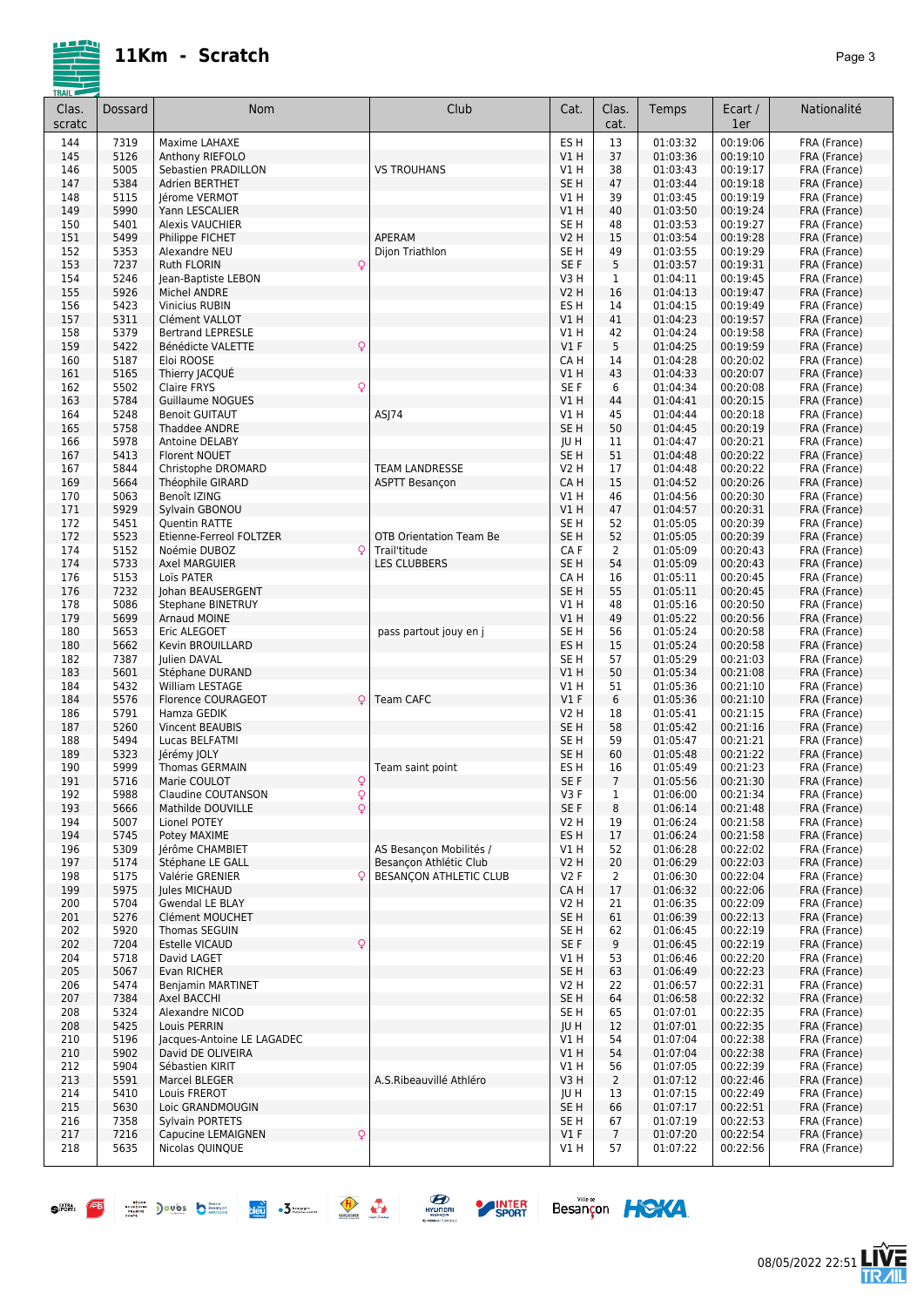| <b>TRAIL</b>    |              |                                               |                     |                  |                |                      |                      |                              |
|-----------------|--------------|-----------------------------------------------|---------------------|------------------|----------------|----------------------|----------------------|------------------------------|
| Clas.<br>scratc | Dossard      | <b>Nom</b>                                    | Club                | Cat.             | Clas.<br>cat.  | Temps                | Ecart /<br>1er       | Nationalité                  |
| 219             | 5291         | Henri PÉGEOT                                  |                     | V1 H             | 58             | 01:07:30             | 00:23:04             | FRA (France)                 |
| 220             | 5334         | <b>Guillaume PONCET</b>                       |                     | JU H             | 14             | 01:07:38             | 00:23:12             | FRA (France)                 |
| 221             | 5674         | $\mathsf{Q}$<br>Revol LAURA                   |                     | SE F             | 10             | 01:07:39             | 00:23:13             | FRA (France)                 |
| 222             | 5956         | Charlie JANIAUT                               |                     | V1H              | 59             | 01:07:41             | 00:23:15             | FRA (France)                 |
| 223             | 5683         | Frédéric ROSSEL                               |                     | CA H             | 18             | 01:07:42             | 00:23:16             | FRA (France)                 |
| 224             | 7292         | <b>Thibaut LEGAIN</b>                         |                     | ES <sub>H</sub>  | 18             | 01:07:44             | 00:23:18             | FRA (France)                 |
| 225             | 5434         | <b>Fabien FERREUX</b>                         |                     | V1 H             | 60             | 01:07:46             | 00:23:20             | FRA (France)                 |
| 226             | 5536         | Frédéric GIMBERT                              |                     | V1 H             | 61             | 01:07:56             | 00:23:30             | FRA (France)                 |
| 227             | 5845         | Dorian MAILLOUX                               | PBHB                | JU H             | 15             | 01:08:06             | 00:23:40             | FRA (France)                 |
| 228             | 5607         | <b>Arnaud ROCHE</b>                           |                     | V1 H             | 62             | 01:08:11             | 00:23:45             | FRA (France)                 |
| 229             | 5633         | $\mathsf{Q}$<br>Elisa MARCHAL                 |                     | SE F             | 11             | 01:08:15             | 00:23:49             | FRA (France)                 |
| 230             | 5216         | Antoine MILAN                                 |                     | SE H             | 68             | 01:08:20             | 00:23:54             | FRA (France)                 |
| 230             | 5296         | Joseph HEIM                                   |                     | SE H             | 68             | 01:08:20             | 00:23:54             | FRA (France)                 |
| 232             | 5508         | Julien BOUSSON                                |                     | V1 H             | 63             | 01:08:24             | 00:23:58             | FRA (France)                 |
| 233             | 5341         | Benjamin VITTE                                |                     | SE H             | 70             | 01:08:32             | 00:24:06             | FRA (France)                 |
| 234             | 5305         | Julien DA SILVA                               |                     | V1H              | 64             | 01:08:34             | 00:24:08             | FRA (France)                 |
| 235             | 5262         | Sebastien GIRAULT                             |                     | V1 H             | 65             | 01:08:36             | 00:24:10             | FRA (France)                 |
| 236             | 5823         | Anthony BERCOT                                |                     | <b>V1 H</b>      | 66             | 01:08:37             | 00:24:11             | FRA (France)                 |
| 237             | 5772         | Romain BOUVIER                                |                     | JU H             | 16             | 01:08:38             | 00:24:12             | FRA (France)                 |
| 238             | 5777         | <b>Damien GURTNER</b>                         |                     | SE <sub>H</sub>  | 71             | 01:08:39             | 00:24:13             | FRA (France)                 |
| 239             | 5755         | Eloan DEHURTEVENT                             | <b>SPAC</b>         | CA H             | 19             | 01:08:42             | 00:24:16             | FRA (France)                 |
| 240             | 5378         | Kevin DELAVELLE                               |                     | SE <sub>H</sub>  | 72             | 01:08:43             | 00:24:17             | FRA (France)                 |
| 241             | 5954         | Benjamin KOGLER                               |                     | SE H             | 73             | 01:08:44             | 00:24:18             | FRA (France)                 |
| 242             | 5901         | Claude BINETRUY                               |                     | VIH              | 67             | 01:08:49             | 00:24:23             | FRA (France)                 |
| 243             | 5465         | Vincent ROY                                   |                     | <b>V2 H</b>      | 23             | 01:08:50             | 00:24:24             | FRA (France)                 |
| 244             | 5039         | Eric VANDROUX                                 |                     | <b>V2 H</b>      | 24             | 01:08:55             | 00:24:29             | FRA (France)                 |
| 244             | 5279         | Sebastien PAGET                               |                     | SE H             | 74             | 01:08:55             | 00:24:29             | FRA (France)                 |
| 246             | 5280         | Antoine SCHILDER                              |                     | SE <sub>H</sub>  | 75             | 01:08:56             | 00:24:30             | FRA (France)                 |
| 246             | 5447         | Théo KARR                                     |                     | ES <sub>H</sub>  | 19             | 01:08:56             | 00:24:30             | FRA (France)                 |
| 246<br>249      | 5962<br>5584 | Nicolas FAUQUEUX<br>Daniel MORGADINHO         |                     | V1H<br>V1 H      | 68<br>69       | 01:08:56<br>01:08:57 | 00:24:30<br>00:24:31 | FRA (France)                 |
| 249             | 7288         | Antoine MEUGIN                                |                     | SE <sub>H</sub>  | 76             | 01:08:57             | 00:24:31             | FRA (France)<br>FRA (France) |
| 251             | 5139         | Armand JACQUOT                                |                     | CA H             | 20             | 01:09:04             | 00:24:38             | FRA (France)                 |
| 252             | 5415         | Pauline DUCROISET<br>Q                        | DSA Baume-les-dames | $VI$ F           | 8              | 01:09:06             | 00:24:40             | FRA (France)                 |
| 253             | 5989         | Sylvie PLURIEL<br>Q                           |                     | V2F              | 3              | 01:09:10             | 00:24:44             | FRA (France)                 |
| 254             | 5066         | <b>Emilien KRATTINGER</b>                     |                     | SE <sub>H</sub>  | 77             | 01:09:16             | 00:24:50             | FRA (France)                 |
| 255             | 5427         | Michel LAMEY                                  |                     | V1 H             | 70             | 01:09:17             | 00:24:51             | FRA (France)                 |
| 256             | 5887         | $\mathsf{Q}$<br>Catherine HUG                 |                     | V <sub>2</sub> F | 4              | 01:09:21             | 00:24:55             | FRA (France)                 |
| 257             | 5694         | Q<br>Agathe VARINEUR                          |                     | SE <sub>F</sub>  | 12             | 01:09:24             | 00:24:58             | FRA (France)                 |
| 258             | 5400         | $\mathsf{Q}$<br>Solene VAUCHIER               |                     | CAF              | 3              | 01:09:30             | 00:25:04             | FRA (France)                 |
| 258             | 7294         | Dorian ROUGEMONT                              |                     | CA H             | 21             | 01:09:30             | 00:25:04             | FRA (France)                 |
| 260             | 5862         | Leo BORREMANS                                 |                     | <b>V2 H</b>      | 25             | 01:09:34             | 00:25:08             | <b>BEL</b> (Belgique)        |
| 261             | 5475         | lean Baptiste EVRAERT                         |                     | V1 H             | 71             | 01:09:43             | 00:25:17             | FRA (France)                 |
| 261             | 7214         | Justine JARDON<br>Q                           | Belfort athle       | ES <sub>F</sub>  | $\overline{2}$ | 01:09:43             | 00:25:17             | FRA (France)                 |
| 263             | 5250         | Renaud JULES                                  |                     | V2 H             | 26             | 01:09:45             | 00:25:19             | FRA (France)                 |
| 264             | 7285         | Q<br>Julie QUEMIN                             |                     | SE F             | 13             | 01:09:46             | 00:25:20             | FRA (France)                 |
| 265             | 5134         | Vladimir SOCIE                                |                     | SE H             | 78             | 01:09:49             | 00:25:23             | FRA (France)                 |
| 266             | 5108         | <b>Benoit MAYAYO</b>                          |                     | SE <sub>H</sub>  | 79             | 01:09:50             | 00:25:24             | FRA (France)                 |
| 266             | 5788         | Rémi SURDEZ                                   |                     | SE <sub>H</sub>  | 79             | 01:09:50             | 00:25:24             | FRA (France)                 |
| 268             | 5269         | Franck VALDENAIRE                             |                     | V1H              | 72             | 01:09:54             | 00:25:28             | FRA (France)                 |
| 268             | 5431         | Albert DUCOULOUX                              |                     | V1 H             | 72             | 01:09:54             | 00:25:28             | FRA (France)                 |
| 270             | 5579         | Dylan THILLON                                 |                     | SE H             | 81             | 01:09:55             | 00:25:29             | FRA (France)                 |
| 271             | 5211         | $\mathsf{Q}$<br>Solène CHAVANNE               |                     | CA F             | 4              | 01:09:56             | 00:25:30             | FRA (France)                 |
| 271             | 5806         | Sébastien TRIPLET                             |                     | SE <sub>H</sub>  | 82             | 01:09:56             | 00:25:30             | FRA (France)                 |
| 273             | 5258         | Pierre MAYAYO                                 |                     | SE H             | 83             | 01:10:01             | 00:25:35             | FRA (France)                 |
| 274             | 7245         | Michael VILLANCHER                            |                     | SE H             | 84             | 01:10:03             | 00:25:37             | FRA (France)                 |
| 275             | 5467         | Patrick INVERNIZZI                            |                     | V3H              | 3              | 01:10:04             | 00:25:38             | FRA (France)                 |
| 276             | 5071         | Julien BRENGEL                                |                     | <b>V1 H</b>      | 74             | 01:10:07             | 00:25:41             | FRA (France)                 |
| 277             | 5364         | Sylvain DESCHAMPS                             |                     | V1 H             | 75             | 01:10:08             | 00:25:42             | FRA (France)                 |
| 278             | 5365         | Sullivan THERY                                |                     | VIH              | 76             | 01:10:09             | 00:25:43             | FRA (France)                 |
| 279             | 5312         | Clément DELOUF                                |                     | V1 H             | 77             | 01:10:11             | 00:25:45             | FRA (France)                 |
| 280             | 5858         | Adrien GAUDET                                 |                     | SE H             | 85             | 01:10:23             | 00:25:57             | FRA (France)                 |
| 281             | 5230         | $\boldsymbol{\mathsf{Q}}$<br>Laetitia MOUZE   |                     | SE F             | 14             | 01:10:28             | 00:26:02             | FRA (France)                 |
| 282             | 5076         | Thomas GUILLON<br>Anais BRAHIER               |                     | SE H             | 86             | 01:10:36             | 00:26:10             | FRA (France)                 |
| 283<br>284      | 5133<br>5498 | $\mathsf{Q}$<br>$\mathsf{Q}$<br>Amelie LATSCH |                     | SE F<br>$VI$ F   | 15<br>9        | 01:10:43<br>01:10:46 | 00:26:17<br>00:26:20 | FRA (France)<br>FRA (France) |
| 285             | 5760         | Jérémy JACQUET                                |                     | SE H             | 87             | 01:10:48             | 00:26:22             | FRA (France)                 |
| 285             | 7224         | $\mathsf{Q}$<br><b>Laurine MATEUS</b>         |                     | SE F             | 16             | 01:10:48             | 00:26:22             | FRA (France)                 |
| 287             | 5629         | Maxime POURCHER                               |                     | SE H             | 88             | 01:10:52             | 00:26:26             | FRA (France)                 |
| 288             | 5569         | Yannick LALLEMENT                             |                     | V1H              | 78             | 01:10:54             | 00:26:28             | FRA (France)                 |
| 289             | 5093         | Frederic VUAILLAT                             | aucun               | V2 H             | 27             | 01:11:05             | 00:26:39             | FRA (France)                 |
| 290             | 5631         | Alexis BERNARD                                |                     | SE H             | 89             | 01:11:06             | 00:26:40             | FRA (France)                 |
| 291             | 5744         | Matthieu PESSIEAU                             |                     | V1 H             | 79             | 01:11:12             | 00:26:46             | FRA (France)                 |
| 292             | 5132         | Charly FOUCAULT                               |                     | SE H             | 90             | 01:11:15             | 00:26:49             | FRA (France)                 |
| 293             | 5023         | $\mathsf{Q}$<br>Aurelia BARTHOD               |                     | V1 F             | 10             | 01:11:18             | 00:26:52             | FRA (France)                 |
|                 |              |                                               |                     |                  |                |                      |                      |                              |





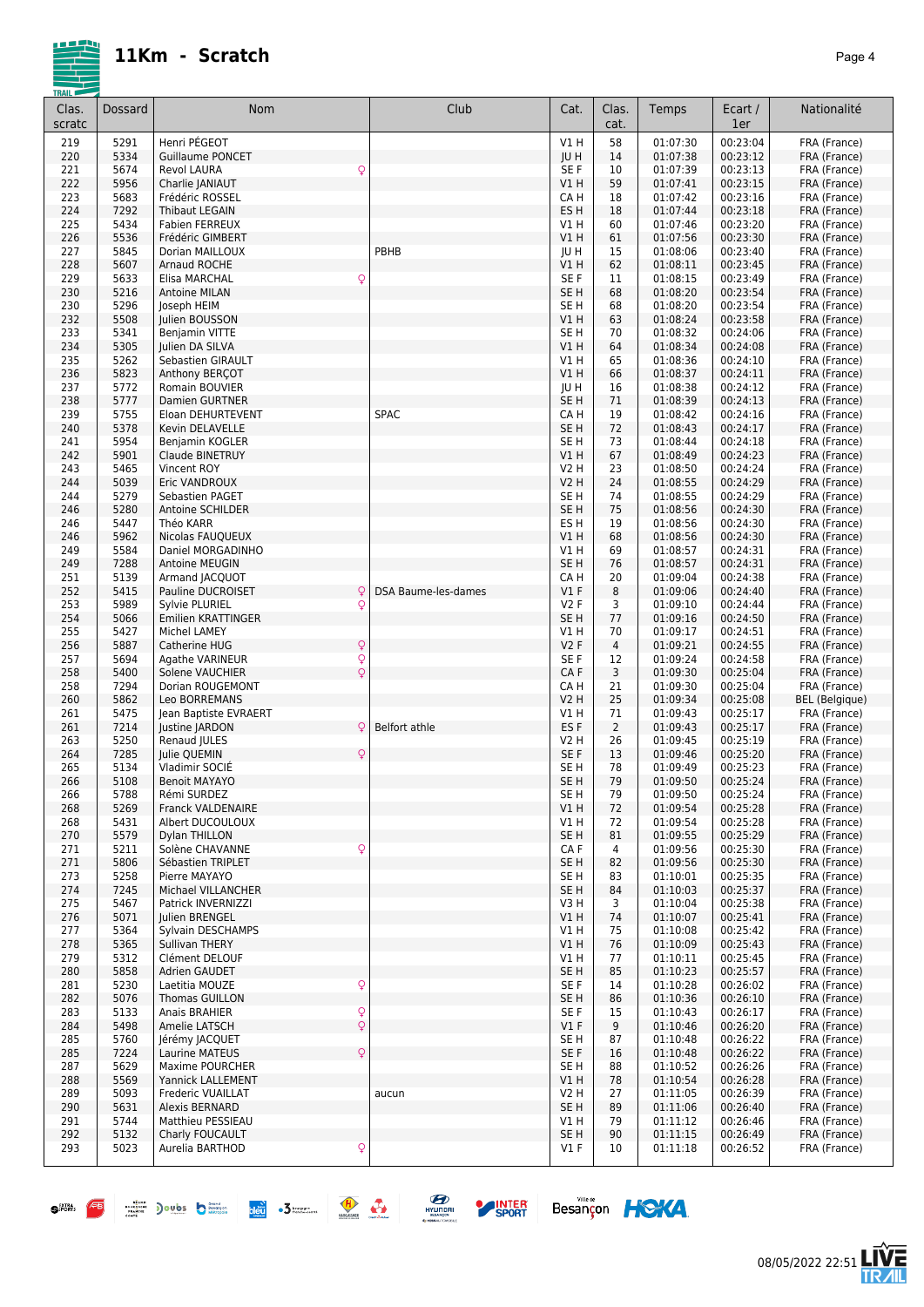

| Clas.<br>scratc | Dossard      | <b>Nom</b>                                                  | Club                  | Cat.                      | Clas.<br>cat.  | Temps                | Ecart /<br>1er       | Nationalité                  |
|-----------------|--------------|-------------------------------------------------------------|-----------------------|---------------------------|----------------|----------------------|----------------------|------------------------------|
| 294             | 5714         | ??? ???                                                     |                       |                           | $\mathbf{1}$   | 01:11:19             | 00:26:53             |                              |
|                 |              |                                                             |                       |                           |                |                      |                      |                              |
| 294             | 5800         | Carine PETITJEAN<br>Q                                       | DSA saint-vit         | $VI$ F                    | 11             | 01:11:19             | 00:26:53             | FRA (France)                 |
| 296             | 5027<br>5566 | Mickael ROUSSELOT                                           | <b>PCTD</b>           | V1 H                      | 80             | 01:11:24             | 00:26:58<br>00:26:58 | FRA (France)                 |
| 296<br>298      | 5568         | Q<br><b>Clemence LAMBERT</b><br>Q<br><b>Marion ALLEMAND</b> |                       | $VI$ F<br>SE F            | 12<br>17       | 01:11:24<br>01:11:25 | 00:26:59             | FRA (France)<br>FRA (France) |
| 299             | 5678         | Q<br>Gancarz VALÉRIE                                        |                       | <b>V2F</b>                | 5              | 01:11:28             | 00:27:02             | FRA (France)                 |
| 300             | 5206         | <b>Frederic BONTEMPS</b>                                    | Team trail Maiche     | V1 H                      | 81             | 01:11:33             | 00:27:07             | FRA (France)                 |
| 300             | 5735         | Joachim MONGENET                                            |                       | SE <sub>H</sub>           | 91             | 01:11:33             | 00:27:07             | FRA (France)                 |
| 300             | 7307         | Q<br>Hélène HISLAIRE                                        |                       | SE <sub>F</sub>           | 18             | 01:11:33             | 00:27:07             | <b>BEL</b> (Belgique)        |
| 303<br>304      | 5448<br>7236 | <b>Thibaut BOUCKSON</b><br>Xavier FOURNIER                  |                       | V1 H<br>V2 H              | 82<br>28       | 01:11:36<br>01:11:37 | 00:27:10<br>00:27:11 | FRA (France)<br>FRA (France) |
| 305             | 5167         | <b>Esteban BACHETTI</b>                                     |                       | ES <sub>H</sub>           | 20             | 01:11:55             | 00:27:29             | FRA (France)                 |
| 306             | 7253         | Q<br>Ludivine HANHART                                       |                       | $VI$ F                    | 13             | 01:11:57             | 00:27:31             | FRA (France)                 |
| 307             | 5819         | Albin SCHMIDT                                               |                       | V1 H                      | 83             | 01:11:59             | 00:27:33             | FRA (France)                 |
| 308             | 5094         | Philippe BUREAU                                             |                       | V1 H                      | 84             | 01:12:00             | 00:27:34             | FRA (France)                 |
| 308             | 5905         | Johan PARRIAUX                                              | Le gras c'est la vie  | SE H                      | 92             | 01:12:00             | 00:27:34             | FRA (France)                 |
| 310<br>311      | 5008<br>7300 | Frederic GOTTMANN<br>Céline REBILLET<br>Q                   |                       | V1 H<br>V1F               | 85<br>14       | 01:12:01<br>01:12:02 | 00:27:35<br>00:27:36 | FRA (France)<br>FRA (France) |
| 312             | 5762         | Michel COGNET                                               |                       | <b>V2 H</b>               | 29             | 01:12:03             | 00:27:37             | FRA (France)                 |
| 313             | 7271         | Jean-Charles BULLE                                          |                       | V2 H                      | 30             | 01:12:04             | 00:27:38             | FRA (France)                 |
| 314             | 7330         | <b>Bruno ALLARD</b>                                         |                       | V1 H                      | 86             | 01:12:05             | 00:27:39             | FRA (France)                 |
| 314             | 7336         | Ronald DEL FABBRO                                           |                       | V1 H                      | 86             | 01:12:05             | 00:27:39             | FRA (France)                 |
| 316             | 5319         | Pierre BRUARD                                               |                       | SE <sub>H</sub>           | 93             | 01:12:06             | 00:27:40             | FRA (France)                 |
| 317<br>318      | 5253<br>5729 | Pauline FALLOT<br>Q<br>Sylvain JACQUOT                      |                       | SE F<br>V2 H              | 19<br>31       | 01:12:09<br>01:12:11 | 00:27:43<br>00:27:45 | FRA (France)<br>FRA (France) |
| 319             | 5247         | <b>Ruchet ALEXY</b>                                         |                       | JU H                      | 17             | 01:12:17             | 00:27:51             | FRA (France)                 |
| 319             | 5917         | Thierry JOURJON                                             |                       | V1 H                      | 88             | 01:12:17             | 00:27:51             | FRA (France)                 |
| 321             | 5363         | <b>Brice ETIENNE</b>                                        |                       | V1 H                      | 89             | 01:12:21             | 00:27:55             | FRA (France)                 |
| 321             | 5419         | Q<br>Marylou GENTILHOMME                                    |                       | $VI$ F                    | 15             | 01:12:21             | 00:27:55             | FRA (France)                 |
| 321             | 7395         | <b>Anthony MAGRO</b>                                        |                       | V1 H                      | 89             | 01:12:21             | 00:27:55             | FRA (France)                 |
| 321<br>325      | 7397<br>7385 | Julie ROYER<br>Q<br>Clément AUDIC                           | <b>ASPTT Besançon</b> | SE F<br><b>IUH</b>        | 20<br>18       | 01:12:21<br>01:12:22 | 00:27:55<br>00:27:56 | FRA (France)<br>FRA (France) |
| 326             | 5661         | Laurent GENTILHOMME                                         |                       | V2 H                      | 32             | 01:12:23             | 00:27:57             | FRA (France)                 |
| 327             | 5773         | Q<br>Romane GALTIER                                         |                       | JU F                      | $\overline{2}$ | 01:12:25             | 00:27:59             | FRA (France)                 |
| 328             | 5014         | Dorian VIAL                                                 |                       | SE <sub>H</sub>           | 94             | 01:12:33             | 00:28:07             | FRA (France)                 |
| 329             | 5123         | Maïté DELAVELLE<br>Q                                        |                       | SE <sub>F</sub>           | 21             | 01:12:37             | 00:28:11             | FRA (France)                 |
| 330             | 5238         | Patrick AMIOTTE                                             |                       | V2 H                      | 33             | 01:12:40             | 00:28:14             | FRA (France)                 |
| 330<br>332      | 5692<br>5708 | <b>Thomas BATAILLARD</b><br>Q<br>Bisoffi MARINA             |                       | SE <sub>H</sub><br>$VI$ F | 95<br>16       | 01:12:40<br>01:12:41 | 00:28:14<br>00:28:15 | FRA (France)<br>FRA (France) |
| 333             | 5222         | Xavier NELATON                                              |                       | V2 H                      | 34             | 01:12:43             | 00:28:17             | FRA (France)                 |
| 334             | 5454         | Q<br>Marie VERMOT                                           |                       | JU F                      | 3              | 01:12:44             | 00:28:18             | FRA (France)                 |
| 335             | 5927         | <b>Emmanuel PEDRO</b>                                       |                       | SE <sub>H</sub>           | 96             | 01:12:45             | 00:28:19             | FRA (France)                 |
| 336             | 5468         | Jeremy MOVIO                                                |                       | SE H                      | 97             | 01:12:46             | 00:28:20             | FRA (France)                 |
| 337<br>338      | 5686<br>5618 | Melanie CONSCIENCE<br>Q<br>Anthony GRAFFE                   | FC VAL DE LOUE        | $VI$ F<br>V1 H            | 17<br>91       | 01:12:47<br>01:12:49 | 00:28:21<br>00:28:23 | FRA (France)<br>FRA (France) |
| 339             | 7231         | Erwan CHAHORY                                               |                       | V1 H                      | 92             | 01:12:51             | 00:28:25             | FRA (France)                 |
| 340             | 5376         | Samuel BLAHUTA                                              |                       | V1 H                      | 93             | 01:12:52             | 00:28:26             | FRA (France)                 |
| 340             | 5691         | Alain HAYE                                                  |                       | V3 H                      | 4              | 01:12:52             | 00:28:26             | FRA (France)                 |
| 342             | 5804         | Valentin CHARVIN                                            |                       | SE H                      | 98             | 01:12:53             | 00:28:27             | FRA (France)                 |
| 343             | 5315<br>5907 | Benoît-Joseph MONPIERRE<br>Giovanni LANGE                   | Ozon Courir           | SE H                      | 99<br>94       | 01:12:55<br>01:12:56 | 00:28:29<br>00:28:30 | FRA (France)                 |
| 344<br>345      | 5759         | Nicolas DURIAUX                                             |                       | V1 H<br>SE H              | 100            | 01:13:03             | 00:28:37             | FRA (France)<br>FRA (France) |
| 345             | 7352         | Djamel BELLATA                                              |                       | V2 H                      | 35             | 01:13:03             | 00:28:37             | FRA (France)                 |
| 347             | 5711         | Anne-Claire ALLAIN<br>Q                                     |                       | $VI$ F                    | 18             | 01:13:04             | 00:28:38             | FRA (France)                 |
| 348             | 5912         | Johan BARATTO                                               |                       | V1 H                      | 95             | 01:13:07             | 00:28:41             | FRA (France)                 |
| 349             | 5524         | Clément BOUVARD                                             |                       | SE <sub>H</sub>           | 101            | 01:13:08             | 00:28:42             | FRA (France)                 |
| 350<br>351      | 5959<br>5923 | Arthur CARTERON<br>François-Xavier LORIN                    |                       | SE H<br>ES <sub>H</sub>   | 102<br>21      | 01:13:09<br>01:13:10 | 00:28:43<br>00:28:44 | FRA (France)<br>FRA (France) |
| 352             | 5922         | Charlotte GAGNEPAIN                                         |                       | ES <sub>F</sub>           | 3              | 01:13:12             | 00:28:46             | FRA (France)                 |
| 353             | 5236         | Q<br>Q<br>Clémence COUILLARD                                |                       | SE F                      | 22             | 01:13:14             | 00:28:48             | FRA (France)                 |
| 353             | 5387         | Q<br>Aurélie BINDA                                          |                       | $VI$ F                    | 19             | 01:13:14             | 00:28:48             | FRA (France)                 |
| 353             | 5470         | Julien BLANCHOT                                             | Roul@nsemble          | V1 H                      | 96             | 01:13:14             | 00:28:48             | FRA (France)                 |
| 356             | 5414         | Michael DEMASSUE                                            |                       | V1 H                      | 97             | 01:13:21             | 00:28:55             | FRA (France)                 |
| 357<br>358      | 5402<br>5813 | Q<br>Capucine SAPPEY<br><b>Thibaut MAILLOT</b>              |                       | SE F<br>V1 H              | 23<br>98       | 01:13:27<br>01:13:32 | 00:29:01<br>00:29:06 | FRA (France)<br>FRA (France) |
| 359             | 7393         | Q<br>Sonia BARD                                             |                       | $VI$ F                    | 20             | 01:13:34             | 00:29:08             | FRA (France)                 |
| 360             | 5982         | Thibaut CHANEY                                              |                       | SE H                      | 103            | 01:13:35             | 00:29:09             | FRA (France)                 |
| 361             | 5077         | Stephane PERSONENI                                          |                       | V1 H                      | 99             | 01:13:36             | 00:29:10             | FRA (France)                 |
| 362             | 5436         | $\frac{Q}{Q}$<br>Céline CRUCET                              |                       | $VI$ F                    | 21             | 01:13:38             | 00:29:12             | FRA (France)                 |
| 363<br>364      | 7389<br>5860 | Nadine BULIARD<br>Romain ROUSSEL-GALLE                      |                       | V2F<br>SE H               | 6<br>104       | 01:13:41<br>01:13:44 | 00:29:15<br>00:29:18 | FRA (France)<br>FRA (France) |
| 365             | 5403         | Alexandre DUSSERT                                           |                       | V1 H                      | 100            | 01:13:49             | 00:29:23             | FRA (France)                 |
| 366             | 7376         | ç<br>Elsa SCHUPBACH                                         |                       | SE F                      | 24             | 01:13:50             | 00:29:24             | FRA (France)                 |
| 367             | 5973         | <b>Bertrand POIRIER</b>                                     |                       | SE H                      | 105            | 01:13:54             | 00:29:28             | FRA (France)                 |



 $\bullet$   $\overline{9}$   $\overline{5}$  ) outs  $\overline{5}$  and  $\overline{3}$   $\overline{9}$   $\overline{1}$ 

HYUNDRI<br>HYUNDRI<br>4-MMALTONGLE

**SPORT** 



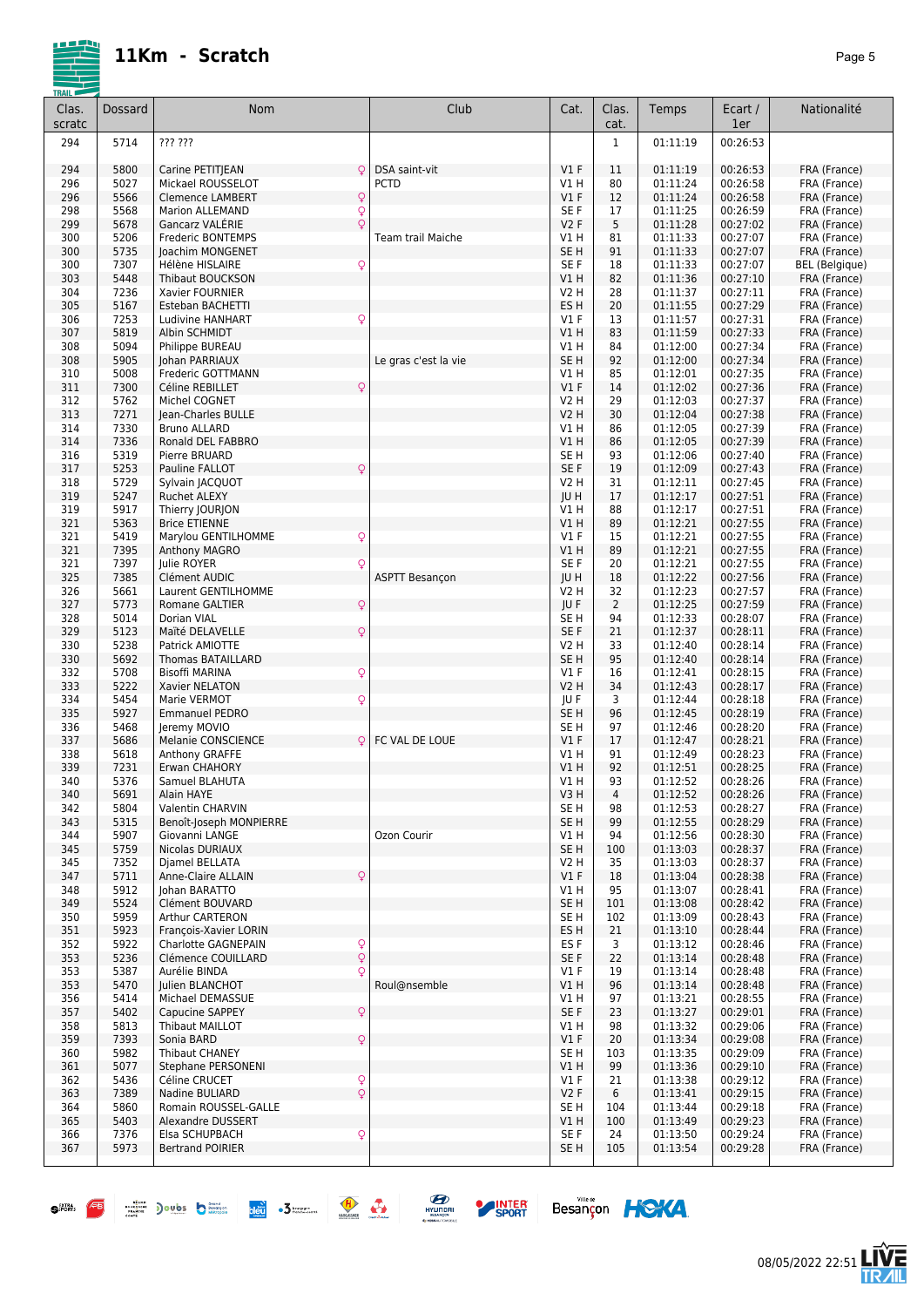

08/05/2022 22:51

**LIVE<br>TR***A***IL** 

Besançon HOKA

| 367<br>7257<br><b>Thibaut CORNELOUP</b><br>V1H<br>101<br>01:13:54<br>00:29:28<br>FRA (France)<br>00:29:30<br>369<br>5068<br>Loïc RICHER<br>SE <sub>H</sub><br>106<br>01:13:56<br>FRA (France)<br>00:29:34<br>370<br>7262<br>Philippe DECORBEZ<br>V2 H<br>36<br>01:14:00<br>FRA (France)<br>Q<br>371<br>7277<br>SE F<br>25<br>00:29:35<br>Mathilde MASSARD<br>01:14:01<br>FRA (France)<br>7278<br>00:29:37<br>372<br>SE H<br>107<br>01:14:03<br>Paul-Edouard LEC<br>FRA (France)<br>373<br>5059<br>CA F<br>5<br>00:29:41<br>Esther DEVILLERS<br>Q<br>Balise 25<br>01:14:07<br>FRA (France)<br>374<br>5458<br>Q<br>V2F<br>00:29:43<br>Agathe GAIFFE<br>$\overline{7}$<br>01:14:09<br>FRA (France)<br>375<br>5640<br>5<br>00:29:48<br>Jean-Marie CHAGUE<br><b>Team Trail'Titude</b><br>V3H<br>01:14:14<br>FRA (France)<br>5893<br>8<br>00:29:55<br>376<br><b>Benedicte LARESCHE</b><br>Q<br>V2F<br>01:14:21<br>FRA (France)<br>377<br>5455<br>SE <sub>H</sub><br>00:29:56<br>Jean-Romain VALFRÉ<br>108<br>01:14:22<br>FRA (France)<br>377<br>5578<br>00:29:56<br>Franck BARBALAT<br>V2 H<br>37<br>01:14:22<br>FRA (France)<br>379<br>$\mathsf{Q}$<br>22<br>00:29:59<br>7263<br>Marina DESPLANCHES<br>$VI$ F<br>01:14:25<br>FRA (France)<br>Q<br>380<br>5100<br>9<br>00:30:15<br>Rachel VOITOT<br>V2F<br>01:14:41<br>FRA (France)<br>$\hbox{\large\textsf{Q}}$<br>23<br>381<br>5070<br>Sandra BRENGEL<br>$VI$ F<br>01:14:45<br>00:30:19<br>FRA (France)<br>Q<br>SE F<br>381<br>5239<br>26<br>01:14:45<br>00:30:19<br>Mathilde DURAND<br>FRA (France)<br>$\hbox{\large\textsf{Q}}$<br>SE F<br>27<br>383<br>5016<br>Anne Solene VUILLERMOZ<br>01:14:46<br>00:30:20<br>FRA (France)<br>383<br>5857<br>Q<br>SE F<br>27<br>00:30:20<br>Laura BIDALOT<br>01:14:46<br>FRA (France)<br>Q<br>385<br>5017<br>$VI$ F<br>24<br>00:30:21<br>Amandine VUILLERMOZ<br>01:14:47<br>FRA (France)<br>385<br>5656<br>Q<br>00:30:21<br>Angelina BOISSENIN<br>$VI$ F<br>24<br>01:14:47<br>FRA (France)<br>00:30:23<br>387<br>5613<br><b>Teddy ROLLAND</b><br>V1 H<br>102<br>01:14:49<br>FRA (France)<br>5202<br>00:30:25<br>388<br>Charly ROLLAND<br>SE H<br>109<br>01:14:51<br>FRA (France)<br>5871<br>V1H<br>00:30:27<br>389<br>Celine GROSPERRIN<br>103<br>01:14:53<br>FRA (France)<br>7400<br>SE <sub>H</sub><br>01:14:54<br>00:30:28<br>390<br>Simon CUVILLIER<br>110<br>FRA (France)<br>391<br>26<br>5140<br>Géraldine SIMON<br>Q<br>$VI$ F<br>01:14:55<br>00:30:29<br>FRA (France)<br>392<br>5544<br>00:30:30<br>Damien CHAUVET<br>V1 H<br>104<br>01:14:56<br>FRA (France)<br>393<br>5787<br>Q<br>Annabelle ROY<br>SE F<br>29<br>01:14:57<br>00:30:31<br>FRA (France)<br>393<br>7234<br>Anne Laure MELOCCO<br>Q<br>$VI$ F<br>27<br>01:14:57<br>00:30:31<br>FRA (France)<br>395<br>5493<br>SE <sub>H</sub><br>Dan SAMITIER<br>111<br>01:15:00<br>00:30:34<br>FRA (France)<br>5939<br>396<br>SE H<br>112<br>01:15:07<br>00:30:41<br>Mathieu ANNEQUIN<br>FRA (France)<br>Q<br>397<br>5297<br>ES <sub>F</sub><br>$\overline{4}$<br>Solene FAVRE<br>01:15:09<br>00:30:43<br>FRA (France)<br>5737<br>00:30:44<br>398<br>Pascal FERNAND<br>V3H<br>6<br>01:15:10<br>FRA (France)<br>5556<br>SE <sub>H</sub><br>01:15:11<br>00:30:45<br>399<br><b>Victor RIVA</b><br>113<br>FRA (France)<br>5293<br>Q<br>28<br>01:15:14<br>00:30:48<br>400<br>Christel BERLINGUE<br>$VI$ F<br>FRA (France)<br>5190<br>SE <sub>H</sub><br>01:15:15<br>00:30:49<br>401<br>Nicolas ROVERETTO<br>114<br>FRA (France)<br>5397<br>01:15:19<br>00:30:53<br>402<br>Karim ORHAN<br>V1 H<br>105<br>FRA (France)<br>5561<br>Q<br>SE F<br>30<br>01:15:22<br>00:30:56<br>403<br>Laure DOLLAT<br>FRA (France)<br>5730<br>Q<br>29<br>00:30:56<br>403<br>Sandrine DONZE<br>$VI$ F<br>01:15:22<br>FRA (France)<br>405<br>7364<br>Rayann DAHER<br>SE <sub>H</sub><br>115<br>01:15:25<br>00:30:59<br>FRA (France)<br>406<br>5088<br>Christophe VANNIER<br>V1 H<br>106<br>01:15:27<br>00:31:01<br>FRA (France)<br>407<br>5084<br>Quentin BINELLO<br>SE H<br>01:15:29<br>00:31:03<br>116<br>FRA (France)<br>7206<br>31<br>408<br>SE F<br>01:15:30<br>00:31:04<br>Céline LAURENT<br>FRA (France)<br>Q<br>5377<br>Q<br>SE F<br>32<br>409<br><b>ASPTT Besançon</b><br>01:15:32<br>00:31:06<br>FRA (France)<br>Cendrine CAILHOL<br>5530<br>SE <sub>H</sub><br>410<br>Andrea FAVRE<br>117<br>01:15:33<br>00:31:07<br>FRA (France)<br>01:15:33<br>00:31:07<br>410<br>5573<br>V1 H<br>107<br>FRA (France)<br>Nicolas BARTHOD<br>5606<br>00:31:13<br>412<br>Laurent SIMON<br>V1 H<br>108<br>01:15:39<br>FRA (France)<br>SE <sub>H</sub><br>01:15:40<br>00:31:14<br>413<br>7316<br>Robin CHARTIER<br>FRA (France)<br>118<br>414<br>5381<br>$VI$ F<br>30<br>01:15:42<br>00:31:16<br>Elodie FRANÇAIS<br>Q<br>FRA (France)<br>Q<br>415<br>V1F<br>31<br>5389<br>Latsch DELPHINE<br>01:15:46<br>00:31:20<br>FRA (France)<br>5968<br>Romeo HATITIO<br>SE H<br>119<br>01:15:48<br>00:31:22<br>416<br>FRA (France)<br>Q<br>417<br>Leslie DHENNEQUIN<br>SE F<br>01:15:50<br>00:31:24<br>5173<br>33<br>FRA (France)<br>5398<br>Maxime LOPEZ<br>SE H<br>01:15:51<br>00:31:25<br>FRA (France)<br>418<br>120<br>5154<br>Q<br>SE F<br>34<br>01:15:52<br>00:31:26<br>419<br><b>Margot VERGER</b><br>FRA (France)<br>419<br>5185<br>V1 H<br>01:15:52<br>00:31:26<br>Pierre PETIT<br>109<br>FRA (France)<br>5186<br>421<br>Pascal SARTORI<br>V1H<br>110<br>01:15:54<br>00:31:28<br>FRA (France)<br>00:31:28<br>421<br>5574<br>Romain PICHON<br>V1 H<br>01:15:54<br>FRA (France)<br>110<br>00:31:28<br>421<br>5713<br>Samuel CORBERAND<br>V1H<br>110<br>01:15:54<br>FRA (France)<br>00:31:29<br>424<br>5776<br>François VUILLEMIN<br>V1 H<br>01:15:55<br>FRA (France)<br>113<br>00:31:30<br>425<br>5256<br>Elodie RAPHAT<br>Q<br>$VI$ F<br>32<br>01:15:56<br>FRA (France)<br>00:31:31<br>5476<br>V1 H<br>114<br>01:15:57<br>426<br>Julien GAUTHIER<br>FRA (France)<br>7308<br>00:31:31<br>426<br>Pierre-Henri BERGEZ<br>V1 H<br>114<br>01:15:57<br>FRA (France)<br>00:31:32<br>428<br>5529<br>Julie TOUSSAINT<br>Q<br>SE F<br>35<br>01:15:58<br>FRA (France)<br>5736<br>00:31:32<br>428<br>Pierre FERNAND<br>Pères Bedaines<br>V2 H<br>38<br>01:15:58<br>FRA (France)<br>430<br>5138<br>Q<br>$VI$ F<br>33<br>01:15:59<br>00:31:33<br>FRA (France)<br>Béatrice LACROIX<br>5237<br>ES H<br>22<br>00:31:33<br>430<br>Mattéo CAPITAIN<br>01:15:59<br>FRA (France)<br>5531<br>Guillaume TOUSSAINT<br>SE H<br>121<br>00:31:34<br>432<br>01:16:00<br>FRA (France)<br>$\mathsf{Q}$<br>5092<br>SE F<br>36<br>01:16:03<br>00:31:37<br>433<br>Guénolé BOURGOIN<br>FRA (France)<br>Q<br>434<br>5563<br>V2F<br>01:16:06<br>00:31:40<br>Agnes BERTHET<br>10<br>FRA (France)<br>5469<br>00:31:42<br>435<br>V3H<br>$\overline{7}$<br>01:16:08<br>FRA (France)<br>Jacques VELEUR<br>436<br>7334<br>Q<br>$VI$ F<br>34<br>01:16:09<br>00:31:43<br>FRA (France)<br>Marcela PY<br>437<br>5831<br>Michel LEAUTIER<br>V1 H<br>01:16:15<br>00:31:49<br>116<br>FRA (France)<br>OB rugby<br>00:31:49<br>437<br>7365<br>Gabriel DE BRAQUILANGES<br>SE <sub>H</sub><br>122<br>01:16:15<br>FRA (France)<br>5021<br>00:31:50<br>439<br>Hervé CRETIN-MAITENAZ<br>V2 H<br>39<br>01:16:16<br>FRA (France)<br>440<br>5756<br>Mathieu ADELAIDE<br>V1 H<br>01:16:19<br>00:31:53<br>FRA (France)<br>117<br>441<br>5117<br><b>Bruno MASSUCCI</b><br><b>V2 H</b><br>40<br>01:16:21<br>00:31:55<br>FRA (France)<br>441<br>7270<br>Salim SARIOUI<br>00:31:55<br>V1 H<br>118<br>01:16:21<br>FRA (France) | Clas.<br>scratc | Dossard | <b>Nom</b> | Club | Cat. | Clas.<br>cat. | Temps | Ecart /<br>1er | Nationalité |
|--------------------------------------------------------------------------------------------------------------------------------------------------------------------------------------------------------------------------------------------------------------------------------------------------------------------------------------------------------------------------------------------------------------------------------------------------------------------------------------------------------------------------------------------------------------------------------------------------------------------------------------------------------------------------------------------------------------------------------------------------------------------------------------------------------------------------------------------------------------------------------------------------------------------------------------------------------------------------------------------------------------------------------------------------------------------------------------------------------------------------------------------------------------------------------------------------------------------------------------------------------------------------------------------------------------------------------------------------------------------------------------------------------------------------------------------------------------------------------------------------------------------------------------------------------------------------------------------------------------------------------------------------------------------------------------------------------------------------------------------------------------------------------------------------------------------------------------------------------------------------------------------------------------------------------------------------------------------------------------------------------------------------------------------------------------------------------------------------------------------------------------------------------------------------------------------------------------------------------------------------------------------------------------------------------------------------------------------------------------------------------------------------------------------------------------------------------------------------------------------------------------------------------------------------------------------------------------------------------------------------------------------------------------------------------------------------------------------------------------------------------------------------------------------------------------------------------------------------------------------------------------------------------------------------------------------------------------------------------------------------------------------------------------------------------------------------------------------------------------------------------------------------------------------------------------------------------------------------------------------------------------------------------------------------------------------------------------------------------------------------------------------------------------------------------------------------------------------------------------------------------------------------------------------------------------------------------------------------------------------------------------------------------------------------------------------------------------------------------------------------------------------------------------------------------------------------------------------------------------------------------------------------------------------------------------------------------------------------------------------------------------------------------------------------------------------------------------------------------------------------------------------------------------------------------------------------------------------------------------------------------------------------------------------------------------------------------------------------------------------------------------------------------------------------------------------------------------------------------------------------------------------------------------------------------------------------------------------------------------------------------------------------------------------------------------------------------------------------------------------------------------------------------------------------------------------------------------------------------------------------------------------------------------------------------------------------------------------------------------------------------------------------------------------------------------------------------------------------------------------------------------------------------------------------------------------------------------------------------------------------------------------------------------------------------------------------------------------------------------------------------------------------------------------------------------------------------------------------------------------------------------------------------------------------------------------------------------------------------------------------------------------------------------------------------------------------------------------------------------------------------------------------------------------------------------------------------------------------------------------------------------------------------------------------------------------------------------------------------------------------------------------------------------------------------------------------------------------------------------------------------------------------------------------------------------------------------------------------------------------------------------------------------------------------------------------------------------------------------------------------------------------------------------------------------------------------------------------------------------------------------------------------------------------------------------------------------------------------------------------------------------------------------------------------------------------------------------------------------------------------------------------------------------------------------------------------------------------------------------------------------------------------------------------------------------------------------------------------------------------------------------------------------------------------------------------------------------------------------------------------------------------------------------------------------------------------------------------------------------------------------------------------------------------------------------------------------------------------------------------------------------------------------------------------------------------------------------------|-----------------|---------|------------|------|------|---------------|-------|----------------|-------------|
|                                                                                                                                                                                                                                                                                                                                                                                                                                                                                                                                                                                                                                                                                                                                                                                                                                                                                                                                                                                                                                                                                                                                                                                                                                                                                                                                                                                                                                                                                                                                                                                                                                                                                                                                                                                                                                                                                                                                                                                                                                                                                                                                                                                                                                                                                                                                                                                                                                                                                                                                                                                                                                                                                                                                                                                                                                                                                                                                                                                                                                                                                                                                                                                                                                                                                                                                                                                                                                                                                                                                                                                                                                                                                                                                                                                                                                                                                                                                                                                                                                                                                                                                                                                                                                                                                                                                                                                                                                                                                                                                                                                                                                                                                                                                                                                                                                                                                                                                                                                                                                                                                                                                                                                                                                                                                                                                                                                                                                                                                                                                                                                                                                                                                                                                                                                                                                                                                                                                                                                                                                                                                                                                                                                                                                                                                                                                                                                                                                                                                                                                                                                                                                                                                                                                                                                                                                                                                                                                                                                                                                                                                                                                                                                                                                                                                                                                                                                                                                                                    |                 |         |            |      |      |               |       |                |             |
|                                                                                                                                                                                                                                                                                                                                                                                                                                                                                                                                                                                                                                                                                                                                                                                                                                                                                                                                                                                                                                                                                                                                                                                                                                                                                                                                                                                                                                                                                                                                                                                                                                                                                                                                                                                                                                                                                                                                                                                                                                                                                                                                                                                                                                                                                                                                                                                                                                                                                                                                                                                                                                                                                                                                                                                                                                                                                                                                                                                                                                                                                                                                                                                                                                                                                                                                                                                                                                                                                                                                                                                                                                                                                                                                                                                                                                                                                                                                                                                                                                                                                                                                                                                                                                                                                                                                                                                                                                                                                                                                                                                                                                                                                                                                                                                                                                                                                                                                                                                                                                                                                                                                                                                                                                                                                                                                                                                                                                                                                                                                                                                                                                                                                                                                                                                                                                                                                                                                                                                                                                                                                                                                                                                                                                                                                                                                                                                                                                                                                                                                                                                                                                                                                                                                                                                                                                                                                                                                                                                                                                                                                                                                                                                                                                                                                                                                                                                                                                                                    |                 |         |            |      |      |               |       |                |             |
|                                                                                                                                                                                                                                                                                                                                                                                                                                                                                                                                                                                                                                                                                                                                                                                                                                                                                                                                                                                                                                                                                                                                                                                                                                                                                                                                                                                                                                                                                                                                                                                                                                                                                                                                                                                                                                                                                                                                                                                                                                                                                                                                                                                                                                                                                                                                                                                                                                                                                                                                                                                                                                                                                                                                                                                                                                                                                                                                                                                                                                                                                                                                                                                                                                                                                                                                                                                                                                                                                                                                                                                                                                                                                                                                                                                                                                                                                                                                                                                                                                                                                                                                                                                                                                                                                                                                                                                                                                                                                                                                                                                                                                                                                                                                                                                                                                                                                                                                                                                                                                                                                                                                                                                                                                                                                                                                                                                                                                                                                                                                                                                                                                                                                                                                                                                                                                                                                                                                                                                                                                                                                                                                                                                                                                                                                                                                                                                                                                                                                                                                                                                                                                                                                                                                                                                                                                                                                                                                                                                                                                                                                                                                                                                                                                                                                                                                                                                                                                                                    |                 |         |            |      |      |               |       |                |             |
|                                                                                                                                                                                                                                                                                                                                                                                                                                                                                                                                                                                                                                                                                                                                                                                                                                                                                                                                                                                                                                                                                                                                                                                                                                                                                                                                                                                                                                                                                                                                                                                                                                                                                                                                                                                                                                                                                                                                                                                                                                                                                                                                                                                                                                                                                                                                                                                                                                                                                                                                                                                                                                                                                                                                                                                                                                                                                                                                                                                                                                                                                                                                                                                                                                                                                                                                                                                                                                                                                                                                                                                                                                                                                                                                                                                                                                                                                                                                                                                                                                                                                                                                                                                                                                                                                                                                                                                                                                                                                                                                                                                                                                                                                                                                                                                                                                                                                                                                                                                                                                                                                                                                                                                                                                                                                                                                                                                                                                                                                                                                                                                                                                                                                                                                                                                                                                                                                                                                                                                                                                                                                                                                                                                                                                                                                                                                                                                                                                                                                                                                                                                                                                                                                                                                                                                                                                                                                                                                                                                                                                                                                                                                                                                                                                                                                                                                                                                                                                                                    |                 |         |            |      |      |               |       |                |             |
|                                                                                                                                                                                                                                                                                                                                                                                                                                                                                                                                                                                                                                                                                                                                                                                                                                                                                                                                                                                                                                                                                                                                                                                                                                                                                                                                                                                                                                                                                                                                                                                                                                                                                                                                                                                                                                                                                                                                                                                                                                                                                                                                                                                                                                                                                                                                                                                                                                                                                                                                                                                                                                                                                                                                                                                                                                                                                                                                                                                                                                                                                                                                                                                                                                                                                                                                                                                                                                                                                                                                                                                                                                                                                                                                                                                                                                                                                                                                                                                                                                                                                                                                                                                                                                                                                                                                                                                                                                                                                                                                                                                                                                                                                                                                                                                                                                                                                                                                                                                                                                                                                                                                                                                                                                                                                                                                                                                                                                                                                                                                                                                                                                                                                                                                                                                                                                                                                                                                                                                                                                                                                                                                                                                                                                                                                                                                                                                                                                                                                                                                                                                                                                                                                                                                                                                                                                                                                                                                                                                                                                                                                                                                                                                                                                                                                                                                                                                                                                                                    |                 |         |            |      |      |               |       |                |             |
|                                                                                                                                                                                                                                                                                                                                                                                                                                                                                                                                                                                                                                                                                                                                                                                                                                                                                                                                                                                                                                                                                                                                                                                                                                                                                                                                                                                                                                                                                                                                                                                                                                                                                                                                                                                                                                                                                                                                                                                                                                                                                                                                                                                                                                                                                                                                                                                                                                                                                                                                                                                                                                                                                                                                                                                                                                                                                                                                                                                                                                                                                                                                                                                                                                                                                                                                                                                                                                                                                                                                                                                                                                                                                                                                                                                                                                                                                                                                                                                                                                                                                                                                                                                                                                                                                                                                                                                                                                                                                                                                                                                                                                                                                                                                                                                                                                                                                                                                                                                                                                                                                                                                                                                                                                                                                                                                                                                                                                                                                                                                                                                                                                                                                                                                                                                                                                                                                                                                                                                                                                                                                                                                                                                                                                                                                                                                                                                                                                                                                                                                                                                                                                                                                                                                                                                                                                                                                                                                                                                                                                                                                                                                                                                                                                                                                                                                                                                                                                                                    |                 |         |            |      |      |               |       |                |             |
|                                                                                                                                                                                                                                                                                                                                                                                                                                                                                                                                                                                                                                                                                                                                                                                                                                                                                                                                                                                                                                                                                                                                                                                                                                                                                                                                                                                                                                                                                                                                                                                                                                                                                                                                                                                                                                                                                                                                                                                                                                                                                                                                                                                                                                                                                                                                                                                                                                                                                                                                                                                                                                                                                                                                                                                                                                                                                                                                                                                                                                                                                                                                                                                                                                                                                                                                                                                                                                                                                                                                                                                                                                                                                                                                                                                                                                                                                                                                                                                                                                                                                                                                                                                                                                                                                                                                                                                                                                                                                                                                                                                                                                                                                                                                                                                                                                                                                                                                                                                                                                                                                                                                                                                                                                                                                                                                                                                                                                                                                                                                                                                                                                                                                                                                                                                                                                                                                                                                                                                                                                                                                                                                                                                                                                                                                                                                                                                                                                                                                                                                                                                                                                                                                                                                                                                                                                                                                                                                                                                                                                                                                                                                                                                                                                                                                                                                                                                                                                                                    |                 |         |            |      |      |               |       |                |             |
|                                                                                                                                                                                                                                                                                                                                                                                                                                                                                                                                                                                                                                                                                                                                                                                                                                                                                                                                                                                                                                                                                                                                                                                                                                                                                                                                                                                                                                                                                                                                                                                                                                                                                                                                                                                                                                                                                                                                                                                                                                                                                                                                                                                                                                                                                                                                                                                                                                                                                                                                                                                                                                                                                                                                                                                                                                                                                                                                                                                                                                                                                                                                                                                                                                                                                                                                                                                                                                                                                                                                                                                                                                                                                                                                                                                                                                                                                                                                                                                                                                                                                                                                                                                                                                                                                                                                                                                                                                                                                                                                                                                                                                                                                                                                                                                                                                                                                                                                                                                                                                                                                                                                                                                                                                                                                                                                                                                                                                                                                                                                                                                                                                                                                                                                                                                                                                                                                                                                                                                                                                                                                                                                                                                                                                                                                                                                                                                                                                                                                                                                                                                                                                                                                                                                                                                                                                                                                                                                                                                                                                                                                                                                                                                                                                                                                                                                                                                                                                                                    |                 |         |            |      |      |               |       |                |             |
|                                                                                                                                                                                                                                                                                                                                                                                                                                                                                                                                                                                                                                                                                                                                                                                                                                                                                                                                                                                                                                                                                                                                                                                                                                                                                                                                                                                                                                                                                                                                                                                                                                                                                                                                                                                                                                                                                                                                                                                                                                                                                                                                                                                                                                                                                                                                                                                                                                                                                                                                                                                                                                                                                                                                                                                                                                                                                                                                                                                                                                                                                                                                                                                                                                                                                                                                                                                                                                                                                                                                                                                                                                                                                                                                                                                                                                                                                                                                                                                                                                                                                                                                                                                                                                                                                                                                                                                                                                                                                                                                                                                                                                                                                                                                                                                                                                                                                                                                                                                                                                                                                                                                                                                                                                                                                                                                                                                                                                                                                                                                                                                                                                                                                                                                                                                                                                                                                                                                                                                                                                                                                                                                                                                                                                                                                                                                                                                                                                                                                                                                                                                                                                                                                                                                                                                                                                                                                                                                                                                                                                                                                                                                                                                                                                                                                                                                                                                                                                                                    |                 |         |            |      |      |               |       |                |             |
|                                                                                                                                                                                                                                                                                                                                                                                                                                                                                                                                                                                                                                                                                                                                                                                                                                                                                                                                                                                                                                                                                                                                                                                                                                                                                                                                                                                                                                                                                                                                                                                                                                                                                                                                                                                                                                                                                                                                                                                                                                                                                                                                                                                                                                                                                                                                                                                                                                                                                                                                                                                                                                                                                                                                                                                                                                                                                                                                                                                                                                                                                                                                                                                                                                                                                                                                                                                                                                                                                                                                                                                                                                                                                                                                                                                                                                                                                                                                                                                                                                                                                                                                                                                                                                                                                                                                                                                                                                                                                                                                                                                                                                                                                                                                                                                                                                                                                                                                                                                                                                                                                                                                                                                                                                                                                                                                                                                                                                                                                                                                                                                                                                                                                                                                                                                                                                                                                                                                                                                                                                                                                                                                                                                                                                                                                                                                                                                                                                                                                                                                                                                                                                                                                                                                                                                                                                                                                                                                                                                                                                                                                                                                                                                                                                                                                                                                                                                                                                                                    |                 |         |            |      |      |               |       |                |             |
|                                                                                                                                                                                                                                                                                                                                                                                                                                                                                                                                                                                                                                                                                                                                                                                                                                                                                                                                                                                                                                                                                                                                                                                                                                                                                                                                                                                                                                                                                                                                                                                                                                                                                                                                                                                                                                                                                                                                                                                                                                                                                                                                                                                                                                                                                                                                                                                                                                                                                                                                                                                                                                                                                                                                                                                                                                                                                                                                                                                                                                                                                                                                                                                                                                                                                                                                                                                                                                                                                                                                                                                                                                                                                                                                                                                                                                                                                                                                                                                                                                                                                                                                                                                                                                                                                                                                                                                                                                                                                                                                                                                                                                                                                                                                                                                                                                                                                                                                                                                                                                                                                                                                                                                                                                                                                                                                                                                                                                                                                                                                                                                                                                                                                                                                                                                                                                                                                                                                                                                                                                                                                                                                                                                                                                                                                                                                                                                                                                                                                                                                                                                                                                                                                                                                                                                                                                                                                                                                                                                                                                                                                                                                                                                                                                                                                                                                                                                                                                                                    |                 |         |            |      |      |               |       |                |             |
|                                                                                                                                                                                                                                                                                                                                                                                                                                                                                                                                                                                                                                                                                                                                                                                                                                                                                                                                                                                                                                                                                                                                                                                                                                                                                                                                                                                                                                                                                                                                                                                                                                                                                                                                                                                                                                                                                                                                                                                                                                                                                                                                                                                                                                                                                                                                                                                                                                                                                                                                                                                                                                                                                                                                                                                                                                                                                                                                                                                                                                                                                                                                                                                                                                                                                                                                                                                                                                                                                                                                                                                                                                                                                                                                                                                                                                                                                                                                                                                                                                                                                                                                                                                                                                                                                                                                                                                                                                                                                                                                                                                                                                                                                                                                                                                                                                                                                                                                                                                                                                                                                                                                                                                                                                                                                                                                                                                                                                                                                                                                                                                                                                                                                                                                                                                                                                                                                                                                                                                                                                                                                                                                                                                                                                                                                                                                                                                                                                                                                                                                                                                                                                                                                                                                                                                                                                                                                                                                                                                                                                                                                                                                                                                                                                                                                                                                                                                                                                                                    |                 |         |            |      |      |               |       |                |             |
|                                                                                                                                                                                                                                                                                                                                                                                                                                                                                                                                                                                                                                                                                                                                                                                                                                                                                                                                                                                                                                                                                                                                                                                                                                                                                                                                                                                                                                                                                                                                                                                                                                                                                                                                                                                                                                                                                                                                                                                                                                                                                                                                                                                                                                                                                                                                                                                                                                                                                                                                                                                                                                                                                                                                                                                                                                                                                                                                                                                                                                                                                                                                                                                                                                                                                                                                                                                                                                                                                                                                                                                                                                                                                                                                                                                                                                                                                                                                                                                                                                                                                                                                                                                                                                                                                                                                                                                                                                                                                                                                                                                                                                                                                                                                                                                                                                                                                                                                                                                                                                                                                                                                                                                                                                                                                                                                                                                                                                                                                                                                                                                                                                                                                                                                                                                                                                                                                                                                                                                                                                                                                                                                                                                                                                                                                                                                                                                                                                                                                                                                                                                                                                                                                                                                                                                                                                                                                                                                                                                                                                                                                                                                                                                                                                                                                                                                                                                                                                                                    |                 |         |            |      |      |               |       |                |             |
|                                                                                                                                                                                                                                                                                                                                                                                                                                                                                                                                                                                                                                                                                                                                                                                                                                                                                                                                                                                                                                                                                                                                                                                                                                                                                                                                                                                                                                                                                                                                                                                                                                                                                                                                                                                                                                                                                                                                                                                                                                                                                                                                                                                                                                                                                                                                                                                                                                                                                                                                                                                                                                                                                                                                                                                                                                                                                                                                                                                                                                                                                                                                                                                                                                                                                                                                                                                                                                                                                                                                                                                                                                                                                                                                                                                                                                                                                                                                                                                                                                                                                                                                                                                                                                                                                                                                                                                                                                                                                                                                                                                                                                                                                                                                                                                                                                                                                                                                                                                                                                                                                                                                                                                                                                                                                                                                                                                                                                                                                                                                                                                                                                                                                                                                                                                                                                                                                                                                                                                                                                                                                                                                                                                                                                                                                                                                                                                                                                                                                                                                                                                                                                                                                                                                                                                                                                                                                                                                                                                                                                                                                                                                                                                                                                                                                                                                                                                                                                                                    |                 |         |            |      |      |               |       |                |             |
|                                                                                                                                                                                                                                                                                                                                                                                                                                                                                                                                                                                                                                                                                                                                                                                                                                                                                                                                                                                                                                                                                                                                                                                                                                                                                                                                                                                                                                                                                                                                                                                                                                                                                                                                                                                                                                                                                                                                                                                                                                                                                                                                                                                                                                                                                                                                                                                                                                                                                                                                                                                                                                                                                                                                                                                                                                                                                                                                                                                                                                                                                                                                                                                                                                                                                                                                                                                                                                                                                                                                                                                                                                                                                                                                                                                                                                                                                                                                                                                                                                                                                                                                                                                                                                                                                                                                                                                                                                                                                                                                                                                                                                                                                                                                                                                                                                                                                                                                                                                                                                                                                                                                                                                                                                                                                                                                                                                                                                                                                                                                                                                                                                                                                                                                                                                                                                                                                                                                                                                                                                                                                                                                                                                                                                                                                                                                                                                                                                                                                                                                                                                                                                                                                                                                                                                                                                                                                                                                                                                                                                                                                                                                                                                                                                                                                                                                                                                                                                                                    |                 |         |            |      |      |               |       |                |             |
|                                                                                                                                                                                                                                                                                                                                                                                                                                                                                                                                                                                                                                                                                                                                                                                                                                                                                                                                                                                                                                                                                                                                                                                                                                                                                                                                                                                                                                                                                                                                                                                                                                                                                                                                                                                                                                                                                                                                                                                                                                                                                                                                                                                                                                                                                                                                                                                                                                                                                                                                                                                                                                                                                                                                                                                                                                                                                                                                                                                                                                                                                                                                                                                                                                                                                                                                                                                                                                                                                                                                                                                                                                                                                                                                                                                                                                                                                                                                                                                                                                                                                                                                                                                                                                                                                                                                                                                                                                                                                                                                                                                                                                                                                                                                                                                                                                                                                                                                                                                                                                                                                                                                                                                                                                                                                                                                                                                                                                                                                                                                                                                                                                                                                                                                                                                                                                                                                                                                                                                                                                                                                                                                                                                                                                                                                                                                                                                                                                                                                                                                                                                                                                                                                                                                                                                                                                                                                                                                                                                                                                                                                                                                                                                                                                                                                                                                                                                                                                                                    |                 |         |            |      |      |               |       |                |             |
|                                                                                                                                                                                                                                                                                                                                                                                                                                                                                                                                                                                                                                                                                                                                                                                                                                                                                                                                                                                                                                                                                                                                                                                                                                                                                                                                                                                                                                                                                                                                                                                                                                                                                                                                                                                                                                                                                                                                                                                                                                                                                                                                                                                                                                                                                                                                                                                                                                                                                                                                                                                                                                                                                                                                                                                                                                                                                                                                                                                                                                                                                                                                                                                                                                                                                                                                                                                                                                                                                                                                                                                                                                                                                                                                                                                                                                                                                                                                                                                                                                                                                                                                                                                                                                                                                                                                                                                                                                                                                                                                                                                                                                                                                                                                                                                                                                                                                                                                                                                                                                                                                                                                                                                                                                                                                                                                                                                                                                                                                                                                                                                                                                                                                                                                                                                                                                                                                                                                                                                                                                                                                                                                                                                                                                                                                                                                                                                                                                                                                                                                                                                                                                                                                                                                                                                                                                                                                                                                                                                                                                                                                                                                                                                                                                                                                                                                                                                                                                                                    |                 |         |            |      |      |               |       |                |             |
|                                                                                                                                                                                                                                                                                                                                                                                                                                                                                                                                                                                                                                                                                                                                                                                                                                                                                                                                                                                                                                                                                                                                                                                                                                                                                                                                                                                                                                                                                                                                                                                                                                                                                                                                                                                                                                                                                                                                                                                                                                                                                                                                                                                                                                                                                                                                                                                                                                                                                                                                                                                                                                                                                                                                                                                                                                                                                                                                                                                                                                                                                                                                                                                                                                                                                                                                                                                                                                                                                                                                                                                                                                                                                                                                                                                                                                                                                                                                                                                                                                                                                                                                                                                                                                                                                                                                                                                                                                                                                                                                                                                                                                                                                                                                                                                                                                                                                                                                                                                                                                                                                                                                                                                                                                                                                                                                                                                                                                                                                                                                                                                                                                                                                                                                                                                                                                                                                                                                                                                                                                                                                                                                                                                                                                                                                                                                                                                                                                                                                                                                                                                                                                                                                                                                                                                                                                                                                                                                                                                                                                                                                                                                                                                                                                                                                                                                                                                                                                                                    |                 |         |            |      |      |               |       |                |             |
|                                                                                                                                                                                                                                                                                                                                                                                                                                                                                                                                                                                                                                                                                                                                                                                                                                                                                                                                                                                                                                                                                                                                                                                                                                                                                                                                                                                                                                                                                                                                                                                                                                                                                                                                                                                                                                                                                                                                                                                                                                                                                                                                                                                                                                                                                                                                                                                                                                                                                                                                                                                                                                                                                                                                                                                                                                                                                                                                                                                                                                                                                                                                                                                                                                                                                                                                                                                                                                                                                                                                                                                                                                                                                                                                                                                                                                                                                                                                                                                                                                                                                                                                                                                                                                                                                                                                                                                                                                                                                                                                                                                                                                                                                                                                                                                                                                                                                                                                                                                                                                                                                                                                                                                                                                                                                                                                                                                                                                                                                                                                                                                                                                                                                                                                                                                                                                                                                                                                                                                                                                                                                                                                                                                                                                                                                                                                                                                                                                                                                                                                                                                                                                                                                                                                                                                                                                                                                                                                                                                                                                                                                                                                                                                                                                                                                                                                                                                                                                                                    |                 |         |            |      |      |               |       |                |             |
|                                                                                                                                                                                                                                                                                                                                                                                                                                                                                                                                                                                                                                                                                                                                                                                                                                                                                                                                                                                                                                                                                                                                                                                                                                                                                                                                                                                                                                                                                                                                                                                                                                                                                                                                                                                                                                                                                                                                                                                                                                                                                                                                                                                                                                                                                                                                                                                                                                                                                                                                                                                                                                                                                                                                                                                                                                                                                                                                                                                                                                                                                                                                                                                                                                                                                                                                                                                                                                                                                                                                                                                                                                                                                                                                                                                                                                                                                                                                                                                                                                                                                                                                                                                                                                                                                                                                                                                                                                                                                                                                                                                                                                                                                                                                                                                                                                                                                                                                                                                                                                                                                                                                                                                                                                                                                                                                                                                                                                                                                                                                                                                                                                                                                                                                                                                                                                                                                                                                                                                                                                                                                                                                                                                                                                                                                                                                                                                                                                                                                                                                                                                                                                                                                                                                                                                                                                                                                                                                                                                                                                                                                                                                                                                                                                                                                                                                                                                                                                                                    |                 |         |            |      |      |               |       |                |             |
|                                                                                                                                                                                                                                                                                                                                                                                                                                                                                                                                                                                                                                                                                                                                                                                                                                                                                                                                                                                                                                                                                                                                                                                                                                                                                                                                                                                                                                                                                                                                                                                                                                                                                                                                                                                                                                                                                                                                                                                                                                                                                                                                                                                                                                                                                                                                                                                                                                                                                                                                                                                                                                                                                                                                                                                                                                                                                                                                                                                                                                                                                                                                                                                                                                                                                                                                                                                                                                                                                                                                                                                                                                                                                                                                                                                                                                                                                                                                                                                                                                                                                                                                                                                                                                                                                                                                                                                                                                                                                                                                                                                                                                                                                                                                                                                                                                                                                                                                                                                                                                                                                                                                                                                                                                                                                                                                                                                                                                                                                                                                                                                                                                                                                                                                                                                                                                                                                                                                                                                                                                                                                                                                                                                                                                                                                                                                                                                                                                                                                                                                                                                                                                                                                                                                                                                                                                                                                                                                                                                                                                                                                                                                                                                                                                                                                                                                                                                                                                                                    |                 |         |            |      |      |               |       |                |             |
|                                                                                                                                                                                                                                                                                                                                                                                                                                                                                                                                                                                                                                                                                                                                                                                                                                                                                                                                                                                                                                                                                                                                                                                                                                                                                                                                                                                                                                                                                                                                                                                                                                                                                                                                                                                                                                                                                                                                                                                                                                                                                                                                                                                                                                                                                                                                                                                                                                                                                                                                                                                                                                                                                                                                                                                                                                                                                                                                                                                                                                                                                                                                                                                                                                                                                                                                                                                                                                                                                                                                                                                                                                                                                                                                                                                                                                                                                                                                                                                                                                                                                                                                                                                                                                                                                                                                                                                                                                                                                                                                                                                                                                                                                                                                                                                                                                                                                                                                                                                                                                                                                                                                                                                                                                                                                                                                                                                                                                                                                                                                                                                                                                                                                                                                                                                                                                                                                                                                                                                                                                                                                                                                                                                                                                                                                                                                                                                                                                                                                                                                                                                                                                                                                                                                                                                                                                                                                                                                                                                                                                                                                                                                                                                                                                                                                                                                                                                                                                                                    |                 |         |            |      |      |               |       |                |             |
|                                                                                                                                                                                                                                                                                                                                                                                                                                                                                                                                                                                                                                                                                                                                                                                                                                                                                                                                                                                                                                                                                                                                                                                                                                                                                                                                                                                                                                                                                                                                                                                                                                                                                                                                                                                                                                                                                                                                                                                                                                                                                                                                                                                                                                                                                                                                                                                                                                                                                                                                                                                                                                                                                                                                                                                                                                                                                                                                                                                                                                                                                                                                                                                                                                                                                                                                                                                                                                                                                                                                                                                                                                                                                                                                                                                                                                                                                                                                                                                                                                                                                                                                                                                                                                                                                                                                                                                                                                                                                                                                                                                                                                                                                                                                                                                                                                                                                                                                                                                                                                                                                                                                                                                                                                                                                                                                                                                                                                                                                                                                                                                                                                                                                                                                                                                                                                                                                                                                                                                                                                                                                                                                                                                                                                                                                                                                                                                                                                                                                                                                                                                                                                                                                                                                                                                                                                                                                                                                                                                                                                                                                                                                                                                                                                                                                                                                                                                                                                                                    |                 |         |            |      |      |               |       |                |             |
|                                                                                                                                                                                                                                                                                                                                                                                                                                                                                                                                                                                                                                                                                                                                                                                                                                                                                                                                                                                                                                                                                                                                                                                                                                                                                                                                                                                                                                                                                                                                                                                                                                                                                                                                                                                                                                                                                                                                                                                                                                                                                                                                                                                                                                                                                                                                                                                                                                                                                                                                                                                                                                                                                                                                                                                                                                                                                                                                                                                                                                                                                                                                                                                                                                                                                                                                                                                                                                                                                                                                                                                                                                                                                                                                                                                                                                                                                                                                                                                                                                                                                                                                                                                                                                                                                                                                                                                                                                                                                                                                                                                                                                                                                                                                                                                                                                                                                                                                                                                                                                                                                                                                                                                                                                                                                                                                                                                                                                                                                                                                                                                                                                                                                                                                                                                                                                                                                                                                                                                                                                                                                                                                                                                                                                                                                                                                                                                                                                                                                                                                                                                                                                                                                                                                                                                                                                                                                                                                                                                                                                                                                                                                                                                                                                                                                                                                                                                                                                                                    |                 |         |            |      |      |               |       |                |             |
|                                                                                                                                                                                                                                                                                                                                                                                                                                                                                                                                                                                                                                                                                                                                                                                                                                                                                                                                                                                                                                                                                                                                                                                                                                                                                                                                                                                                                                                                                                                                                                                                                                                                                                                                                                                                                                                                                                                                                                                                                                                                                                                                                                                                                                                                                                                                                                                                                                                                                                                                                                                                                                                                                                                                                                                                                                                                                                                                                                                                                                                                                                                                                                                                                                                                                                                                                                                                                                                                                                                                                                                                                                                                                                                                                                                                                                                                                                                                                                                                                                                                                                                                                                                                                                                                                                                                                                                                                                                                                                                                                                                                                                                                                                                                                                                                                                                                                                                                                                                                                                                                                                                                                                                                                                                                                                                                                                                                                                                                                                                                                                                                                                                                                                                                                                                                                                                                                                                                                                                                                                                                                                                                                                                                                                                                                                                                                                                                                                                                                                                                                                                                                                                                                                                                                                                                                                                                                                                                                                                                                                                                                                                                                                                                                                                                                                                                                                                                                                                                    |                 |         |            |      |      |               |       |                |             |
|                                                                                                                                                                                                                                                                                                                                                                                                                                                                                                                                                                                                                                                                                                                                                                                                                                                                                                                                                                                                                                                                                                                                                                                                                                                                                                                                                                                                                                                                                                                                                                                                                                                                                                                                                                                                                                                                                                                                                                                                                                                                                                                                                                                                                                                                                                                                                                                                                                                                                                                                                                                                                                                                                                                                                                                                                                                                                                                                                                                                                                                                                                                                                                                                                                                                                                                                                                                                                                                                                                                                                                                                                                                                                                                                                                                                                                                                                                                                                                                                                                                                                                                                                                                                                                                                                                                                                                                                                                                                                                                                                                                                                                                                                                                                                                                                                                                                                                                                                                                                                                                                                                                                                                                                                                                                                                                                                                                                                                                                                                                                                                                                                                                                                                                                                                                                                                                                                                                                                                                                                                                                                                                                                                                                                                                                                                                                                                                                                                                                                                                                                                                                                                                                                                                                                                                                                                                                                                                                                                                                                                                                                                                                                                                                                                                                                                                                                                                                                                                                    |                 |         |            |      |      |               |       |                |             |
|                                                                                                                                                                                                                                                                                                                                                                                                                                                                                                                                                                                                                                                                                                                                                                                                                                                                                                                                                                                                                                                                                                                                                                                                                                                                                                                                                                                                                                                                                                                                                                                                                                                                                                                                                                                                                                                                                                                                                                                                                                                                                                                                                                                                                                                                                                                                                                                                                                                                                                                                                                                                                                                                                                                                                                                                                                                                                                                                                                                                                                                                                                                                                                                                                                                                                                                                                                                                                                                                                                                                                                                                                                                                                                                                                                                                                                                                                                                                                                                                                                                                                                                                                                                                                                                                                                                                                                                                                                                                                                                                                                                                                                                                                                                                                                                                                                                                                                                                                                                                                                                                                                                                                                                                                                                                                                                                                                                                                                                                                                                                                                                                                                                                                                                                                                                                                                                                                                                                                                                                                                                                                                                                                                                                                                                                                                                                                                                                                                                                                                                                                                                                                                                                                                                                                                                                                                                                                                                                                                                                                                                                                                                                                                                                                                                                                                                                                                                                                                                                    |                 |         |            |      |      |               |       |                |             |
|                                                                                                                                                                                                                                                                                                                                                                                                                                                                                                                                                                                                                                                                                                                                                                                                                                                                                                                                                                                                                                                                                                                                                                                                                                                                                                                                                                                                                                                                                                                                                                                                                                                                                                                                                                                                                                                                                                                                                                                                                                                                                                                                                                                                                                                                                                                                                                                                                                                                                                                                                                                                                                                                                                                                                                                                                                                                                                                                                                                                                                                                                                                                                                                                                                                                                                                                                                                                                                                                                                                                                                                                                                                                                                                                                                                                                                                                                                                                                                                                                                                                                                                                                                                                                                                                                                                                                                                                                                                                                                                                                                                                                                                                                                                                                                                                                                                                                                                                                                                                                                                                                                                                                                                                                                                                                                                                                                                                                                                                                                                                                                                                                                                                                                                                                                                                                                                                                                                                                                                                                                                                                                                                                                                                                                                                                                                                                                                                                                                                                                                                                                                                                                                                                                                                                                                                                                                                                                                                                                                                                                                                                                                                                                                                                                                                                                                                                                                                                                                                    |                 |         |            |      |      |               |       |                |             |
|                                                                                                                                                                                                                                                                                                                                                                                                                                                                                                                                                                                                                                                                                                                                                                                                                                                                                                                                                                                                                                                                                                                                                                                                                                                                                                                                                                                                                                                                                                                                                                                                                                                                                                                                                                                                                                                                                                                                                                                                                                                                                                                                                                                                                                                                                                                                                                                                                                                                                                                                                                                                                                                                                                                                                                                                                                                                                                                                                                                                                                                                                                                                                                                                                                                                                                                                                                                                                                                                                                                                                                                                                                                                                                                                                                                                                                                                                                                                                                                                                                                                                                                                                                                                                                                                                                                                                                                                                                                                                                                                                                                                                                                                                                                                                                                                                                                                                                                                                                                                                                                                                                                                                                                                                                                                                                                                                                                                                                                                                                                                                                                                                                                                                                                                                                                                                                                                                                                                                                                                                                                                                                                                                                                                                                                                                                                                                                                                                                                                                                                                                                                                                                                                                                                                                                                                                                                                                                                                                                                                                                                                                                                                                                                                                                                                                                                                                                                                                                                                    |                 |         |            |      |      |               |       |                |             |
|                                                                                                                                                                                                                                                                                                                                                                                                                                                                                                                                                                                                                                                                                                                                                                                                                                                                                                                                                                                                                                                                                                                                                                                                                                                                                                                                                                                                                                                                                                                                                                                                                                                                                                                                                                                                                                                                                                                                                                                                                                                                                                                                                                                                                                                                                                                                                                                                                                                                                                                                                                                                                                                                                                                                                                                                                                                                                                                                                                                                                                                                                                                                                                                                                                                                                                                                                                                                                                                                                                                                                                                                                                                                                                                                                                                                                                                                                                                                                                                                                                                                                                                                                                                                                                                                                                                                                                                                                                                                                                                                                                                                                                                                                                                                                                                                                                                                                                                                                                                                                                                                                                                                                                                                                                                                                                                                                                                                                                                                                                                                                                                                                                                                                                                                                                                                                                                                                                                                                                                                                                                                                                                                                                                                                                                                                                                                                                                                                                                                                                                                                                                                                                                                                                                                                                                                                                                                                                                                                                                                                                                                                                                                                                                                                                                                                                                                                                                                                                                                    |                 |         |            |      |      |               |       |                |             |
|                                                                                                                                                                                                                                                                                                                                                                                                                                                                                                                                                                                                                                                                                                                                                                                                                                                                                                                                                                                                                                                                                                                                                                                                                                                                                                                                                                                                                                                                                                                                                                                                                                                                                                                                                                                                                                                                                                                                                                                                                                                                                                                                                                                                                                                                                                                                                                                                                                                                                                                                                                                                                                                                                                                                                                                                                                                                                                                                                                                                                                                                                                                                                                                                                                                                                                                                                                                                                                                                                                                                                                                                                                                                                                                                                                                                                                                                                                                                                                                                                                                                                                                                                                                                                                                                                                                                                                                                                                                                                                                                                                                                                                                                                                                                                                                                                                                                                                                                                                                                                                                                                                                                                                                                                                                                                                                                                                                                                                                                                                                                                                                                                                                                                                                                                                                                                                                                                                                                                                                                                                                                                                                                                                                                                                                                                                                                                                                                                                                                                                                                                                                                                                                                                                                                                                                                                                                                                                                                                                                                                                                                                                                                                                                                                                                                                                                                                                                                                                                                    |                 |         |            |      |      |               |       |                |             |
|                                                                                                                                                                                                                                                                                                                                                                                                                                                                                                                                                                                                                                                                                                                                                                                                                                                                                                                                                                                                                                                                                                                                                                                                                                                                                                                                                                                                                                                                                                                                                                                                                                                                                                                                                                                                                                                                                                                                                                                                                                                                                                                                                                                                                                                                                                                                                                                                                                                                                                                                                                                                                                                                                                                                                                                                                                                                                                                                                                                                                                                                                                                                                                                                                                                                                                                                                                                                                                                                                                                                                                                                                                                                                                                                                                                                                                                                                                                                                                                                                                                                                                                                                                                                                                                                                                                                                                                                                                                                                                                                                                                                                                                                                                                                                                                                                                                                                                                                                                                                                                                                                                                                                                                                                                                                                                                                                                                                                                                                                                                                                                                                                                                                                                                                                                                                                                                                                                                                                                                                                                                                                                                                                                                                                                                                                                                                                                                                                                                                                                                                                                                                                                                                                                                                                                                                                                                                                                                                                                                                                                                                                                                                                                                                                                                                                                                                                                                                                                                                    |                 |         |            |      |      |               |       |                |             |
|                                                                                                                                                                                                                                                                                                                                                                                                                                                                                                                                                                                                                                                                                                                                                                                                                                                                                                                                                                                                                                                                                                                                                                                                                                                                                                                                                                                                                                                                                                                                                                                                                                                                                                                                                                                                                                                                                                                                                                                                                                                                                                                                                                                                                                                                                                                                                                                                                                                                                                                                                                                                                                                                                                                                                                                                                                                                                                                                                                                                                                                                                                                                                                                                                                                                                                                                                                                                                                                                                                                                                                                                                                                                                                                                                                                                                                                                                                                                                                                                                                                                                                                                                                                                                                                                                                                                                                                                                                                                                                                                                                                                                                                                                                                                                                                                                                                                                                                                                                                                                                                                                                                                                                                                                                                                                                                                                                                                                                                                                                                                                                                                                                                                                                                                                                                                                                                                                                                                                                                                                                                                                                                                                                                                                                                                                                                                                                                                                                                                                                                                                                                                                                                                                                                                                                                                                                                                                                                                                                                                                                                                                                                                                                                                                                                                                                                                                                                                                                                                    |                 |         |            |      |      |               |       |                |             |
|                                                                                                                                                                                                                                                                                                                                                                                                                                                                                                                                                                                                                                                                                                                                                                                                                                                                                                                                                                                                                                                                                                                                                                                                                                                                                                                                                                                                                                                                                                                                                                                                                                                                                                                                                                                                                                                                                                                                                                                                                                                                                                                                                                                                                                                                                                                                                                                                                                                                                                                                                                                                                                                                                                                                                                                                                                                                                                                                                                                                                                                                                                                                                                                                                                                                                                                                                                                                                                                                                                                                                                                                                                                                                                                                                                                                                                                                                                                                                                                                                                                                                                                                                                                                                                                                                                                                                                                                                                                                                                                                                                                                                                                                                                                                                                                                                                                                                                                                                                                                                                                                                                                                                                                                                                                                                                                                                                                                                                                                                                                                                                                                                                                                                                                                                                                                                                                                                                                                                                                                                                                                                                                                                                                                                                                                                                                                                                                                                                                                                                                                                                                                                                                                                                                                                                                                                                                                                                                                                                                                                                                                                                                                                                                                                                                                                                                                                                                                                                                                    |                 |         |            |      |      |               |       |                |             |
|                                                                                                                                                                                                                                                                                                                                                                                                                                                                                                                                                                                                                                                                                                                                                                                                                                                                                                                                                                                                                                                                                                                                                                                                                                                                                                                                                                                                                                                                                                                                                                                                                                                                                                                                                                                                                                                                                                                                                                                                                                                                                                                                                                                                                                                                                                                                                                                                                                                                                                                                                                                                                                                                                                                                                                                                                                                                                                                                                                                                                                                                                                                                                                                                                                                                                                                                                                                                                                                                                                                                                                                                                                                                                                                                                                                                                                                                                                                                                                                                                                                                                                                                                                                                                                                                                                                                                                                                                                                                                                                                                                                                                                                                                                                                                                                                                                                                                                                                                                                                                                                                                                                                                                                                                                                                                                                                                                                                                                                                                                                                                                                                                                                                                                                                                                                                                                                                                                                                                                                                                                                                                                                                                                                                                                                                                                                                                                                                                                                                                                                                                                                                                                                                                                                                                                                                                                                                                                                                                                                                                                                                                                                                                                                                                                                                                                                                                                                                                                                                    |                 |         |            |      |      |               |       |                |             |
|                                                                                                                                                                                                                                                                                                                                                                                                                                                                                                                                                                                                                                                                                                                                                                                                                                                                                                                                                                                                                                                                                                                                                                                                                                                                                                                                                                                                                                                                                                                                                                                                                                                                                                                                                                                                                                                                                                                                                                                                                                                                                                                                                                                                                                                                                                                                                                                                                                                                                                                                                                                                                                                                                                                                                                                                                                                                                                                                                                                                                                                                                                                                                                                                                                                                                                                                                                                                                                                                                                                                                                                                                                                                                                                                                                                                                                                                                                                                                                                                                                                                                                                                                                                                                                                                                                                                                                                                                                                                                                                                                                                                                                                                                                                                                                                                                                                                                                                                                                                                                                                                                                                                                                                                                                                                                                                                                                                                                                                                                                                                                                                                                                                                                                                                                                                                                                                                                                                                                                                                                                                                                                                                                                                                                                                                                                                                                                                                                                                                                                                                                                                                                                                                                                                                                                                                                                                                                                                                                                                                                                                                                                                                                                                                                                                                                                                                                                                                                                                                    |                 |         |            |      |      |               |       |                |             |
|                                                                                                                                                                                                                                                                                                                                                                                                                                                                                                                                                                                                                                                                                                                                                                                                                                                                                                                                                                                                                                                                                                                                                                                                                                                                                                                                                                                                                                                                                                                                                                                                                                                                                                                                                                                                                                                                                                                                                                                                                                                                                                                                                                                                                                                                                                                                                                                                                                                                                                                                                                                                                                                                                                                                                                                                                                                                                                                                                                                                                                                                                                                                                                                                                                                                                                                                                                                                                                                                                                                                                                                                                                                                                                                                                                                                                                                                                                                                                                                                                                                                                                                                                                                                                                                                                                                                                                                                                                                                                                                                                                                                                                                                                                                                                                                                                                                                                                                                                                                                                                                                                                                                                                                                                                                                                                                                                                                                                                                                                                                                                                                                                                                                                                                                                                                                                                                                                                                                                                                                                                                                                                                                                                                                                                                                                                                                                                                                                                                                                                                                                                                                                                                                                                                                                                                                                                                                                                                                                                                                                                                                                                                                                                                                                                                                                                                                                                                                                                                                    |                 |         |            |      |      |               |       |                |             |
|                                                                                                                                                                                                                                                                                                                                                                                                                                                                                                                                                                                                                                                                                                                                                                                                                                                                                                                                                                                                                                                                                                                                                                                                                                                                                                                                                                                                                                                                                                                                                                                                                                                                                                                                                                                                                                                                                                                                                                                                                                                                                                                                                                                                                                                                                                                                                                                                                                                                                                                                                                                                                                                                                                                                                                                                                                                                                                                                                                                                                                                                                                                                                                                                                                                                                                                                                                                                                                                                                                                                                                                                                                                                                                                                                                                                                                                                                                                                                                                                                                                                                                                                                                                                                                                                                                                                                                                                                                                                                                                                                                                                                                                                                                                                                                                                                                                                                                                                                                                                                                                                                                                                                                                                                                                                                                                                                                                                                                                                                                                                                                                                                                                                                                                                                                                                                                                                                                                                                                                                                                                                                                                                                                                                                                                                                                                                                                                                                                                                                                                                                                                                                                                                                                                                                                                                                                                                                                                                                                                                                                                                                                                                                                                                                                                                                                                                                                                                                                                                    |                 |         |            |      |      |               |       |                |             |
|                                                                                                                                                                                                                                                                                                                                                                                                                                                                                                                                                                                                                                                                                                                                                                                                                                                                                                                                                                                                                                                                                                                                                                                                                                                                                                                                                                                                                                                                                                                                                                                                                                                                                                                                                                                                                                                                                                                                                                                                                                                                                                                                                                                                                                                                                                                                                                                                                                                                                                                                                                                                                                                                                                                                                                                                                                                                                                                                                                                                                                                                                                                                                                                                                                                                                                                                                                                                                                                                                                                                                                                                                                                                                                                                                                                                                                                                                                                                                                                                                                                                                                                                                                                                                                                                                                                                                                                                                                                                                                                                                                                                                                                                                                                                                                                                                                                                                                                                                                                                                                                                                                                                                                                                                                                                                                                                                                                                                                                                                                                                                                                                                                                                                                                                                                                                                                                                                                                                                                                                                                                                                                                                                                                                                                                                                                                                                                                                                                                                                                                                                                                                                                                                                                                                                                                                                                                                                                                                                                                                                                                                                                                                                                                                                                                                                                                                                                                                                                                                    |                 |         |            |      |      |               |       |                |             |
|                                                                                                                                                                                                                                                                                                                                                                                                                                                                                                                                                                                                                                                                                                                                                                                                                                                                                                                                                                                                                                                                                                                                                                                                                                                                                                                                                                                                                                                                                                                                                                                                                                                                                                                                                                                                                                                                                                                                                                                                                                                                                                                                                                                                                                                                                                                                                                                                                                                                                                                                                                                                                                                                                                                                                                                                                                                                                                                                                                                                                                                                                                                                                                                                                                                                                                                                                                                                                                                                                                                                                                                                                                                                                                                                                                                                                                                                                                                                                                                                                                                                                                                                                                                                                                                                                                                                                                                                                                                                                                                                                                                                                                                                                                                                                                                                                                                                                                                                                                                                                                                                                                                                                                                                                                                                                                                                                                                                                                                                                                                                                                                                                                                                                                                                                                                                                                                                                                                                                                                                                                                                                                                                                                                                                                                                                                                                                                                                                                                                                                                                                                                                                                                                                                                                                                                                                                                                                                                                                                                                                                                                                                                                                                                                                                                                                                                                                                                                                                                                    |                 |         |            |      |      |               |       |                |             |
|                                                                                                                                                                                                                                                                                                                                                                                                                                                                                                                                                                                                                                                                                                                                                                                                                                                                                                                                                                                                                                                                                                                                                                                                                                                                                                                                                                                                                                                                                                                                                                                                                                                                                                                                                                                                                                                                                                                                                                                                                                                                                                                                                                                                                                                                                                                                                                                                                                                                                                                                                                                                                                                                                                                                                                                                                                                                                                                                                                                                                                                                                                                                                                                                                                                                                                                                                                                                                                                                                                                                                                                                                                                                                                                                                                                                                                                                                                                                                                                                                                                                                                                                                                                                                                                                                                                                                                                                                                                                                                                                                                                                                                                                                                                                                                                                                                                                                                                                                                                                                                                                                                                                                                                                                                                                                                                                                                                                                                                                                                                                                                                                                                                                                                                                                                                                                                                                                                                                                                                                                                                                                                                                                                                                                                                                                                                                                                                                                                                                                                                                                                                                                                                                                                                                                                                                                                                                                                                                                                                                                                                                                                                                                                                                                                                                                                                                                                                                                                                                    |                 |         |            |      |      |               |       |                |             |
|                                                                                                                                                                                                                                                                                                                                                                                                                                                                                                                                                                                                                                                                                                                                                                                                                                                                                                                                                                                                                                                                                                                                                                                                                                                                                                                                                                                                                                                                                                                                                                                                                                                                                                                                                                                                                                                                                                                                                                                                                                                                                                                                                                                                                                                                                                                                                                                                                                                                                                                                                                                                                                                                                                                                                                                                                                                                                                                                                                                                                                                                                                                                                                                                                                                                                                                                                                                                                                                                                                                                                                                                                                                                                                                                                                                                                                                                                                                                                                                                                                                                                                                                                                                                                                                                                                                                                                                                                                                                                                                                                                                                                                                                                                                                                                                                                                                                                                                                                                                                                                                                                                                                                                                                                                                                                                                                                                                                                                                                                                                                                                                                                                                                                                                                                                                                                                                                                                                                                                                                                                                                                                                                                                                                                                                                                                                                                                                                                                                                                                                                                                                                                                                                                                                                                                                                                                                                                                                                                                                                                                                                                                                                                                                                                                                                                                                                                                                                                                                                    |                 |         |            |      |      |               |       |                |             |
|                                                                                                                                                                                                                                                                                                                                                                                                                                                                                                                                                                                                                                                                                                                                                                                                                                                                                                                                                                                                                                                                                                                                                                                                                                                                                                                                                                                                                                                                                                                                                                                                                                                                                                                                                                                                                                                                                                                                                                                                                                                                                                                                                                                                                                                                                                                                                                                                                                                                                                                                                                                                                                                                                                                                                                                                                                                                                                                                                                                                                                                                                                                                                                                                                                                                                                                                                                                                                                                                                                                                                                                                                                                                                                                                                                                                                                                                                                                                                                                                                                                                                                                                                                                                                                                                                                                                                                                                                                                                                                                                                                                                                                                                                                                                                                                                                                                                                                                                                                                                                                                                                                                                                                                                                                                                                                                                                                                                                                                                                                                                                                                                                                                                                                                                                                                                                                                                                                                                                                                                                                                                                                                                                                                                                                                                                                                                                                                                                                                                                                                                                                                                                                                                                                                                                                                                                                                                                                                                                                                                                                                                                                                                                                                                                                                                                                                                                                                                                                                                    |                 |         |            |      |      |               |       |                |             |
|                                                                                                                                                                                                                                                                                                                                                                                                                                                                                                                                                                                                                                                                                                                                                                                                                                                                                                                                                                                                                                                                                                                                                                                                                                                                                                                                                                                                                                                                                                                                                                                                                                                                                                                                                                                                                                                                                                                                                                                                                                                                                                                                                                                                                                                                                                                                                                                                                                                                                                                                                                                                                                                                                                                                                                                                                                                                                                                                                                                                                                                                                                                                                                                                                                                                                                                                                                                                                                                                                                                                                                                                                                                                                                                                                                                                                                                                                                                                                                                                                                                                                                                                                                                                                                                                                                                                                                                                                                                                                                                                                                                                                                                                                                                                                                                                                                                                                                                                                                                                                                                                                                                                                                                                                                                                                                                                                                                                                                                                                                                                                                                                                                                                                                                                                                                                                                                                                                                                                                                                                                                                                                                                                                                                                                                                                                                                                                                                                                                                                                                                                                                                                                                                                                                                                                                                                                                                                                                                                                                                                                                                                                                                                                                                                                                                                                                                                                                                                                                                    |                 |         |            |      |      |               |       |                |             |
|                                                                                                                                                                                                                                                                                                                                                                                                                                                                                                                                                                                                                                                                                                                                                                                                                                                                                                                                                                                                                                                                                                                                                                                                                                                                                                                                                                                                                                                                                                                                                                                                                                                                                                                                                                                                                                                                                                                                                                                                                                                                                                                                                                                                                                                                                                                                                                                                                                                                                                                                                                                                                                                                                                                                                                                                                                                                                                                                                                                                                                                                                                                                                                                                                                                                                                                                                                                                                                                                                                                                                                                                                                                                                                                                                                                                                                                                                                                                                                                                                                                                                                                                                                                                                                                                                                                                                                                                                                                                                                                                                                                                                                                                                                                                                                                                                                                                                                                                                                                                                                                                                                                                                                                                                                                                                                                                                                                                                                                                                                                                                                                                                                                                                                                                                                                                                                                                                                                                                                                                                                                                                                                                                                                                                                                                                                                                                                                                                                                                                                                                                                                                                                                                                                                                                                                                                                                                                                                                                                                                                                                                                                                                                                                                                                                                                                                                                                                                                                                                    |                 |         |            |      |      |               |       |                |             |
|                                                                                                                                                                                                                                                                                                                                                                                                                                                                                                                                                                                                                                                                                                                                                                                                                                                                                                                                                                                                                                                                                                                                                                                                                                                                                                                                                                                                                                                                                                                                                                                                                                                                                                                                                                                                                                                                                                                                                                                                                                                                                                                                                                                                                                                                                                                                                                                                                                                                                                                                                                                                                                                                                                                                                                                                                                                                                                                                                                                                                                                                                                                                                                                                                                                                                                                                                                                                                                                                                                                                                                                                                                                                                                                                                                                                                                                                                                                                                                                                                                                                                                                                                                                                                                                                                                                                                                                                                                                                                                                                                                                                                                                                                                                                                                                                                                                                                                                                                                                                                                                                                                                                                                                                                                                                                                                                                                                                                                                                                                                                                                                                                                                                                                                                                                                                                                                                                                                                                                                                                                                                                                                                                                                                                                                                                                                                                                                                                                                                                                                                                                                                                                                                                                                                                                                                                                                                                                                                                                                                                                                                                                                                                                                                                                                                                                                                                                                                                                                                    |                 |         |            |      |      |               |       |                |             |
|                                                                                                                                                                                                                                                                                                                                                                                                                                                                                                                                                                                                                                                                                                                                                                                                                                                                                                                                                                                                                                                                                                                                                                                                                                                                                                                                                                                                                                                                                                                                                                                                                                                                                                                                                                                                                                                                                                                                                                                                                                                                                                                                                                                                                                                                                                                                                                                                                                                                                                                                                                                                                                                                                                                                                                                                                                                                                                                                                                                                                                                                                                                                                                                                                                                                                                                                                                                                                                                                                                                                                                                                                                                                                                                                                                                                                                                                                                                                                                                                                                                                                                                                                                                                                                                                                                                                                                                                                                                                                                                                                                                                                                                                                                                                                                                                                                                                                                                                                                                                                                                                                                                                                                                                                                                                                                                                                                                                                                                                                                                                                                                                                                                                                                                                                                                                                                                                                                                                                                                                                                                                                                                                                                                                                                                                                                                                                                                                                                                                                                                                                                                                                                                                                                                                                                                                                                                                                                                                                                                                                                                                                                                                                                                                                                                                                                                                                                                                                                                                    |                 |         |            |      |      |               |       |                |             |
|                                                                                                                                                                                                                                                                                                                                                                                                                                                                                                                                                                                                                                                                                                                                                                                                                                                                                                                                                                                                                                                                                                                                                                                                                                                                                                                                                                                                                                                                                                                                                                                                                                                                                                                                                                                                                                                                                                                                                                                                                                                                                                                                                                                                                                                                                                                                                                                                                                                                                                                                                                                                                                                                                                                                                                                                                                                                                                                                                                                                                                                                                                                                                                                                                                                                                                                                                                                                                                                                                                                                                                                                                                                                                                                                                                                                                                                                                                                                                                                                                                                                                                                                                                                                                                                                                                                                                                                                                                                                                                                                                                                                                                                                                                                                                                                                                                                                                                                                                                                                                                                                                                                                                                                                                                                                                                                                                                                                                                                                                                                                                                                                                                                                                                                                                                                                                                                                                                                                                                                                                                                                                                                                                                                                                                                                                                                                                                                                                                                                                                                                                                                                                                                                                                                                                                                                                                                                                                                                                                                                                                                                                                                                                                                                                                                                                                                                                                                                                                                                    |                 |         |            |      |      |               |       |                |             |
|                                                                                                                                                                                                                                                                                                                                                                                                                                                                                                                                                                                                                                                                                                                                                                                                                                                                                                                                                                                                                                                                                                                                                                                                                                                                                                                                                                                                                                                                                                                                                                                                                                                                                                                                                                                                                                                                                                                                                                                                                                                                                                                                                                                                                                                                                                                                                                                                                                                                                                                                                                                                                                                                                                                                                                                                                                                                                                                                                                                                                                                                                                                                                                                                                                                                                                                                                                                                                                                                                                                                                                                                                                                                                                                                                                                                                                                                                                                                                                                                                                                                                                                                                                                                                                                                                                                                                                                                                                                                                                                                                                                                                                                                                                                                                                                                                                                                                                                                                                                                                                                                                                                                                                                                                                                                                                                                                                                                                                                                                                                                                                                                                                                                                                                                                                                                                                                                                                                                                                                                                                                                                                                                                                                                                                                                                                                                                                                                                                                                                                                                                                                                                                                                                                                                                                                                                                                                                                                                                                                                                                                                                                                                                                                                                                                                                                                                                                                                                                                                    |                 |         |            |      |      |               |       |                |             |
|                                                                                                                                                                                                                                                                                                                                                                                                                                                                                                                                                                                                                                                                                                                                                                                                                                                                                                                                                                                                                                                                                                                                                                                                                                                                                                                                                                                                                                                                                                                                                                                                                                                                                                                                                                                                                                                                                                                                                                                                                                                                                                                                                                                                                                                                                                                                                                                                                                                                                                                                                                                                                                                                                                                                                                                                                                                                                                                                                                                                                                                                                                                                                                                                                                                                                                                                                                                                                                                                                                                                                                                                                                                                                                                                                                                                                                                                                                                                                                                                                                                                                                                                                                                                                                                                                                                                                                                                                                                                                                                                                                                                                                                                                                                                                                                                                                                                                                                                                                                                                                                                                                                                                                                                                                                                                                                                                                                                                                                                                                                                                                                                                                                                                                                                                                                                                                                                                                                                                                                                                                                                                                                                                                                                                                                                                                                                                                                                                                                                                                                                                                                                                                                                                                                                                                                                                                                                                                                                                                                                                                                                                                                                                                                                                                                                                                                                                                                                                                                                    |                 |         |            |      |      |               |       |                |             |
|                                                                                                                                                                                                                                                                                                                                                                                                                                                                                                                                                                                                                                                                                                                                                                                                                                                                                                                                                                                                                                                                                                                                                                                                                                                                                                                                                                                                                                                                                                                                                                                                                                                                                                                                                                                                                                                                                                                                                                                                                                                                                                                                                                                                                                                                                                                                                                                                                                                                                                                                                                                                                                                                                                                                                                                                                                                                                                                                                                                                                                                                                                                                                                                                                                                                                                                                                                                                                                                                                                                                                                                                                                                                                                                                                                                                                                                                                                                                                                                                                                                                                                                                                                                                                                                                                                                                                                                                                                                                                                                                                                                                                                                                                                                                                                                                                                                                                                                                                                                                                                                                                                                                                                                                                                                                                                                                                                                                                                                                                                                                                                                                                                                                                                                                                                                                                                                                                                                                                                                                                                                                                                                                                                                                                                                                                                                                                                                                                                                                                                                                                                                                                                                                                                                                                                                                                                                                                                                                                                                                                                                                                                                                                                                                                                                                                                                                                                                                                                                                    |                 |         |            |      |      |               |       |                |             |
|                                                                                                                                                                                                                                                                                                                                                                                                                                                                                                                                                                                                                                                                                                                                                                                                                                                                                                                                                                                                                                                                                                                                                                                                                                                                                                                                                                                                                                                                                                                                                                                                                                                                                                                                                                                                                                                                                                                                                                                                                                                                                                                                                                                                                                                                                                                                                                                                                                                                                                                                                                                                                                                                                                                                                                                                                                                                                                                                                                                                                                                                                                                                                                                                                                                                                                                                                                                                                                                                                                                                                                                                                                                                                                                                                                                                                                                                                                                                                                                                                                                                                                                                                                                                                                                                                                                                                                                                                                                                                                                                                                                                                                                                                                                                                                                                                                                                                                                                                                                                                                                                                                                                                                                                                                                                                                                                                                                                                                                                                                                                                                                                                                                                                                                                                                                                                                                                                                                                                                                                                                                                                                                                                                                                                                                                                                                                                                                                                                                                                                                                                                                                                                                                                                                                                                                                                                                                                                                                                                                                                                                                                                                                                                                                                                                                                                                                                                                                                                                                    |                 |         |            |      |      |               |       |                |             |
|                                                                                                                                                                                                                                                                                                                                                                                                                                                                                                                                                                                                                                                                                                                                                                                                                                                                                                                                                                                                                                                                                                                                                                                                                                                                                                                                                                                                                                                                                                                                                                                                                                                                                                                                                                                                                                                                                                                                                                                                                                                                                                                                                                                                                                                                                                                                                                                                                                                                                                                                                                                                                                                                                                                                                                                                                                                                                                                                                                                                                                                                                                                                                                                                                                                                                                                                                                                                                                                                                                                                                                                                                                                                                                                                                                                                                                                                                                                                                                                                                                                                                                                                                                                                                                                                                                                                                                                                                                                                                                                                                                                                                                                                                                                                                                                                                                                                                                                                                                                                                                                                                                                                                                                                                                                                                                                                                                                                                                                                                                                                                                                                                                                                                                                                                                                                                                                                                                                                                                                                                                                                                                                                                                                                                                                                                                                                                                                                                                                                                                                                                                                                                                                                                                                                                                                                                                                                                                                                                                                                                                                                                                                                                                                                                                                                                                                                                                                                                                                                    |                 |         |            |      |      |               |       |                |             |
|                                                                                                                                                                                                                                                                                                                                                                                                                                                                                                                                                                                                                                                                                                                                                                                                                                                                                                                                                                                                                                                                                                                                                                                                                                                                                                                                                                                                                                                                                                                                                                                                                                                                                                                                                                                                                                                                                                                                                                                                                                                                                                                                                                                                                                                                                                                                                                                                                                                                                                                                                                                                                                                                                                                                                                                                                                                                                                                                                                                                                                                                                                                                                                                                                                                                                                                                                                                                                                                                                                                                                                                                                                                                                                                                                                                                                                                                                                                                                                                                                                                                                                                                                                                                                                                                                                                                                                                                                                                                                                                                                                                                                                                                                                                                                                                                                                                                                                                                                                                                                                                                                                                                                                                                                                                                                                                                                                                                                                                                                                                                                                                                                                                                                                                                                                                                                                                                                                                                                                                                                                                                                                                                                                                                                                                                                                                                                                                                                                                                                                                                                                                                                                                                                                                                                                                                                                                                                                                                                                                                                                                                                                                                                                                                                                                                                                                                                                                                                                                                    |                 |         |            |      |      |               |       |                |             |
|                                                                                                                                                                                                                                                                                                                                                                                                                                                                                                                                                                                                                                                                                                                                                                                                                                                                                                                                                                                                                                                                                                                                                                                                                                                                                                                                                                                                                                                                                                                                                                                                                                                                                                                                                                                                                                                                                                                                                                                                                                                                                                                                                                                                                                                                                                                                                                                                                                                                                                                                                                                                                                                                                                                                                                                                                                                                                                                                                                                                                                                                                                                                                                                                                                                                                                                                                                                                                                                                                                                                                                                                                                                                                                                                                                                                                                                                                                                                                                                                                                                                                                                                                                                                                                                                                                                                                                                                                                                                                                                                                                                                                                                                                                                                                                                                                                                                                                                                                                                                                                                                                                                                                                                                                                                                                                                                                                                                                                                                                                                                                                                                                                                                                                                                                                                                                                                                                                                                                                                                                                                                                                                                                                                                                                                                                                                                                                                                                                                                                                                                                                                                                                                                                                                                                                                                                                                                                                                                                                                                                                                                                                                                                                                                                                                                                                                                                                                                                                                                    |                 |         |            |      |      |               |       |                |             |
|                                                                                                                                                                                                                                                                                                                                                                                                                                                                                                                                                                                                                                                                                                                                                                                                                                                                                                                                                                                                                                                                                                                                                                                                                                                                                                                                                                                                                                                                                                                                                                                                                                                                                                                                                                                                                                                                                                                                                                                                                                                                                                                                                                                                                                                                                                                                                                                                                                                                                                                                                                                                                                                                                                                                                                                                                                                                                                                                                                                                                                                                                                                                                                                                                                                                                                                                                                                                                                                                                                                                                                                                                                                                                                                                                                                                                                                                                                                                                                                                                                                                                                                                                                                                                                                                                                                                                                                                                                                                                                                                                                                                                                                                                                                                                                                                                                                                                                                                                                                                                                                                                                                                                                                                                                                                                                                                                                                                                                                                                                                                                                                                                                                                                                                                                                                                                                                                                                                                                                                                                                                                                                                                                                                                                                                                                                                                                                                                                                                                                                                                                                                                                                                                                                                                                                                                                                                                                                                                                                                                                                                                                                                                                                                                                                                                                                                                                                                                                                                                    |                 |         |            |      |      |               |       |                |             |
|                                                                                                                                                                                                                                                                                                                                                                                                                                                                                                                                                                                                                                                                                                                                                                                                                                                                                                                                                                                                                                                                                                                                                                                                                                                                                                                                                                                                                                                                                                                                                                                                                                                                                                                                                                                                                                                                                                                                                                                                                                                                                                                                                                                                                                                                                                                                                                                                                                                                                                                                                                                                                                                                                                                                                                                                                                                                                                                                                                                                                                                                                                                                                                                                                                                                                                                                                                                                                                                                                                                                                                                                                                                                                                                                                                                                                                                                                                                                                                                                                                                                                                                                                                                                                                                                                                                                                                                                                                                                                                                                                                                                                                                                                                                                                                                                                                                                                                                                                                                                                                                                                                                                                                                                                                                                                                                                                                                                                                                                                                                                                                                                                                                                                                                                                                                                                                                                                                                                                                                                                                                                                                                                                                                                                                                                                                                                                                                                                                                                                                                                                                                                                                                                                                                                                                                                                                                                                                                                                                                                                                                                                                                                                                                                                                                                                                                                                                                                                                                                    |                 |         |            |      |      |               |       |                |             |
|                                                                                                                                                                                                                                                                                                                                                                                                                                                                                                                                                                                                                                                                                                                                                                                                                                                                                                                                                                                                                                                                                                                                                                                                                                                                                                                                                                                                                                                                                                                                                                                                                                                                                                                                                                                                                                                                                                                                                                                                                                                                                                                                                                                                                                                                                                                                                                                                                                                                                                                                                                                                                                                                                                                                                                                                                                                                                                                                                                                                                                                                                                                                                                                                                                                                                                                                                                                                                                                                                                                                                                                                                                                                                                                                                                                                                                                                                                                                                                                                                                                                                                                                                                                                                                                                                                                                                                                                                                                                                                                                                                                                                                                                                                                                                                                                                                                                                                                                                                                                                                                                                                                                                                                                                                                                                                                                                                                                                                                                                                                                                                                                                                                                                                                                                                                                                                                                                                                                                                                                                                                                                                                                                                                                                                                                                                                                                                                                                                                                                                                                                                                                                                                                                                                                                                                                                                                                                                                                                                                                                                                                                                                                                                                                                                                                                                                                                                                                                                                                    |                 |         |            |      |      |               |       |                |             |
|                                                                                                                                                                                                                                                                                                                                                                                                                                                                                                                                                                                                                                                                                                                                                                                                                                                                                                                                                                                                                                                                                                                                                                                                                                                                                                                                                                                                                                                                                                                                                                                                                                                                                                                                                                                                                                                                                                                                                                                                                                                                                                                                                                                                                                                                                                                                                                                                                                                                                                                                                                                                                                                                                                                                                                                                                                                                                                                                                                                                                                                                                                                                                                                                                                                                                                                                                                                                                                                                                                                                                                                                                                                                                                                                                                                                                                                                                                                                                                                                                                                                                                                                                                                                                                                                                                                                                                                                                                                                                                                                                                                                                                                                                                                                                                                                                                                                                                                                                                                                                                                                                                                                                                                                                                                                                                                                                                                                                                                                                                                                                                                                                                                                                                                                                                                                                                                                                                                                                                                                                                                                                                                                                                                                                                                                                                                                                                                                                                                                                                                                                                                                                                                                                                                                                                                                                                                                                                                                                                                                                                                                                                                                                                                                                                                                                                                                                                                                                                                                    |                 |         |            |      |      |               |       |                |             |
|                                                                                                                                                                                                                                                                                                                                                                                                                                                                                                                                                                                                                                                                                                                                                                                                                                                                                                                                                                                                                                                                                                                                                                                                                                                                                                                                                                                                                                                                                                                                                                                                                                                                                                                                                                                                                                                                                                                                                                                                                                                                                                                                                                                                                                                                                                                                                                                                                                                                                                                                                                                                                                                                                                                                                                                                                                                                                                                                                                                                                                                                                                                                                                                                                                                                                                                                                                                                                                                                                                                                                                                                                                                                                                                                                                                                                                                                                                                                                                                                                                                                                                                                                                                                                                                                                                                                                                                                                                                                                                                                                                                                                                                                                                                                                                                                                                                                                                                                                                                                                                                                                                                                                                                                                                                                                                                                                                                                                                                                                                                                                                                                                                                                                                                                                                                                                                                                                                                                                                                                                                                                                                                                                                                                                                                                                                                                                                                                                                                                                                                                                                                                                                                                                                                                                                                                                                                                                                                                                                                                                                                                                                                                                                                                                                                                                                                                                                                                                                                                    |                 |         |            |      |      |               |       |                |             |
|                                                                                                                                                                                                                                                                                                                                                                                                                                                                                                                                                                                                                                                                                                                                                                                                                                                                                                                                                                                                                                                                                                                                                                                                                                                                                                                                                                                                                                                                                                                                                                                                                                                                                                                                                                                                                                                                                                                                                                                                                                                                                                                                                                                                                                                                                                                                                                                                                                                                                                                                                                                                                                                                                                                                                                                                                                                                                                                                                                                                                                                                                                                                                                                                                                                                                                                                                                                                                                                                                                                                                                                                                                                                                                                                                                                                                                                                                                                                                                                                                                                                                                                                                                                                                                                                                                                                                                                                                                                                                                                                                                                                                                                                                                                                                                                                                                                                                                                                                                                                                                                                                                                                                                                                                                                                                                                                                                                                                                                                                                                                                                                                                                                                                                                                                                                                                                                                                                                                                                                                                                                                                                                                                                                                                                                                                                                                                                                                                                                                                                                                                                                                                                                                                                                                                                                                                                                                                                                                                                                                                                                                                                                                                                                                                                                                                                                                                                                                                                                                    |                 |         |            |      |      |               |       |                |             |
|                                                                                                                                                                                                                                                                                                                                                                                                                                                                                                                                                                                                                                                                                                                                                                                                                                                                                                                                                                                                                                                                                                                                                                                                                                                                                                                                                                                                                                                                                                                                                                                                                                                                                                                                                                                                                                                                                                                                                                                                                                                                                                                                                                                                                                                                                                                                                                                                                                                                                                                                                                                                                                                                                                                                                                                                                                                                                                                                                                                                                                                                                                                                                                                                                                                                                                                                                                                                                                                                                                                                                                                                                                                                                                                                                                                                                                                                                                                                                                                                                                                                                                                                                                                                                                                                                                                                                                                                                                                                                                                                                                                                                                                                                                                                                                                                                                                                                                                                                                                                                                                                                                                                                                                                                                                                                                                                                                                                                                                                                                                                                                                                                                                                                                                                                                                                                                                                                                                                                                                                                                                                                                                                                                                                                                                                                                                                                                                                                                                                                                                                                                                                                                                                                                                                                                                                                                                                                                                                                                                                                                                                                                                                                                                                                                                                                                                                                                                                                                                                    |                 |         |            |      |      |               |       |                |             |
|                                                                                                                                                                                                                                                                                                                                                                                                                                                                                                                                                                                                                                                                                                                                                                                                                                                                                                                                                                                                                                                                                                                                                                                                                                                                                                                                                                                                                                                                                                                                                                                                                                                                                                                                                                                                                                                                                                                                                                                                                                                                                                                                                                                                                                                                                                                                                                                                                                                                                                                                                                                                                                                                                                                                                                                                                                                                                                                                                                                                                                                                                                                                                                                                                                                                                                                                                                                                                                                                                                                                                                                                                                                                                                                                                                                                                                                                                                                                                                                                                                                                                                                                                                                                                                                                                                                                                                                                                                                                                                                                                                                                                                                                                                                                                                                                                                                                                                                                                                                                                                                                                                                                                                                                                                                                                                                                                                                                                                                                                                                                                                                                                                                                                                                                                                                                                                                                                                                                                                                                                                                                                                                                                                                                                                                                                                                                                                                                                                                                                                                                                                                                                                                                                                                                                                                                                                                                                                                                                                                                                                                                                                                                                                                                                                                                                                                                                                                                                                                                    |                 |         |            |      |      |               |       |                |             |
|                                                                                                                                                                                                                                                                                                                                                                                                                                                                                                                                                                                                                                                                                                                                                                                                                                                                                                                                                                                                                                                                                                                                                                                                                                                                                                                                                                                                                                                                                                                                                                                                                                                                                                                                                                                                                                                                                                                                                                                                                                                                                                                                                                                                                                                                                                                                                                                                                                                                                                                                                                                                                                                                                                                                                                                                                                                                                                                                                                                                                                                                                                                                                                                                                                                                                                                                                                                                                                                                                                                                                                                                                                                                                                                                                                                                                                                                                                                                                                                                                                                                                                                                                                                                                                                                                                                                                                                                                                                                                                                                                                                                                                                                                                                                                                                                                                                                                                                                                                                                                                                                                                                                                                                                                                                                                                                                                                                                                                                                                                                                                                                                                                                                                                                                                                                                                                                                                                                                                                                                                                                                                                                                                                                                                                                                                                                                                                                                                                                                                                                                                                                                                                                                                                                                                                                                                                                                                                                                                                                                                                                                                                                                                                                                                                                                                                                                                                                                                                                                    |                 |         |            |      |      |               |       |                |             |
|                                                                                                                                                                                                                                                                                                                                                                                                                                                                                                                                                                                                                                                                                                                                                                                                                                                                                                                                                                                                                                                                                                                                                                                                                                                                                                                                                                                                                                                                                                                                                                                                                                                                                                                                                                                                                                                                                                                                                                                                                                                                                                                                                                                                                                                                                                                                                                                                                                                                                                                                                                                                                                                                                                                                                                                                                                                                                                                                                                                                                                                                                                                                                                                                                                                                                                                                                                                                                                                                                                                                                                                                                                                                                                                                                                                                                                                                                                                                                                                                                                                                                                                                                                                                                                                                                                                                                                                                                                                                                                                                                                                                                                                                                                                                                                                                                                                                                                                                                                                                                                                                                                                                                                                                                                                                                                                                                                                                                                                                                                                                                                                                                                                                                                                                                                                                                                                                                                                                                                                                                                                                                                                                                                                                                                                                                                                                                                                                                                                                                                                                                                                                                                                                                                                                                                                                                                                                                                                                                                                                                                                                                                                                                                                                                                                                                                                                                                                                                                                                    |                 |         |            |      |      |               |       |                |             |
|                                                                                                                                                                                                                                                                                                                                                                                                                                                                                                                                                                                                                                                                                                                                                                                                                                                                                                                                                                                                                                                                                                                                                                                                                                                                                                                                                                                                                                                                                                                                                                                                                                                                                                                                                                                                                                                                                                                                                                                                                                                                                                                                                                                                                                                                                                                                                                                                                                                                                                                                                                                                                                                                                                                                                                                                                                                                                                                                                                                                                                                                                                                                                                                                                                                                                                                                                                                                                                                                                                                                                                                                                                                                                                                                                                                                                                                                                                                                                                                                                                                                                                                                                                                                                                                                                                                                                                                                                                                                                                                                                                                                                                                                                                                                                                                                                                                                                                                                                                                                                                                                                                                                                                                                                                                                                                                                                                                                                                                                                                                                                                                                                                                                                                                                                                                                                                                                                                                                                                                                                                                                                                                                                                                                                                                                                                                                                                                                                                                                                                                                                                                                                                                                                                                                                                                                                                                                                                                                                                                                                                                                                                                                                                                                                                                                                                                                                                                                                                                                    |                 |         |            |      |      |               |       |                |             |
|                                                                                                                                                                                                                                                                                                                                                                                                                                                                                                                                                                                                                                                                                                                                                                                                                                                                                                                                                                                                                                                                                                                                                                                                                                                                                                                                                                                                                                                                                                                                                                                                                                                                                                                                                                                                                                                                                                                                                                                                                                                                                                                                                                                                                                                                                                                                                                                                                                                                                                                                                                                                                                                                                                                                                                                                                                                                                                                                                                                                                                                                                                                                                                                                                                                                                                                                                                                                                                                                                                                                                                                                                                                                                                                                                                                                                                                                                                                                                                                                                                                                                                                                                                                                                                                                                                                                                                                                                                                                                                                                                                                                                                                                                                                                                                                                                                                                                                                                                                                                                                                                                                                                                                                                                                                                                                                                                                                                                                                                                                                                                                                                                                                                                                                                                                                                                                                                                                                                                                                                                                                                                                                                                                                                                                                                                                                                                                                                                                                                                                                                                                                                                                                                                                                                                                                                                                                                                                                                                                                                                                                                                                                                                                                                                                                                                                                                                                                                                                                                    |                 |         |            |      |      |               |       |                |             |
|                                                                                                                                                                                                                                                                                                                                                                                                                                                                                                                                                                                                                                                                                                                                                                                                                                                                                                                                                                                                                                                                                                                                                                                                                                                                                                                                                                                                                                                                                                                                                                                                                                                                                                                                                                                                                                                                                                                                                                                                                                                                                                                                                                                                                                                                                                                                                                                                                                                                                                                                                                                                                                                                                                                                                                                                                                                                                                                                                                                                                                                                                                                                                                                                                                                                                                                                                                                                                                                                                                                                                                                                                                                                                                                                                                                                                                                                                                                                                                                                                                                                                                                                                                                                                                                                                                                                                                                                                                                                                                                                                                                                                                                                                                                                                                                                                                                                                                                                                                                                                                                                                                                                                                                                                                                                                                                                                                                                                                                                                                                                                                                                                                                                                                                                                                                                                                                                                                                                                                                                                                                                                                                                                                                                                                                                                                                                                                                                                                                                                                                                                                                                                                                                                                                                                                                                                                                                                                                                                                                                                                                                                                                                                                                                                                                                                                                                                                                                                                                                    |                 |         |            |      |      |               |       |                |             |
|                                                                                                                                                                                                                                                                                                                                                                                                                                                                                                                                                                                                                                                                                                                                                                                                                                                                                                                                                                                                                                                                                                                                                                                                                                                                                                                                                                                                                                                                                                                                                                                                                                                                                                                                                                                                                                                                                                                                                                                                                                                                                                                                                                                                                                                                                                                                                                                                                                                                                                                                                                                                                                                                                                                                                                                                                                                                                                                                                                                                                                                                                                                                                                                                                                                                                                                                                                                                                                                                                                                                                                                                                                                                                                                                                                                                                                                                                                                                                                                                                                                                                                                                                                                                                                                                                                                                                                                                                                                                                                                                                                                                                                                                                                                                                                                                                                                                                                                                                                                                                                                                                                                                                                                                                                                                                                                                                                                                                                                                                                                                                                                                                                                                                                                                                                                                                                                                                                                                                                                                                                                                                                                                                                                                                                                                                                                                                                                                                                                                                                                                                                                                                                                                                                                                                                                                                                                                                                                                                                                                                                                                                                                                                                                                                                                                                                                                                                                                                                                                    |                 |         |            |      |      |               |       |                |             |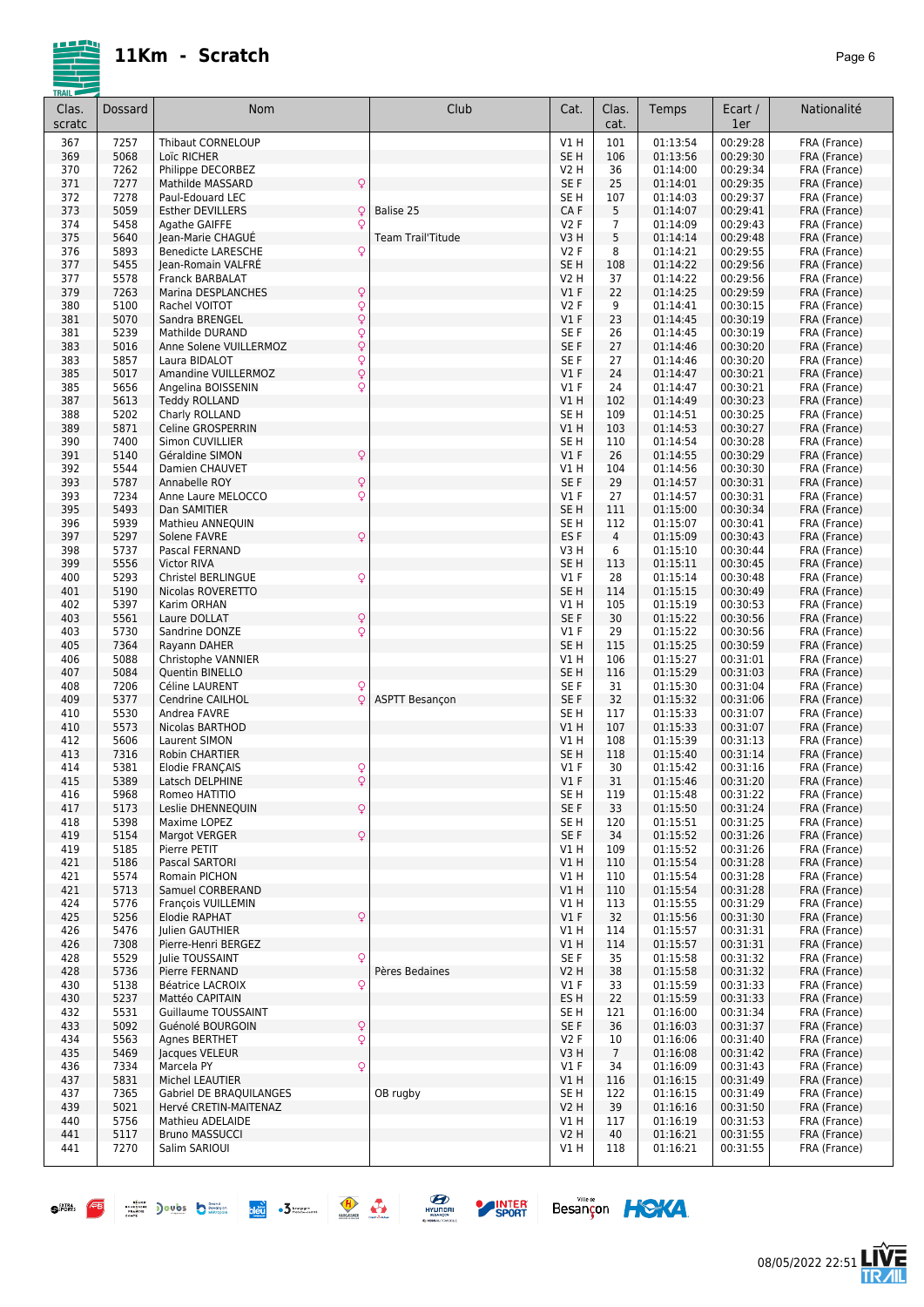

| Clas.<br>scratc | Dossard      | Nom                                                            | Club                    | Cat.                               | Clas.<br>cat.         | Temps                | Ecart /<br>1er       | Nationalité                  |
|-----------------|--------------|----------------------------------------------------------------|-------------------------|------------------------------------|-----------------------|----------------------|----------------------|------------------------------|
| 443             | 7252         | Amandine CHIRADE<br>Q                                          | Les lucioles            | SE F                               | 37                    | 01:16:24             | 00:31:58             | FRA (France)                 |
| 444             | 5696         | Sylvain GROSSOT                                                |                         | VIH                                | 119                   | 01:16:29             | 00:32:03             | FRA (France)                 |
| 445             | 5225         | Mélanie VILQUIN<br>Q                                           |                         | V1 F                               | 35                    | 01:16:34             | 00:32:08             | FRA (France)                 |
| 446             | 5028         | Q<br>Cindy RENOUF                                              |                         | SE F                               | 38                    | 01:16:38             | 00:32:12             | FRA (France)                 |
| 447             | 5219         | Q<br>Lise MOUGIN                                               |                         | SE F                               | 39                    | 01:16:44             | 00:32:18             | FRA (France)                 |
| 447             | 5232         | Gregory GODFRIN                                                |                         | V1H                                | 120                   | 01:16:44             | 00:32:18             | FRA (France)                 |
| 449<br>449      | 5372<br>7331 | Q<br>Mathilde ESTIENNE<br>Q<br>Jennifer JOUVENEL               |                         | ES F<br>$VI$ F                     | 5<br>36               | 01:16:54<br>01:16:54 | 00:32:28<br>00:32:28 | FRA (France)<br>FRA (France) |
| 451             | 5205         | $\overline{Q}$<br>Léa HUMBERT                                  |                         | ES F                               | 6                     | 01:16:55             | 00:32:29             | FRA (France)                 |
| 452             | 7359         | Q<br>Julie STANUS                                              |                         | SE F                               | 40                    | 01:16:57             | 00:32:31             | FRA (France)                 |
| 453             | 5061         | $\overline{Q}$<br>Carole BLONDEAU                              |                         | V1 F                               | 37                    | 01:16:58             | 00:32:32             | FRA (France)                 |
| 454             | 5137         | Q<br>Mélaine DELAVALLE                                         |                         | SE F                               | 41                    | 01:17:03             | 00:32:37             | FRA (France)                 |
| 455             | 5034         | Q<br>Marine PANHELLEUX                                         |                         | SE F                               | 42                    | 01:17:05             | 00:32:39             | FRA (France)                 |
| 455             | 5047         | <b>Fabien DEVILLAIRS</b>                                       |                         | V1H                                | 121                   | 01:17:05             | 00:32:39             | FRA (France)                 |
| 457             | 5492         | Benjamin FALCHIER                                              |                         | SE <sub>H</sub>                    | 123                   | 01:17:07             | 00:32:41             | FRA (France)                 |
| 457             | 5774         | Vincent02 BRAHIER                                              |                         | V3H                                | 8                     | 01:17:07             | 00:32:41             | FRA (France)                 |
| 459<br>460      | 5056<br>5786 | Marie FAIVRE<br>Q<br>Q<br><b>Catherine MANGIN</b>              | <b>DSA SAINT VIT</b>    | $VI$ F<br><b>V2F</b>               | 38<br>11              | 01:17:15<br>01:17:17 | 00:32:49<br>00:32:51 | FRA (France)                 |
| 461             | 5512         | Q<br>Mathilde VUILLEMIN                                        |                         | SE F                               | 43                    | 01:17:18             | 00:32:52             | FRA (France)<br>FRA (France) |
| 462             | 5096         | Jourdy NICOLAS                                                 |                         | V1 H                               | 122                   | 01:17:19             | 00:32:53             | FRA (France)                 |
| 462             | 7335         | Lucile PIRANDA<br>Q                                            |                         | SE F                               | 44                    | 01:17:19             | 00:32:53             | FRA (France)                 |
| 464             | 5065         | Julien BRETON                                                  |                         | SE H                               | 124                   | 01:17:20             | 00:32:54             | FRA (France)                 |
| 464             | 5229         | Jérémy ROUZEAU                                                 |                         | SE H                               | 124                   | 01:17:20             | 00:32:54             | FRA (France)                 |
| 466             | 5020         | Q<br>Chiara LLINAS                                             |                         | ES <sub>F</sub>                    | $\overline{7}$        | 01:17:22             | 00:32:56             | FRA (France)                 |
| 466             | 5867         | Q<br>Eva BERNARD                                               |                         | JU F                               | 4                     | 01:17:22             | 00:32:56             | FRA (France)                 |
| 468             | 7211         | <b>Thomas GARTNER</b>                                          |                         | SE H                               | 126                   | 01:17:26             | 00:33:00             | FRA (France)                 |
| 469             | 5513<br>5172 | Sandrine MARTIN<br>Q                                           | <b>FERRIERES SA</b>     | V2F<br>$VI$ F                      | 12<br>39              | 01:17:30<br>01:17:31 | 00:33:04<br>00:33:05 | FRA (France)<br>FRA (France) |
| 470<br>471      | 5672         | $\mathsf{Q}$<br>Caroline PETITJEAN<br>Q<br>Ernestine ROY-THIOU |                         | CAF                                | 6                     | 01:17:32             | 00:33:06             | FRA (France)                 |
| 472             | 5503         | Q<br>Armelle RATHER                                            |                         | SE F                               | 45                    | 01:17:34             | 00:33:08             | FRA (France)                 |
| 473             | 7347         | Jean-Baptiste EUVRARD                                          |                         | V1H                                | 123                   | 01:17:35             | 00:33:09             | FRA (France)                 |
| 474             | 7265         | Sebastien RENEVEY                                              |                         | VIH                                | 124                   | 01:17:37             | 00:33:11             | FRA (France)                 |
| 475             | 5150         | Atmane M'HAMDI                                                 |                         | SE <sub>H</sub>                    | 127                   | 01:17:38             | 00:33:12             | MAR (Maroc)                  |
| 475             | 5151         | Merzouk BOUFNAR                                                |                         | SE <sub>H</sub>                    | 127                   | 01:17:38             | 00:33:12             | ALG (Algérie)                |
| 475             | 5348         | Q<br>Jeanne BARBIER                                            |                         | JU F                               | 5                     | 01:17:38             | 00:33:12             | FRA (France)                 |
| 478             | 5466         | Lucas BOISSIER                                                 |                         | SE <sub>H</sub>                    | 129                   | 01:17:43             | 00:33:17             | FRA (France)                 |
| 478<br>480      | 5878<br>5707 | Q<br>Noa ROUSSY<br>Izudin MAHMUTOVIC                           |                         | ES <sub>F</sub><br>SE <sub>H</sub> | 8<br>130              | 01:17:43             | 00:33:17<br>00:33:21 | FRA (France)                 |
| 481             | 5057         | Q<br><b>Coline DRUART</b>                                      |                         | $VI$ F                             | 40                    | 01:17:47<br>01:17:51 | 00:33:25             | FRA (France)<br>FRA (France) |
| 481             | 5329         | Q<br>Alina SALEH                                               |                         | $VI$ F                             | 40                    | 01:17:51             | 00:33:25             | FRA (France)                 |
| 483             | 5505         | Samuel CALLERAND                                               |                         | V1 H                               | 125                   | 01:17:52             | 00:33:26             | FRA (France)                 |
| 484             | 7242         | Florian AMADOR                                                 |                         | SE <sub>H</sub>                    | 131                   | 01:17:53             | 00:33:27             | FRA (France)                 |
| 485             | 5148         | Darcq GUILLAUME                                                |                         | ES <sub>H</sub>                    | 23                    | 01:17:55             | 00:33:29             | FRA (France)                 |
| 485             | 5273         | <b>Flavie LETOILE</b><br>Q                                     |                         | SE F                               | 46                    | 01:17:55             | 00:33:29             | FRA (France)                 |
| 487             | 5168         | Michel CORNET                                                  |                         | V1 H                               | 126                   | 01:17:56             | 00:33:30             | FRA (France)                 |
| 487             | 5272         | Julien JOUBERT                                                 |                         | SE <sub>H</sub><br>VIH             | 132                   | 01:17:56             | 00:33:30             | FRA (France)<br>FRA (France) |
| 487<br>487      | 5957<br>7317 | Michel BRAZ<br>Yannick COTE                                    |                         | SE <sub>H</sub>                    | 126<br>132            | 01:17:56<br>01:17:56 | 00:33:30<br>00:33:30 | FRA (France)                 |
| 491             | 5160         | Hajira EL HAJJAMI                                              |                         | SE F                               | 47                    | 01:17:58             | 00:33:32             | FRA (France)                 |
| 492             | 5283         | o<br>Q<br>Margaux JUPONT                                       |                         | SE F                               | 48                    | 01:18:01             | 00:33:35             | FRA (France)                 |
| 492             | 5430         | Q<br>Celia BAGUE                                               |                         | V1F                                | 42                    | 01:18:01             | 00:33:35             | FRA (France)                 |
| 494             | 5864         | Q<br>Astrid FOUILLOT                                           |                         | $VI$ F                             | 43                    | 01:18:02             | 00:33:36             | FRA (France)                 |
| 495             | 5330         | Q<br>Angela SCHNAEBELE                                         |                         | V1 F                               | 44                    | 01:18:04             | 00:33:38             | FRA (France)                 |
| 496             | 7368         | Lionel FARINHA                                                 |                         | SE <sub>H</sub>                    | 134                   | 01:18:07             | 00:33:41             | FRA (France)                 |
| 497             | 7369         | Q<br>Aurélia MARTIN                                            |                         | V1 F                               | 45                    | 01:18:08             | 00:33:42             | FRA (France)                 |
| 498<br>498      | 5114<br>7398 | Corentin BOURVON<br>Q<br>Nathalie CZYZ                         |                         | SE H<br>V1 F                       | 135<br>46             | 01:18:09<br>01:18:09 | 00:33:43<br>00:33:43 | FRA (France)<br>FRA (France) |
| 500             | 5038         | Julien DUBAN                                                   |                         | V1 H                               | 128                   | 01:18:10             | 00:33:44             | FRA (France)                 |
| 501             | 5080         | Lucie VERZELLONI<br>Q                                          |                         | ES F                               | 9                     | 01:18:13             | 00:33:47             | FRA (France)                 |
| 502             | 7274         | Tom NELATON                                                    |                         | CA H                               | 22                    | 01:18:18             | 00:33:52             | FRA (France)                 |
| 502             | 7275         | <b>Baptiste NELATON</b>                                        | Les niblublus du Sud    | SE H                               | 136                   | 01:18:18             | 00:33:52             | FRA (France)                 |
| 504             | 5552         | Q<br>Lila EL BAHHAZ                                            | Alliance natation Besan | ES <sub>F</sub>                    | 10                    | 01:18:19             | 00:33:53             | FRA (France)                 |
| 504             | 5553         | Margaux COUTERET<br>Q                                          |                         | ES F                               | 10                    | 01:18:19             | 00:33:53             | FRA (France)                 |
| 506             | 5539         | Q<br>Sybil CHANEY                                              |                         | V1F                                | 47                    | 01:18:20             | 00:33:54             | FRA (France)                 |
| 506<br>508      | 5751<br>7276 | Célina THEVENIN<br>Q<br><b>Stanislas GRENET</b>                | <b>VHSO</b>             | CA F<br>V1 H                       | $\overline{7}$<br>129 | 01:18:20<br>01:18:21 | 00:33:54<br>00:33:55 | FRA (France)<br>FRA (France) |
| 509             | 5581         | Stefan-Dan LEOCOVICI                                           |                         | V1 H                               | 130                   | 01:18:24             | 00:33:58             | ROU (Roumanie)               |
| 510             | 5516         | Christophe LOYE                                                |                         | V1 H                               | 131                   | 01:18:34             | 00:34:08             | FRA (France)                 |
| 511             | 5518         | Adrien CLOQUIE                                                 |                         | ES H                               | 24                    | 01:18:36             | 00:34:10             | FRA (France)                 |
| 511             | 5919         | Grégory CLOQUIE                                                | <b>DOLE TRIATHLON</b>   | V1 H                               | 132                   | 01:18:36             | 00:34:10             | FRA (France)                 |
| 513             | 5289         | Marie BOILLOT<br>Q                                             | <b>DSA MORTEAU</b>      | $VI$ F                             | 48                    | 01:18:41             | 00:34:15             | FRA (France)                 |
| 513             | 5801         | Christine FUTIN<br>Q                                           | asce 39                 | V3F                                | $\overline{2}$        | 01:18:41             | 00:34:15             | FRA (France)                 |
| 515             | 5937         | Guillaume BŒUF                                                 |                         | SE H                               | 137                   | 01:18:48             | 00:34:22             | FRA (France)                 |
| 516             | 5506         | Alexandre LALLOZ                                               |                         | V2 H                               | 41                    | 01:18:50             | 00:34:24             | FRA (France)                 |
| 517             | 5388         | Alexia ROBBE<br>Q                                              |                         | $VI$ F                             | 49                    | 01:18:51             | 00:34:25             | FRA (France)                 |







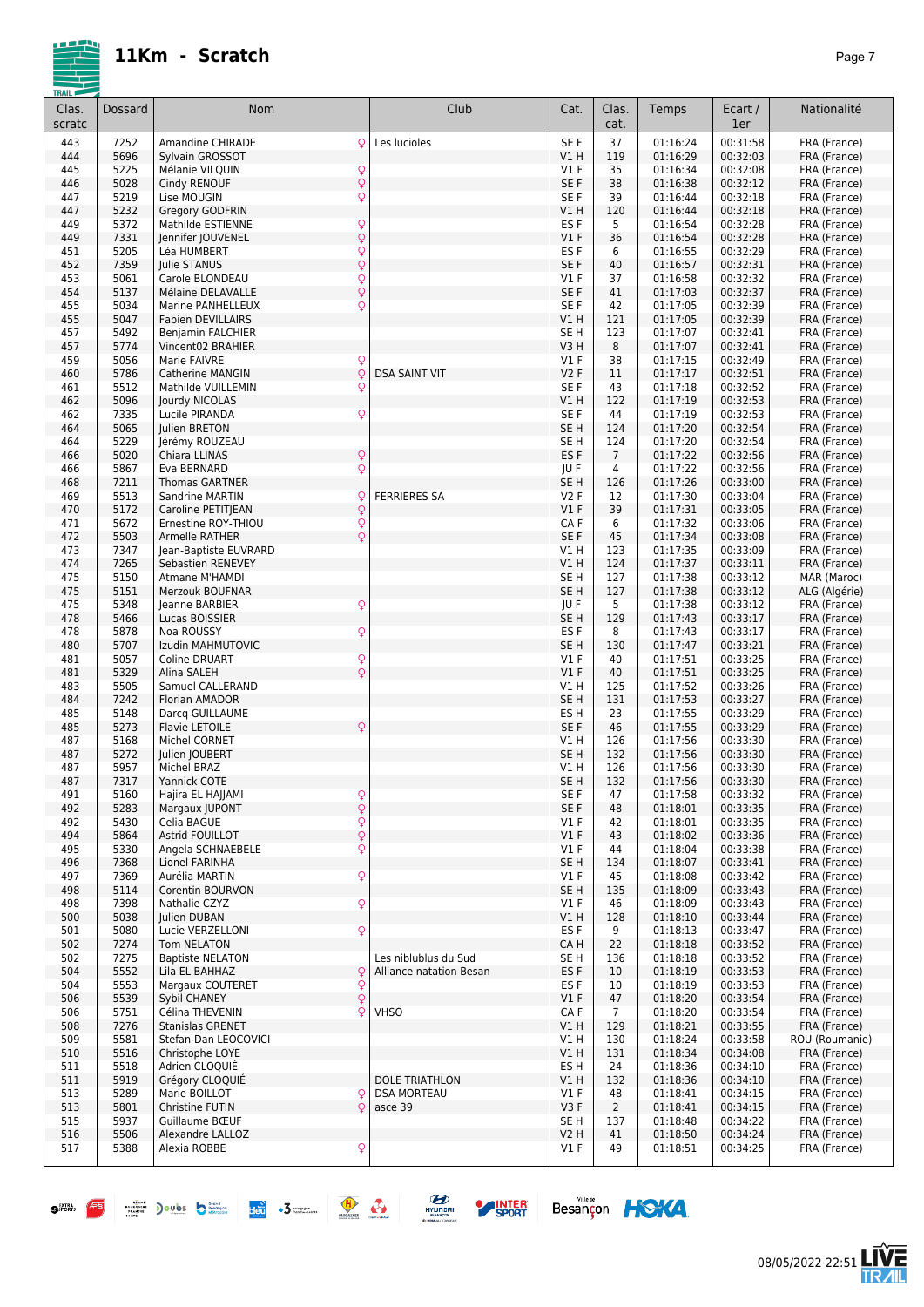|--|--|

| Clas.<br>scratc | Dossard      | Nom                                                        | Club                      | Cat.                               | Clas.<br>cat. | Temps                | Ecart /<br>1er       | Nationalité                  |
|-----------------|--------------|------------------------------------------------------------|---------------------------|------------------------------------|---------------|----------------------|----------------------|------------------------------|
| 517             | 5709         | Patricia BURRI<br>Q                                        | <b>RCHIM / FOX TRAIL</b>  | V1F                                | 49            | 01:18:51             | 00:34:25             | FRA (France)                 |
| 519             | 5993         | $\overline{Q}$<br>Camille VALET                            |                           | SE F                               | 49            | 01:18:53             | 00:34:27             | CAN (Canada)                 |
| 520             | 5888         | Q<br>Erard SOPHIE                                          |                           | V <sub>2</sub> F                   | 13            | 01:18:54             | 00:34:28             | FRA (France)                 |
| 521             | 5551         | Lionel FORTUNE                                             | <b>ANNECY THAI BOXING</b> | V1H                                | 133           | 01:18:55             | 00:34:29             | FRA (France)                 |
| 522             | 5798         | Kevin DEBOUCHE                                             |                           | SE <sub>H</sub>                    | 138           | 01:18:56<br>01:18:57 | 00:34:30             | FRA (France)                 |
| 523<br>524      | 5796<br>5797 | Valentin CUNAT<br>Benoit BRÉCHET                           |                           | SE <sub>H</sub><br>SE <sub>H</sub> | 139<br>140    | 01:18:59             | 00:34:31<br>00:34:33 | FRA (France)<br>FRA (France) |
| 525             | 5657         | Franck BOISSENIN                                           |                           | <b>V2 H</b>                        | 42            | 01:19:01             | 00:34:35             | FRA (France)                 |
| 526             | 5302         | Audrey VUILLEMIN<br>Q                                      |                           | $VI$ F                             | 51            | 01:19:03             | 00:34:37             | FRA (France)                 |
| 527             | 5303         | Paul BOURDEAUX                                             |                           | V1H                                | 134           | 01:19:04             | 00:34:38             | FRA (France)                 |
| 528             | 5390         | Frédéric REGNIER                                           |                           | V1 H                               | 135           | 01:19:06             | 00:34:40             | FRA (France)                 |
| 529             | 5580         | Ronny THILLON                                              |                           | V1H                                | 136           | 01:19:07             | 00:34:41             | FRA (France)                 |
| 530             | 5728         | Cyril MARQUISET                                            |                           | V1H                                | 137           | 01:19:09             | 00:34:43             | FRA (France)                 |
| 530             | 5795<br>5149 | Marine JACQUET<br>Q                                        |                           | SE F                               | 50            | 01:19:09<br>01:19:12 | 00:34:43<br>00:34:46 | FRA (France)                 |
| 532<br>533      | 7207         | Guillaume PERIA<br><b>Marion BOURA</b><br>Q                |                           | VIH<br>SE F                        | 138<br>51     | 01:19:13             | 00:34:47             | FRA (France)<br>FRA (France) |
| 534             | 7205         | Marine NEUBRAND<br>Ç                                       | Dijon triathlon           | SE F                               | 52            | 01:19:14             | 00:34:48             | FRA (France)                 |
| 535             | 5689         | Alexandre DODANE                                           |                           | <b>V2 H</b>                        | 43            | 01:19:15             | 00:34:49             | FRA (France)                 |
| 536             | 5970         | ç<br>Christine SAVOURET                                    |                           | $VI$ F                             | 52            | 01:19:21             | 00:34:55             | FRA (France)                 |
| 537             | 5525         | Q<br><b>Blandine CAEL</b>                                  |                           | SE <sub>F</sub>                    | 53            | 01:19:22             | 00:34:56             | FRA (France)                 |
| 538             | 5024         | Thomas MAYAYO                                              |                           | SE <sub>H</sub>                    | 141           | 01:19:23             | 00:34:57             | FRA (France)                 |
| 538             | 5838         | Jeremy MAZARS                                              |                           | SE <sub>H</sub>                    | 141           | 01:19:23             | 00:34:57             | FRA (France)                 |
| 540             | 5339         | Q<br>Maureen BERTHELOT                                     |                           | SE F                               | 54            | 01:19:24             | 00:34:58             | FRA (France)                 |
| 541<br>542      | 5335<br>5147 | <b>Etienne BARRAND</b><br>Q<br>Noella DARCQ                |                           | V1H<br>$VI$ F                      | 139<br>53     | 01:19:25<br>01:19:28 | 00:34:59<br>00:35:02 | FRA (France)<br>FRA (France) |
| 543             | 7326         | $\dot{\overline{Q}}$<br><b>Adeline GARRET</b>              |                           | SE <sub>F</sub>                    | 55            | 01:19:31             | 00:35:05             | FRA (France)                 |
| 544             | 5802         | Clémentine NIQUE<br>Q                                      | <b>DMA</b>                | SE <sub>F</sub>                    | 56            | 01:19:34             | 00:35:08             | FRA (France)                 |
| 545             | 5452         | $\overline{Q}$<br>Alexandra TRUCHOT                        |                           | <b>V2F</b>                         | 14            | 01:19:38             | 00:35:12             | FRA (France)                 |
| 545             | 5812         | Anthony GRILLON                                            |                           | V1 H                               | 140           | 01:19:38             | 00:35:12             | FRA (France)                 |
| 545             | 5936         | Q<br>Camille POIX                                          |                           | SE F                               | 57            | 01:19:38             | 00:35:12             | FRA (France)                 |
| 548             | 7258         | $\frac{Q}{Q}$<br>Audrey LAUPER                             |                           | $VI$ F                             | 54            | 01:19:39             | 00:35:13             | FRA (France)                 |
| 549             | 5732         | Mathilde BERTHET-PERREY                                    |                           | SE <sub>F</sub>                    | 58            | 01:19:40             | 00:35:14             | FRA (France)                 |
| 550<br>550      | 5557<br>7305 | Q<br>Elise CHABOD<br>Q<br>Vanessa DODANE-DROMARD           |                           | SE F<br>SE <sub>F</sub>            | 59<br>59      | 01:19:44<br>01:19:44 | 00:35:18<br>00:35:18 | FRA (France)<br>FRA (France) |
| 550             | 7328         | Hugo COUILLARD                                             |                           | SE <sub>H</sub>                    | 143           | 01:19:44             | 00:35:18             | FRA (France)                 |
| 553             | 5120         | Robin BRUNET                                               |                           | SE <sub>H</sub>                    | 144           | 01:19:45             | 00:35:19             | FRA (France)                 |
| 554             | 5251         | Hélène PERROY<br>Q                                         |                           | <b>V2F</b>                         | 15            | 01:19:47             | 00:35:21             | FRA (France)                 |
| 554             | 5935         | Corentin GENRE GRANDPIERRE                                 | Alcooliques Anonymes 25   | SE <sub>H</sub>                    | 145           | 01:19:47             | 00:35:21             | FRA (France)                 |
| 556             | 5644         | Q<br><b>Adeline ARENTS</b>                                 |                           | SE <sub>F</sub>                    | 61            | 01:19:48             | 00:35:22             | FRA (France)                 |
| 557             | 7281         | Léo DUFOURT                                                |                           | SE <sub>H</sub>                    | 146           | 01:19:49             | 00:35:23             | FRA (France)                 |
| 558<br>559      | 5383<br>5743 | $\frac{Q}{Q}$<br>Sabrina MARCHISET<br>Clémentine AEBISCHER |                           | $VI$ F<br>SE F                     | 55<br>62      | 01:19:53<br>01:19:55 | 00:35:27<br>00:35:29 | FRA (France)                 |
| 559             | 7383         | Q<br>Alexia MARQUIS                                        |                           | SE F                               | 62            | 01:19:55             | 00:35:29             | FRA (France)<br>FRA (France) |
| 561             | 7209         | Thierry SELMANE                                            |                           | <b>V2 H</b>                        | 44            | 01:19:56             | 00:35:30             | FRA (France)                 |
| 562             | 5648         | Laurent MONCHABLON                                         |                           | V1 H                               | 141           | 01:20:00             | 00:35:34             | FRA (France)                 |
| 563             | 5285         | Q<br>Prune MALEGUE                                         |                           | ES F                               | 12            | 01:20:03             | 00:35:37             | FRA (France)                 |
| 564             | 5075         | Q<br>Clémence ROSSIGNOL                                    |                           | SE F                               | 64            | 01:20:06             | 00:35:40             | FRA (France)                 |
| 564             | 5570         | <b>Romain MONACI</b>                                       |                           | SE <sub>H</sub>                    | 147           | 01:20:06             | 00:35:40             | FRA (France)                 |
| 564             | 5945         | LOIC CAPEL                                                 |                           | SE H                               | 14/           | 01:20:06             | 00:35:40             | FRA (France)                 |
| 567<br>568      | 5103<br>5969 | Patrick VILLARD<br>Gildas BRIEUX                           |                           | V1 H<br>V1 H                       | 142<br>143    | 01:20:15<br>01:20:16 | 00:35:49<br>00:35:50 | FRA (France)<br>FRA (France) |
| 569             | 5074         | Maxime CORNEILLA                                           |                           | SE <sub>H</sub>                    | 149           | 01:20:17             | 00:35:51             | FRA (France)                 |
| 570             | 5310         | Q<br>Maud LE GOUPIL                                        |                           | $VI$ F                             | 56            | 01:20:20             | 00:35:54             | FRA (France)                 |
| 571             | 5913         | Franck LEVASSEUR                                           |                           | V1H                                | 144           | 01:20:21             | 00:35:55             | FRA (France)                 |
| 572             | 5647         | David DURGET                                               |                           | V1 H                               | 145           | 01:20:22             | 00:35:56             | FRA (France)                 |
| 573             | 5960         | Q<br>Jeanne SAPIEGA                                        |                           | SE F                               | 65            | 01:20:24             | 00:35:58             | FRA (France)                 |
| 574             | 5444         | Stéphane LE BIHAN                                          |                           | V1 H                               | 146           | 01:20:25             | 00:35:59             | FRA (France)                 |
| 575<br>576      | 5996<br>5418 | Marine PASQUIER<br>Q<br>Emeric BOURIOT                     | Run in Pont de Vaux       | $VI$ F<br>V1 H                     | 57<br>147     | 01:20:27<br>01:20:28 | 00:36:01<br>00:36:02 | FRA (France)<br>FRA (France) |
| 576             | 5420         | Marius BOURIOT                                             |                           | CA H                               | 23            | 01:20:28             | 00:36:02             | FRA (France)                 |
| 578             | 7210         | Q<br>Stéphanie DONDA                                       |                           | $VI$ F                             | 58            | 01:20:31             | 00:36:05             | FRA (France)                 |
| 579             | 5771         | Sebastien BASSIGNOT                                        | Asptt                     | V2 H                               | 45            | 01:20:33             | 00:36:07             | FRA (France)                 |
| 580             | 5012         | Yohann PERRIN                                              |                           | V1 H                               | 148           | 01:20:34             | 00:36:08             | FRA (France)                 |
| 581             | 5393         | Claire BOUCHAIN<br>Q                                       |                           | SE F                               | 66            | 01:20:35             | 00:36:09             | FRA (France)                 |
| 581             | 5897         | Lilou LECLERC<br>Q                                         | ROLLERS CLUB PONTARLIER   | CA F                               | 8             | 01:20:35             | 00:36:09             | FRA (France)                 |
| 583             | 5437         | Q<br>Leslie NAFIL                                          |                           | V1F                                | 59            | 01:20:36             | 00:36:10             | FRA (France)                 |
| 584             | 5453         | Stéphane BEGEY                                             |                           | V2 H                               | 46            | 01:20:38             | 00:36:12             | FRA (France)                 |
| 584<br>586      | 5895<br>7322 | Q<br>Manon FRAPPART<br>Q<br>Laetitia DISPENZA              |                           | SE F<br>$VI$ F                     | 67<br>60      | 01:20:38<br>01:20:39 | 00:36:12<br>00:36:13 | FRA (France)<br>FRA (France) |
| 587             | 5840         | Benjamin VALLADONT                                         |                           | V1 H                               | 149           | 01:20:44             | 00:36:18             | FRA (France)                 |
| 588             | 5035         | lustine FORMET                                             |                           | SE F                               | 68            | 01:20:45             | 00:36:19             | FRA (France)                 |
| 588             | 5332         | Q<br>Q<br>Marie TESTON                                     |                           | $VI$ F                             | 61            | 01:20:45             | 00:36:19             | FRA (France)                 |
| 590             | 5045         | Q<br>Chloé MURA                                            |                           | SE F                               | 69            | 01:20:47             | 00:36:21             | FRA (France)                 |
| 590             | 5433         | $\dot{\varphi}$<br>Lucile GRISOT                           |                           | SE F                               | 69            | 01:20:47             | 00:36:21             | FRA (France)                 |
| 590             | 5753         | Delphine CLERC<br>Q                                        |                           | $VI$ F                             | 62            | 01:20:47             | 00:36:21             | FRA (France)                 |
|                 |              |                                                            |                           |                                    |               |                      |                      |                              |







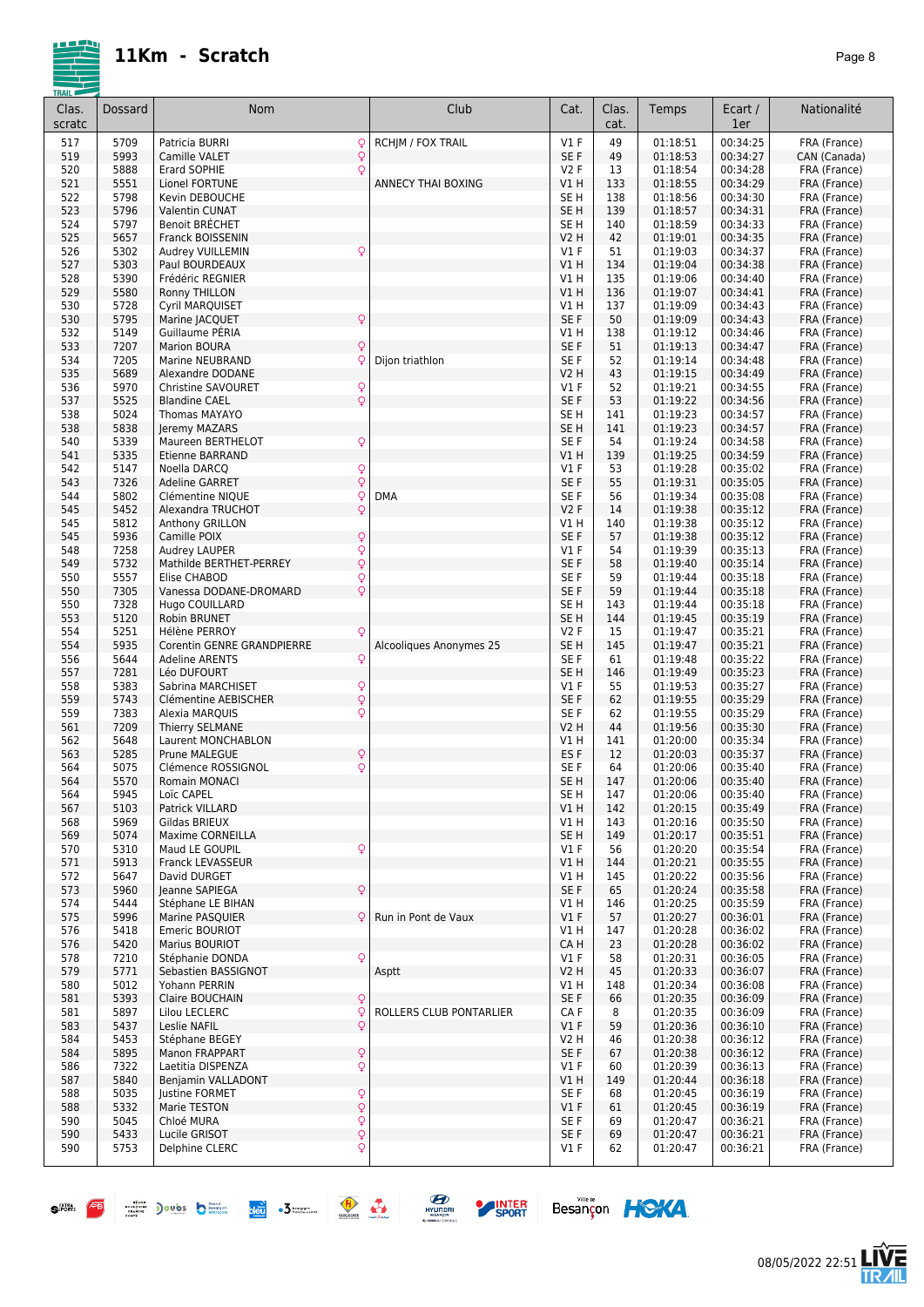

| Clas.<br>scratc | Dossard      | Nom                                            |                      | Club                       | Cat.                    | Clas.<br>cat. | Temps                | Ecart /<br>1er       | Nationalité                  |
|-----------------|--------------|------------------------------------------------|----------------------|----------------------------|-------------------------|---------------|----------------------|----------------------|------------------------------|
| 590             | 5846         | Rose PERRIN                                    |                      |                            | SE F                    | 69            | 01:20:47             | 00:36:21             | FRA (France)                 |
| 594             | 5327         | Clémence JOURDAIN                              | $\frac{Q}{Q}$        |                            | V1F                     | 63            | 01:20:52             | 00:36:26             | FRA (France)                 |
| 595             | 5180         | Isabelle ATHEY                                 | $\mathsf{Q}$         |                            | $VI$ F                  | 64            | 01:20:53             | 00:36:27             | FRA (France)                 |
| 596             | 5181         | Antonio DE ALMEIDA                             |                      |                            | <b>V2 H</b>             | 47            | 01:20:54             | 00:36:28             | FRA (France)                 |
| 597             | 5026         | <b>Hugues Antoine GUENNEC</b>                  |                      |                            | SE <sub>H</sub>         | 150           | 01:20:55             | 00:36:29             | FRA (France)                 |
| 597             | 7267         | <b>Stephanie DORNIER</b>                       | $\mathsf{Q}$         |                            | $VI$ F                  | 65            | 01:20:55             | 00:36:29             | FRA (France)                 |
| 599             | 5025         | Angelique ROMANET                              | Q                    |                            | SE F                    | 72            | 01:20:57             | 00:36:31             | FRA (France)                 |
| 600             | 5072         | Maud BELLAVARY                                 | $\overline{Q}$       |                            | SE F                    | 73            | 01:20:58             | 00:36:32             | FRA (France)                 |
| 601             | 5036         | Chloé DOLE                                     | $\frac{Q}{Q}$        |                            | SE F                    | 74            | 01:21:00             | 00:36:34             | FRA (France)                 |
| 601             | 5073         | <b>Esther SIMONDON</b>                         |                      |                            | SE F                    | 74            | 01:21:00             | 00:36:34             | FRA (France)                 |
| 603<br>604      | 5391<br>5055 | Bénédicte ARANDA-HULIN<br>Rose ROUGNON GLASSON | Q<br>$\overline{Q}$  |                            | $VI$ F<br>V1F           | 66<br>67      | 01:21:01<br>01:21:04 | 00:36:35<br>00:36:38 | FRA (France)<br>FRA (France) |
| 604             | 5958         | Arnaud RACLOT                                  |                      |                            | V1H                     | 150           | 01:21:04             | 00:36:38             | FRA (France)                 |
| 606             | 5394         | Perrine CORBET                                 | Q                    |                            | V1F                     | 68            | 01:21:05             | 00:36:39             | FRA (France)                 |
| 607             | 5395         | Pierre CORBET                                  |                      |                            | V3H                     | 9             | 01:21:07             | 00:36:41             | FRA (France)                 |
| 608             | 5749         | Lise DELAVELLE                                 | Q                    |                            | V1F                     | 69            | 01:21:09             | 00:36:43             | FRA (France)                 |
| 609             | 5438         | Jérôme CHARRET                                 |                      |                            | V1H                     | 151           | 01:21:11             | 00:36:45             | FRA (France)                 |
| 610             | 5091         | François GRATEPANCHE                           |                      | fast and furious du 45     | <b>V2 H</b>             | 48            | 01:21:12             | 00:36:46             | FRA (France)                 |
| 610             | 5337         | Michel VISIER                                  |                      | fast and furious du 45     | V3H                     | 10            | 01:21:12             | 00:36:46             | FRA (France)                 |
| 612             | 7235         | Sandra BERGEZ                                  | Q                    | BESANCON ATHLETIC CLUB     | $VI$ F                  | 70            | 01:21:13             | 00:36:47             | FRA (France)                 |
| 613             | 5111         | Marie-Hélène LAMBERT                           | Q                    | ASPTT DIJON ATHLETISME     | V2F                     | 16            | 01:21:16             | 00:36:50             | FRA (France)                 |
| 614             | 5851         | Francis BOUVIER                                |                      | ASPTT Dijon athlétisme     | <b>V2 H</b>             | 49            | 01:21:17             | 00:36:51             | FRA (France)                 |
| 614             | 5890         | Léa DEVOOS                                     | Q                    |                            | SE F                    | 76            | 01:21:17             | 00:36:51             | FRA (France)                 |
| 614             | 5986         | Laurent BOURIANT                               |                      | <b>ASPTT Dijon</b>         | <b>V2 H</b>             | 49            | 01:21:17             | 00:36:51             | FRA (France)                 |
| 617             | 5064<br>5145 | Claire SEGUIN                                  | $\frac{Q}{Q}$        |                            | SE F<br>V1F             | 77<br>71      | 01:21:18<br>01:21:18 | 00:36:52<br>00:36:52 | FRA (France)                 |
| 617<br>619      | 7217         | Aline THIRION<br>Emilie BENOUN                 |                      |                            | $VI$ F                  | 72            | 01:21:20             | 00:36:54             | FRA (France)<br>FRA (France) |
| 620             | 5254         | Sophie LAMEY                                   | $\frac{Q}{Q}$        |                            | V1F                     | 73            | 01:21:22             | 00:36:56             | FRA (France)                 |
| 621             | 5294         | Stecy HUOT-MARCHAND                            |                      |                            | SE F                    | 78            | 01:21:28             | 00:37:02             | FRA (France)                 |
| 621             | 5295         | Louise GASSER                                  | $\frac{Q}{Q}$        |                            | SE F                    | 78            | 01:21:28             | 00:37:02             | FRA (France)                 |
| 623             | 5665         | Héloïse DUQUET                                 | $\overline{Q}$       |                            | ES <sub>F</sub>         | 13            | 01:21:31             | 00:37:05             | FRA (France)                 |
| 624             | 5681         | Mathilde CAO HUU TRUNG                         | $\dot{\overline{Q}}$ |                            | ES <sub>F</sub>         | 14            | 01:21:32             | 00:37:06             | FRA (France)                 |
| 625             | 5717         | Thomas VIENNET                                 |                      |                            | V1 H                    | 152           | 01:21:34             | 00:37:08             | FRA (France)                 |
| 626             | 5911         | Carole PENIN                                   | Q                    | <b>FOULEE SISTERONAISE</b> | V1F                     | 74            | 01:21:42             | 00:37:16             | FRA (France)                 |
| 627             | 5820         | Laura DONZE                                    | $\overline{Q}$       |                            | SE F                    | 80            | 01:21:43             | 00:37:17             | FRA (France)                 |
| 627             | 7222         | Merryl LAMOTTE                                 | $\dot{\mathsf Q}$    | asptt                      | SE F                    | 80            | 01:21:43             | 00:37:17             | FRA (France)                 |
| 629             | 5245         | Guillaume MOUGNIOTTE                           |                      |                            | SE <sub>H</sub>         | 151           | 01:21:46             | 00:37:20             | FRA (France)                 |
| 629             | 5803         | Marie DALMASSO                                 | Q                    | OB                         | SE F                    | 82            | 01:21:46             | 00:37:20             | FRA (France)                 |
| 631             | 5983         | ??? ???                                        |                      |                            |                         | 2             | 01:21:47             | 00:37:21             |                              |
| 632             | 7399         | Yann GIRARD                                    |                      |                            | ES <sub>H</sub>         | 25            | 01:21:56             | 00:37:30             | FRA (France)                 |
| 633             | 5495         | Elise BERTIN                                   | Q                    | <b>TEAM FRAISES</b>        | SE F                    | 83            | 01:21:57             | 00:37:31             | FRA (France)                 |
| 633<br>635      | 5497<br>5740 | Guillaume BOISSON<br>Annie GIRARDET            |                      | <b>TEAM FRAISE</b>         | V1 H<br>V2F             | 153<br>17     | 01:21:57             | 00:37:31<br>00:37:32 | FRA (France)                 |
| 636             | 5723         | Maud BENCETTI                                  | Q<br>Q               |                            | SE F                    | 84            | 01:21:58<br>01:22:00 | 00:37:34             | FRA (France)<br>FRA (France) |
| 637             | 5811         | Loïc CRETIN                                    |                      |                            | SE H                    | 152           | 01:22:03             | 00:37:37             | FRA (France)                 |
| 638             | 5948         | Mélanie GENET                                  | Q                    | Les estropiés              | V1F                     | 75            | 01:22:09             | 00:37:43             | FRA (France)                 |
| 638             | 5950         | Pauline MARGUIER                               | Q                    |                            | SE F                    | 85            | 01:22:09             | 00:37:43             | FRA (France)                 |
| 640             | 5231         | Narek HALSDORFER                               |                      |                            | SE H                    | 153           | 01:22:10             | 00:37:44             | FRA (France)                 |
| 641             | 7219         | Claire DORTHE                                  | Q                    |                            | ES F                    | 15            | 01:22:11             | 00:37:45             | FRA (France)                 |
| 641             | 7220         | Hugo LEMAIRE                                   |                      |                            | ES H                    | 26            | 01:22:11             | 00:37:45             | FRA (France)                 |
| 643             | 5367         | Franck LANGLIN                                 |                      |                            | V2 H                    | 51            | 01:22:12             | 00:37:46             | FRA (France)                 |
| 643             | 5780         | Alban ATCHON                                   |                      |                            | SE H                    | 154           | 01:22:12             | 00:37:46             | FRA (France)                 |
| 645             | 5865         | Isabelle TAJAN                                 | Q                    |                            | $VI$ F                  | 76            | 01:22:13             | 00:37:47             | FRA (France)                 |
| 645             | 5876         | Jean-Baptiste LOCATELLI                        |                      |                            | SE H                    | 155           | 01:22:13             | 00:37:47             | FRA (France)                 |
| 645             | 5928         | Sophie TRUCHOT                                 | $\frac{Q}{Q}$        |                            | $VI$ F                  | 76            | 01:22:13             | 00:37:47             | FRA (France)                 |
| 648<br>649      | 5366<br>5456 | Barbara LANGLIN<br>Anne-Sophie VAUTIER         | Q                    |                            | SE F<br>$VI$ F          | 86<br>78      | 01:22:15<br>01:22:16 | 00:37:49<br>00:37:50 | FRA (France)<br>FRA (France) |
| 650             | 7323         | <b>Bertrand FAHYS</b>                          |                      |                            | V1 H                    | 154           | 01:22:17             | 00:37:51             | FRA (France)                 |
| 651             | 5597         | Marius LAMY                                    |                      |                            | JU H                    | 19            | 01:22:23             | 00:37:57             | FRA (France)                 |
| 652             | 5808         | Marina RASS-MÉNÉGAUX                           | Q                    |                            | SE F                    | 87            | 01:22:24             | 00:37:58             | FRA (France)                 |
| 652             | 5866         | <b>Emmanuel DECHELETTE</b>                     |                      |                            | <b>V2 H</b>             | 52            | 01:22:24             | 00:37:58             | FRA (France)                 |
| 654             | 7351         | Laure MANDRILLON                               | $\overline{Q}$       |                            | SE F                    | 88            | 01:22:28             | 00:38:02             | FRA (France)                 |
| 655             | 5271         | Clara PARDON                                   | $\frac{1}{2}$        |                            | SE F                    | 89            | 01:22:30             | 00:38:04             | FRA (France)                 |
| 656             | 7208         | <b>Hélène MATTON</b>                           |                      |                            | $VI$ F                  | 79            | 01:22:31             | 00:38:05             | FRA (France)                 |
| 657             | 5519         | Lea PORTENSEIGNE-BOTTAGISI                     | $\frac{Q}{Q}$        |                            | V1F                     | 80            | 01:22:33             | 00:38:07             | FRA (France)                 |
| 658             | 5483         | Ségolène MOREAU                                |                      |                            | SE F                    | 90            | 01:22:36             | 00:38:10             | FRA (France)                 |
| 658             | 5892         | Jennifer DOBSON                                | $\dot{\overline{Q}}$ |                            | SE F                    | 90            | 01:22:36             | 00:38:10             | GBR (Royaume-Uni)            |
| 660             | 5318         | Anaëlle MOUGIN                                 | $\ddot{\mathsf{o}}$  |                            | $VI$ F                  | 81            | 01:22:37             | 00:38:11             | FRA (France)                 |
| 660             | 5825         | Yves GUMERY                                    |                      | Dragon des 3 rivieres      | V3H                     | 11            | 01:22:37             | 00:38:11             | FRA (France)                 |
| 662<br>662      | 5317<br>5863 | Jules MOUGIN<br>Léa BALANCHE                   |                      |                            | SE <sub>H</sub><br>JU F | 156<br>6      | 01:22:38<br>01:22:38 | 00:38:12<br>00:38:12 | FRA (France)<br>FRA (France) |
| 664             | 5203         | Clémentine MAETZ                               | O<br>O<br>O          |                            | SE F                    | 92            | 01:22:46             | 00:38:20             | FRA (France)                 |
| 664             | 5852         | Alice SAILLOUR                                 |                      |                            | SE F                    | 92            | 01:22:46             | 00:38:20             | FRA (France)                 |
| 666             | 5128         | Charlotte PAGNIER                              | $\overline{Q}$       |                            | ES <sub>F</sub>         | 16            | 01:22:48             | 00:38:22             | FRA (France)                 |
|                 |              |                                                |                      |                            |                         |               |                      |                      |                              |







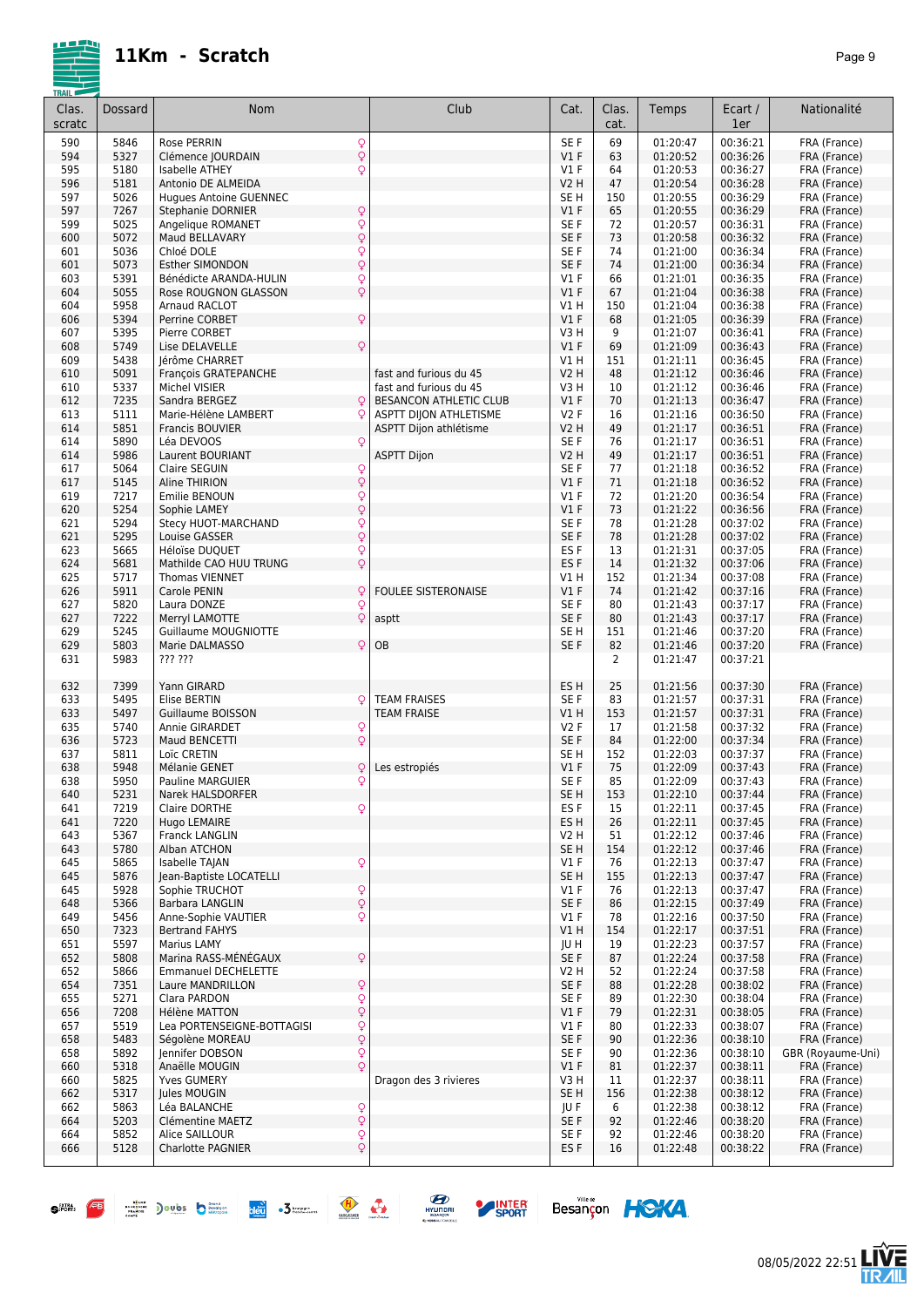

| <b>TRAIL</b>    |              |                                          |                               |                         |               |                      |                      |                              |
|-----------------|--------------|------------------------------------------|-------------------------------|-------------------------|---------------|----------------------|----------------------|------------------------------|
| Clas.<br>scratc | Dossard      | <b>Nom</b>                               | Club                          | Cat.                    | Clas.<br>cat. | Temps                | Ecart /<br>1er       | Nationalité                  |
| 667             | 5129         | Q<br>Marie CAT                           |                               | ES <sub>F</sub>         | 17            | 01:22:49             | 00:38:23             | FRA (France)                 |
| 668             | 7392         | $\overline{Q}$<br>Ludivine LECOCQ        |                               | SE F                    | 94            | 01:22:58             | 00:38:32             | FRA (France)                 |
| 669             | 5176         | Thomas FONDBERTASSE                      |                               | SE <sub>H</sub>         | 157           | 01:23:01             | 00:38:35             | FRA (France)                 |
| 670             | 5018         | Dominique MARÉCHAL                       |                               | V3H                     | 12            | 01:23:02             | 00:38:36             | FRA (France)                 |
| 670             | 5349         | Q<br>Alexina CHIOCCA                     |                               | V <sub>2</sub> F        | 18            | 01:23:02             | 00:38:36             | FRA (France)                 |
| 672             | 7318         | Justine BONNET<br>Q                      | <b>BESANCON ATHLETIC CLUB</b> | SE F                    | 95            | 01:23:05             | 00:38:39             | FRA (France)                 |
| 673             | 7299         | Stéphan RAPHAËL                          |                               | V1 H                    | 155           | 01:23:08             | 00:38:42             | FRA (France)                 |
| 674             | 5281         | Camille ENGEL<br>Q                       |                               | SE F                    | 96            | 01:23:09             | 00:38:43             | FRA (France)                 |
| 675             | 5638         | Jean-Baptiste SICARD                     |                               | CA H                    | 24            | 01:23:12             | 00:38:46             | FRA (France)                 |
| 676             | 5375         | Christophe LECOEUR                       |                               | V2 H                    | 53            | 01:23:18             | 00:38:52             | FRA (France)                 |
| 677             | 5698         | Jean-Philippe PUTAUD                     |                               | V1 H                    | 156           | 01:23:23             | 00:38:57             | FRA (France)                 |
| 678             | 5965         | ??? ???                                  |                               |                         | 3             | 01:23:25             | 00:38:59             |                              |
|                 |              |                                          |                               |                         |               |                      |                      |                              |
| 678             | 7239         | Damien MONNOT                            |                               | V1H                     | 157           | 01:23:25             | 00:38:59             | FRA (France)                 |
| 680             | 5944         | Nadege BALANCHE<br>Q                     |                               | V1F                     | 82            | 01:23:30             | 00:39:04             | FRA (France)                 |
| 681             | 5934         | Sébastien REARD                          |                               | V1H                     | 158           | 01:23:31             | 00:39:05             | FRA (France)                 |
| 682             | 5642         | Robin LEOST                              |                               | V1H                     | 159           | 01:23:34             | 00:39:08             | FRA (France)                 |
| 683             | 5177         | Sébastien GUIBOUX                        |                               | SE <sub>H</sub>         | 158           | 01:23:37             | 00:39:11             | FRA (France)                 |
| 684             | 5479         | Q<br>Rahma EL ABRIDI                     |                               | $VI$ F                  | 83            | 01:23:38             | 00:39:12             | FRA (France)                 |
| 685             | 5234         | Christian FILISETTI                      |                               | V2 H                    | 54            | 01:23:39             | 00:39:13             | FRA (France)                 |
| 686             | 5235         | Q<br>Laurence FILISETTI                  |                               | V3F                     | 3             | 01:23:40             | 00:39:14             | FRA (France)                 |
| 687             | 5159         | Alexandre CHESNEY                        | Petit prince du trail         | SE <sub>H</sub>         | 159           | 01:23:44             | 00:39:18             | FRA (France)                 |
| 688             | 5193         | Cindy ARBEY                              |                               | V1F                     | 84            | 01:23:47             | 00:39:21             | FRA (France)                 |
| 689             | 7238         | O O O<br>Orlane MONNOT                   |                               | CA F                    | 9             | 01:23:49             | 00:39:23             | FRA (France)                 |
| 690             | 5886         | Malorie DESGRANGE                        |                               | SE F                    | 97            | 01:23:52             | 00:39:26             | FRA (France)                 |
| 691             | 5292         | <b>Maxime FUENTES</b>                    |                               | V1 H                    | 160           | 01:23:58             | 00:39:32             | FRA (France)                 |
| 692             | 5146         | Q<br>Mathilde GRELIER                    |                               | SE F                    | 98            | 01:24:00             | 00:39:34             | FRA (France)                 |
| 693             | 5052         | $\varphi$<br>Julie THETARD               |                               | SE F                    | 99            | 01:24:01             | 00:39:35             | FRA (France)                 |
| 693             | 5053         | Q<br>Angèle DUBUISSON                    |                               | SE F                    | 99            | 01:24:01             | 00:39:35             | FRA (France)                 |
| 695             | 5179         | Dominique RIEFFEL                        |                               | V2 H                    | 55            | 01:24:04             | 00:39:38             | FRA (France)                 |
| 696             | 5399         | François Xavier GALLI                    |                               | V1H                     | 161           | 01:24:10             | 00:39:44             | FRA (France)                 |
| 697             | 5562         | David BOAGLIO                            |                               | V2 H                    | 56            | 01:24:11             | 00:39:45             | FRA (France)                 |
| 697             | 5614         | Q<br>Audrey MATHIEU                      |                               | SE F                    | 101           | 01:24:11             | 00:39:45             | FRA (France)                 |
| 699             | 5721         | Q<br>Jennifer BAUD                       |                               | $VI$ F                  | 85            | 01:24:12             | 00:39:46             | FRA (France)                 |
| 700             | 5595         | Stephane BREMOND                         |                               | SE <sub>H</sub>         | 160           | 01:24:13             | 00:39:47             | FRA (France)                 |
| 701             | 5602         | Q<br>Q<br>Caroline PAUCHARD              |                               | SE <sub>F</sub>         | 102           | 01:24:16             | 00:39:50             | FRA (France)                 |
| 701<br>703      | 5603<br>5265 | Camille INGELAERE<br>ç                   | Balise 25                     | SE F<br>SE <sub>F</sub> | 102<br>104    | 01:24:16<br>01:24:17 | 00:39:50<br>00:39:51 | FRA (France)                 |
| 704             | 5078         | Hélène GBONOU<br>Q<br>Juliette LEPAGE    |                               | SE F                    | 105           | 01:24:18             | 00:39:52             | FRA (France)<br>FRA (France) |
| 705             | 5572         | Q<br>Laure BAYLE                         |                               | SE <sub>F</sub>         | 106           | 01:24:22             | 00:39:56             | FRA (France)                 |
| 705             | 7254         | Anthony DUFFING                          |                               | SE <sub>H</sub>         | 161           | 01:24:22             | 00:39:56             | FRA (France)                 |
| 707             | 5554         | Q<br>Laurie PAGNOT                       |                               | SE <sub>F</sub>         | 107           | 01:24:24             | 00:39:58             | FRA (France)                 |
| 707             | 5560         | Frédéric BÉLIARD                         |                               | <b>V2 H</b>             | 57            | 01:24:24             | 00:39:58             | FRA (France)                 |
| 709             | 5240         | <b>Fabien GARNIER</b>                    |                               | SE <sub>H</sub>         | 162           | 01:24:25             | 00:39:59             | FRA (France)                 |
| 710             | 5555         | Q<br>Elsa LISCIOTTO                      |                               | SE F                    | 108           | 01:24:26             | 00:40:00             | FRA (France)                 |
| 711             | 5322         | $\overline{Q}$<br>Apolline ROCH          |                               | SE F                    | 109           | 01:24:27             | 00:40:01             | FRA (France)                 |
| 711             | 5850         | Q<br>Alicia VUITTON                      |                               | SE <sub>F</sub>         | 109           | 01:24:27             | 00:40:01             | FRA (France)                 |
| 713             | 5321         | Antonin MOYNE                            |                               | SE H                    | 163           | 01:24:28             | 00:40:02             | FRA (France)                 |
| 714             | 5110         | Perrine PERRAD                           |                               | SE F                    | 111           | 01:24:31             | 00:40:05             | FRA (France)                 |
| 714             | 5805         | Léa DÉCLOUX                              |                               | SE F                    | 111           | 01:24:31             | 00:40:05             | FRA (France)                 |
| 716             | 5670         | O O O<br>Catherine PIEDALET              |                               | V2F                     | 19            | 01:24:33             | 00:40:07             | FRA (France)                 |
| 717             | 5347         | Yolande TISSOT                           |                               | V3F                     | 4             | 01:24:40             | 00:40:14             | FRA (France)                 |
| 718             | 5501         | $\frac{Q}{Q}$<br>Alice FRYS              |                               | SE F                    | 113           | 01:24:44             | 00:40:18             | FRA (France)                 |
| 719             | 7301         | Q<br>Morgane DUSSAUCY                    |                               | V1F                     | 86            | 01:24:51             | 00:40:25             | FRA (France)                 |
| 720             | 5636         | Q<br>Marie QUINQUE                       |                               | $VI$ F                  | 87            | 01:24:52             | 00:40:26             | FRA (France)                 |
| 720             | 7302         | Bertrand DUSSAUCY                        |                               | V1 H                    | 162           | 01:24:52             | 00:40:26             | FRA (France)                 |
| 722             | 5510         | ç<br>Virginie LEGER                      | Les coureurs du dimanch       | $VI$ F                  | 88            | 01:24:53             | 00:40:27             | FRA (France)                 |
| 723             | 5727         | Prisca BELAIR                            |                               | $VI$ F                  | 89            | 01:24:54             | 00:40:28             | FRA (France)                 |
| 724             | 5610         | $\frac{Q}{Q}$<br>Laurence LAMOUREUX      |                               | V3F                     | 5             | 01:24:57             | 00:40:31             | FRA (France)                 |
| 725             | 5288         | Théo LAURENT                             |                               | SE <sub>H</sub>         | 164           | 01:25:04             | 00:40:38             | FRA (France)                 |
| 726             | 5909         | Q<br>Valérie BOUJON                      |                               | V2F                     | 20            | 01:25:12             | 00:40:46             | FRA (France)                 |
| 726             | 7266         | Q<br>Alexia TRIQUET                      |                               | $VI$ F                  | 90            | 01:25:12             | 00:40:46             | FRA (France)                 |
| 728             | 5299         | <b>Bougeot ERIC</b>                      |                               | V2 H                    | 58            | 01:25:33             | 00:41:07             | FRA (France)                 |
| 729             | 5135         | Q<br>Lucie MEYER                         |                               | $VI$ F                  | 91            | 01:25:35             | 00:41:09             | FRA (France)                 |
| 730             | 5828         | Hervé HUGUENOT                           | <b>Bussy running</b>          | V3H                     | 13            | 01:25:37             | 00:41:11             | FRA (France)                 |
| 731             | 7388         | Q<br>Marion SCHEDID                      |                               | $VI$ F                  | 92            | 01:25:39             | 00:41:13             | FRA (France)                 |
| 732             | 5810         | Corentin PASQUIER                        | <b>Brioche</b>                | CA H                    | 25            | 01:25:41             | 00:41:15             | FRA (France)                 |
| 733             | 5484         | Q<br>Anne Sophie SIXDENIER               |                               | $VI$ F                  | 93            | 01:25:43             | 00:41:17             | FRA (France)                 |
| 734             | 5809         | Pasquier DAMIEN                          | <b>Brioche</b>                | V1 H                    | 163           | 01:25:44             | 00:41:18             | FRA (France)                 |
| 735             | 5946         | Aurelien GENET                           | Les estropiés                 | V1 H                    | 164           | 01:25:48             | 00:41:22             | FRA (France)                 |
| 736             | 5703         | Q<br>Sarah PIGNARD                       |                               | $VI$ F                  | 94            | 01:25:50             | 00:41:24             | FRA (France)                 |
| 737             | 5500         | Q<br>Alexandra VERRIER                   |                               | SE F                    | 114           | 01:25:52             | 00:41:26             | FRA (France)                 |
| 738             | 5306         | Laurent BROCHIER                         |                               | V1 H                    | 165           | 01:25:53             | 00:41:27             | FRA (France)                 |
| 739             | 5130         | Q<br>Léa MERCEY                          |                               | SE F                    | 115           | 01:25:56             | 00:41:30             | FRA (France)                 |
| 739             | 5131         | $\dot{\overline{Q}}$<br>Camille GAILLARD |                               | SE F                    | 115           | 01:25:56             | 00:41:30             | FRA (France)                 |
|                 |              |                                          |                               |                         |               |                      |                      |                              |









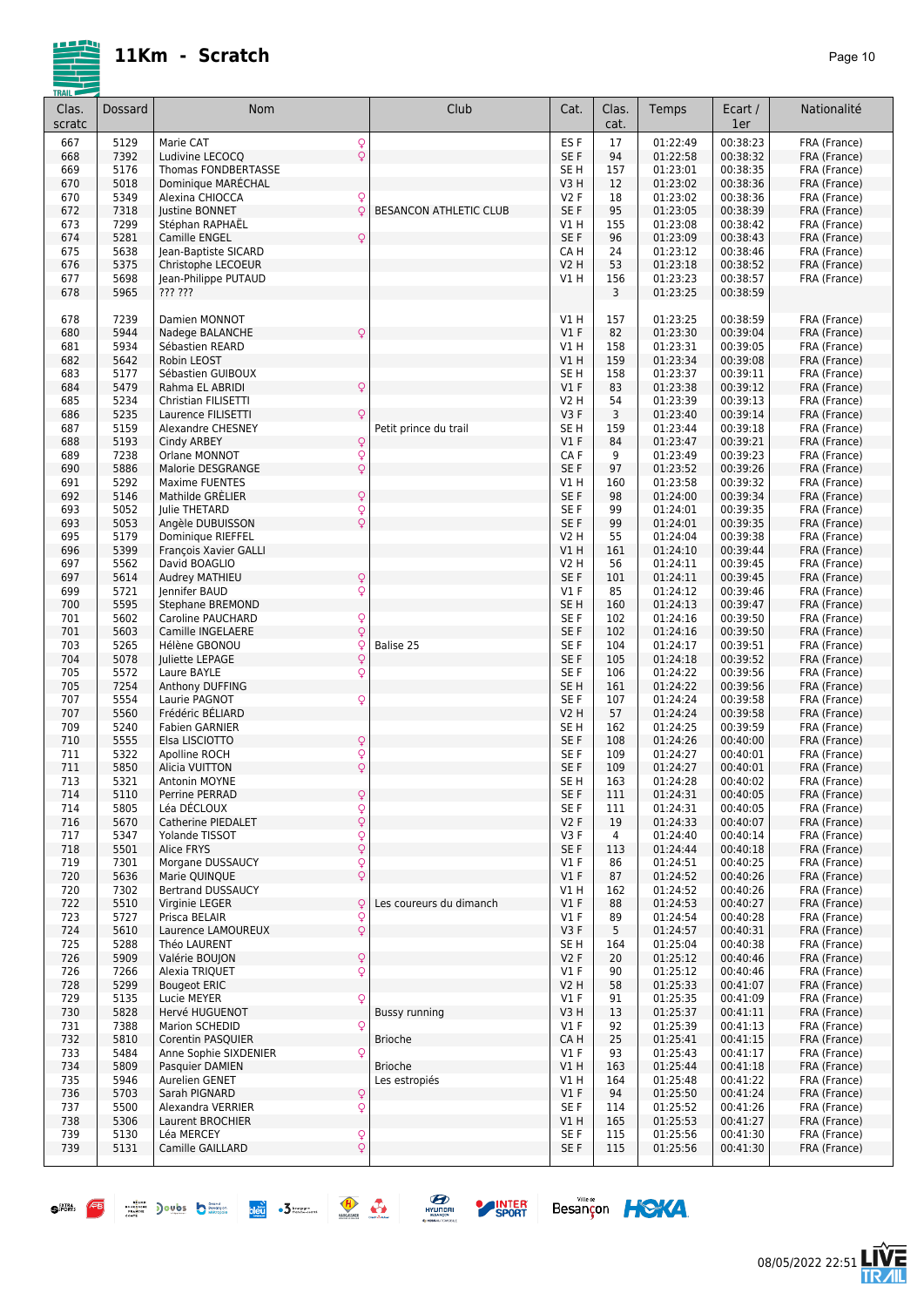



| Clas.<br>scratc | Dossard      | Nom                                                       | Club                    | Cat.                      | Clas.<br>cat. | Temps                | Ecart /<br>1er       | Nationalité                       |
|-----------------|--------------|-----------------------------------------------------------|-------------------------|---------------------------|---------------|----------------------|----------------------|-----------------------------------|
| 739             | 5169         | Yann BOUVARD                                              |                         | V1 H                      | 166           | 01:25:56             | 00:41:30             | FRA (France)                      |
| 742             | 5889         | Jeremie GAGELIN                                           |                         | V1 H                      | 167           | 01:25:59             | 00:41:33             | FRA (France)                      |
| 743             | 5621         | Marie-Adeline ADAMIAK<br>$\frac{Q}{Q}$                    |                         | <b>V1 F</b>               | 95            | 01:26:00             | 00:41:34             | FRA (France)                      |
| 743             | 5995         | Elise COINTET                                             |                         | SE <sub>F</sub>           | 117           | 01:26:00             | 00:41:34             | FRA (France)                      |
| 745<br>746      | 7295<br>5673 | $\frac{Q}{Q}$<br><b>Valentine BEURET</b><br>Cécile HENCKY |                         | V1F<br>V1F                | 96<br>97      | 01:26:02<br>01:26:04 | 00:41:36<br>00:41:38 | FRA (France)                      |
| 747             | 5060         | Satine CÔTE-PIAGET<br>Q                                   |                         | CA F                      | 10            | 01:26:06             | 00:41:40             | FRA (France)<br>FRA (France)      |
| 748             | 5197         | <b>Remy MARCHAL</b>                                       |                         | V1H                       | 168           | 01:26:08             | 00:41:42             | FRA (France)                      |
| 748             | 5731         | $\frac{Q}{Q}$<br>Thérèse GRIMA                            |                         | SE <sub>F</sub>           | 118           | 01:26:08             | 00:41:42             | FRA (France)                      |
| 750             | 7215         | Lydie PERRIGUEY                                           |                         | V1F                       | 98            | 01:26:09             | 00:41:43             | FRA (France)                      |
| 751             | 5706         | Q<br>Aude BESSON                                          | Ferrières SA            | V1F                       | 99            | 01:26:10<br>01:26:14 | 00:41:44             | FRA (France)                      |
| 752<br>752      | 5098<br>5368 | Q<br>Nathalie JANDOT<br>Q<br>Anne-Lise MARTIN             | <b>PCTD</b>             | $VI$ F<br>$VI$ F          | 100<br>100    | 01:26:14             | 00:41:48<br>00:41:48 | FRA (France)<br>FRA (France)      |
| 752             | 5761         | Pascal VERMOT                                             |                         | V2 H                      | 59            | 01:26:14             | 00:41:48             | FRA (France)                      |
| 752             | 5906         | Sylvain TATU                                              |                         | V2 H                      | 59            | 01:26:14             | 00:41:48             | FRA (France)                      |
| 752             | 7225         | Q<br>Aude SERPOLLET-MARTIN                                |                         | $VI$ F                    | 100           | 01:26:14             | 00:41:48             | FRA (France)                      |
| 757             | 5013         | <b>Fabrice MONIER</b>                                     | Ferrières SA            | V1 H                      | 169           | 01:26:15             | 00:41:49             | FRA (France)                      |
| 758<br>759      | 5396<br>5107 | $\frac{Q}{Q}$<br>Laura MASCARELLO<br>Maelle PROST         |                         | $VI$ F<br>SE <sub>F</sub> | 103<br>119    | 01:26:25<br>01:26:27 | 00:41:59<br>00:42:01 | FRA (France)<br>FRA (France)      |
| 759             | 5268         | $\overline{Q}$<br>Johanna VALDENAIRE                      |                         | $VI$ F                    | 104           | 01:26:27             | 00:42:01             | FRA (France)                      |
| 761             | 5358         | Thibaud CHEVALLIER                                        |                         | SE <sub>H</sub>           | 165           | 01:26:29             | 00:42:03             | FRA (France)                      |
| 762             | 5855         | <b>Brigitte DUILLON</b><br>ΩI                             | Chevreuil felinois      | V2F                       | 21            | 01:26:30             | 00:42:04             | FRA (France)                      |
| 763             | 5442         | David LAURENT                                             |                         | V1 H                      | 170           | 01:26:35             | 00:42:09             | FRA (France)                      |
| 763             | 5443         | Q<br>Lydie LAURENT                                        |                         | $VI$ F                    | 105           | 01:26:35             | 00:42:09             | FRA (France)                      |
| 763<br>766      | 5583<br>5290 | Q<br>Charline GAVIREY<br><b>Matthieu MILLERET</b>         |                         | SE <sub>F</sub><br>V1 H   | 120<br>171    | 01:26:35<br>01:26:36 | 00:42:09<br>00:42:10 | FRA (France)<br>FRA (France)      |
| 767             | 5559         | Lena MICHAUT<br>Q                                         | SNB canoe               | ES F                      | 18            | 01:26:38             | 00:42:12             | FRA (France)                      |
| 768             | 5565         | $\overline{Q}$<br>Valérie ROSSIGNOL                       |                         | V1F                       | 106           | 01:26:39             | 00:42:13             | FRA (France)                      |
| 769             | 5249         | $\frac{Q}{Q}$<br>Solène BENOIT                            |                         | SE <sub>F</sub>           | 121           | 01:26:43             | 00:42:17             | FRA (France)                      |
| 770             | 7327         | <b>Florine UNY</b>                                        |                         | V1F                       | 107           | 01:26:47             | 00:42:21             | FRA (France)                      |
| 771             | 5593         | lean VIENOT                                               |                         | V3H                       | 14            | 01:26:48             | 00:42:22             | FRA (France)                      |
| 772<br>773      | 5214<br>5215 | Q<br>Salomé BENOIT<br>Adrienne OLDENDORF<br>Q             | SNB aviron              | CA F<br>CA F              | 11<br>12      | 01:26:49<br>01:26:50 | 00:42:23<br>00:42:24 | FRA (France)<br>FRA (France)      |
| 774             | 5752         | Francoise LEGRAND<br>Ç                                    | <b>CS Montereau</b>     | V <sub>2</sub> F          | 22            | 01:26:51             | 00:42:25             | FRA (France)                      |
| 775             | 5224         | Lilas BAILLY                                              |                         | CAF                       | 13            | 01:26:55             | 00:42:29             | FRA (France)                      |
| 776             | 5872         | $\frac{Q}{Q}$<br>Cindy CAPPELLI                           |                         | V1F                       | 108           | 01:26:56             | 00:42:30             | FRA (France)                      |
| 777             | 5546         | Q<br>Dorine ARNAUD                                        |                         | SE <sub>F</sub>           | 122           | 01:27:00             | 00:42:34             | FRA (France)                      |
| 777             | 5548         | Axel ARNAUD                                               |                         | JU H                      | 20            | 01:27:00             | 00:42:34<br>00:42:36 | FRA (France)                      |
| 779<br>780      | 5742<br>5620 | Q<br>Sylvie AEBISCHER<br>Jerome LACROIX                   |                         | <b>V1 F</b><br>V1 H       | 109<br>172    | 01:27:02<br>01:27:09 | 00:42:43             | AFG (Afghanistan)<br>FRA (France) |
| 781             | 5079         | Romain MARCHAL                                            | Teamtrailtitude         | SE <sub>H</sub>           | 166           | 01:27:17             | 00:42:51             | FRA (France)                      |
| 782             | 5354         | $\frac{Q}{Q}$<br>Edwige CANU                              |                         | $VI$ F                    | 110           | 01:27:18             | 00:42:52             | FRA (France)                      |
| 782             | 5646         | <b>Julie MARCHAL</b>                                      |                         | SE F                      | 123           | 01:27:18             | 00:42:52             | FRA (France)                      |
| 784             | 5896         | Q<br>Lise-Marie LECLERC                                   | Roller skate pontarlier | SE F                      | 124           | 01:27:23             | 00:42:57             | FRA (France)                      |
| 785<br>786      | 5346<br>5162 | Q<br>Emilie BEAULIEU<br>Catherine JANDOT<br>Q             | <b>FERRIERES SA</b>     | SE <sub>F</sub><br>V1F    | 125<br>111    | 01:27:24<br>01:27:28 | 00:42:58<br>00:43:02 | FRA (France)<br>FRA (France)      |
| 786             | 5588         | Nicolas COUR                                              |                         | V1 H                      | 173           | 01:27:28             | 00:43:02             | FRA (France)                      |
| 788             | 5163         | Michael LAMBLA                                            |                         | V1 H                      | 174           | 01:27:31             | 00:43:05             | FRA (France)                      |
| 789             | 5967         | Aloyse FREUND                                             | UCJE Dannemarie         | SE H                      | 167           | 01:27:36             | 00:43:10             | FRA (France)                      |
| 790             | 5663         | Mathilde GIRARD<br>$\frac{Q}{Q}$                          |                         | ES <sub>F</sub>           | 19            | 01:27:37             | 00:43:11             | FRA (France)                      |
| 791<br>792      | 5257<br>5191 | Elodie ROUSSET<br>$\overline{Q}$<br>Isabelle SABATIER     |                         | SE F<br>$VI$ F            | 126           | 01:27:38<br>01:27:39 | 00:43:12<br>00:43:13 | FRA (France)<br>FRA (France)      |
| 793             | 5490         | Sabine LEFRANCOIS<br>Q                                    | <b>OXYGENE BELBEUF</b>  | $VI$ F                    | 112<br>113    | 01:27:45             | 00:43:19             | FRA (France)                      |
| 793             | 5491         | Nicolas ALAMAGNY                                          |                         | V1H                       | 175           | 01:27:45             | 00:43:19             | FRA (France)                      |
| 795             | 5527         | Q<br>Aurore FATOME                                        |                         | V1F                       | 114           | 01:27:53             | 00:43:27             | FRA (France)                      |
| 795             | 5528         | Loic PAULAT                                               |                         | V1H                       | 176           | 01:27:53             | 00:43:27             | FRA (France)                      |
| 797             | 5767         | Yann MERLE                                                |                         | V1 H<br>V1H               | 177           | 01:27:54<br>01:27:56 | 00:43:28<br>00:43:30 | FRA (France)                      |
| 798<br>798      | 5087<br>5932 | Clément COMTE<br>Valerie VERDIERE<br>Q                    |                         | V2F                       | 178<br>23     | 01:27:56             | 00:43:30             | FRA (France)<br>FRA (France)      |
| 800             | 5933         | <b>Francis VERDIERE</b>                                   |                         | <b>V2 H</b>               | 61            | 01:27:58             | 00:43:32             | FRA (France)                      |
| 801             | 5589         | Q<br>Emmanuelle LANFRANCHI                                |                         | $VI$ F                    | 115           | 01:27:59             | 00:43:33             | FRA (France)                      |
| 802             | 5104         | <b>Tobias ANDRE</b>                                       |                         | SE <sub>H</sub>           | 168           | 01:28:02             | 00:43:36             | FRA (France)                      |
| 803             | 5690         | Jean-Michel HANUS                                         | Sandrine H Creations-TH | V3 H                      | 15            | 01:28:05             | 00:43:39             | FRA (France)                      |
| 804<br>804      | 5006<br>5300 | Jean-Yves CAPDEVIELLE-FIDEL<br>Pauline DECLOUX            |                         | V2 H                      | 62            | 01:28:08             | 00:43:42<br>00:43:42 | FRA (France)<br>FRA (France)      |
| 804             | 7259         | Q<br>Axel REUNGOAT                                        |                         | SE F<br>SE <sub>H</sub>   | 127<br>169    | 01:28:08<br>01:28:08 | 00:43:42             | FRA (France)                      |
| 807             | 5783         | Marie ROUSSELLE                                           |                         | SE F                      | 128           | 01:28:09             | 00:43:43             | FRA (France)                      |
| 808             | 5782         | $\frac{Q}{Q}$<br>Julie ROUSSELLE                          |                         | SE F                      | 129           | 01:28:11             | 00:43:45             | FRA (France)                      |
| 808             | 5921         | Q<br>Caroline PAGET                                       |                         | $VI$ F                    | 116           | 01:28:11             | 00:43:45             | FRA (France)                      |
| 810             | 5204         | $\dot{\varphi}$<br>Danièle HUMBERT                        |                         | $VI$ F                    | 117           | 01:28:15             | 00:43:49             | FRA (France)                      |
| 810<br>812      | 7338<br>5144 | $\frac{Q}{Q}$<br>Aziliz RÉTHO<br>Corinne TRICARD          |                         | SE F<br>V2F               | 130<br>24     | 01:28:15<br>01:28:21 | 00:43:49<br>00:43:55 | FRA (France)<br>FRA (France)      |
| 813             | 5918         | Q<br>Caroline MASSE                                       |                         | $VI$ F                    | 118           | 01:28:26             | 00:44:00             | FRA (France)                      |
| 814             | 5097         | Florent CHARLOT                                           |                         | SE <sub>H</sub>           | 170           | 01:28:27             | 00:44:01             | FRA (France)                      |
| 814             | 7290         | Stéphane SEIXAS                                           |                         | SE H                      | 170           | 01:28:27             | 00:44:01             | FRA (France)                      |
|                 |              |                                                           |                         |                           |               |                      |                      |                                   |





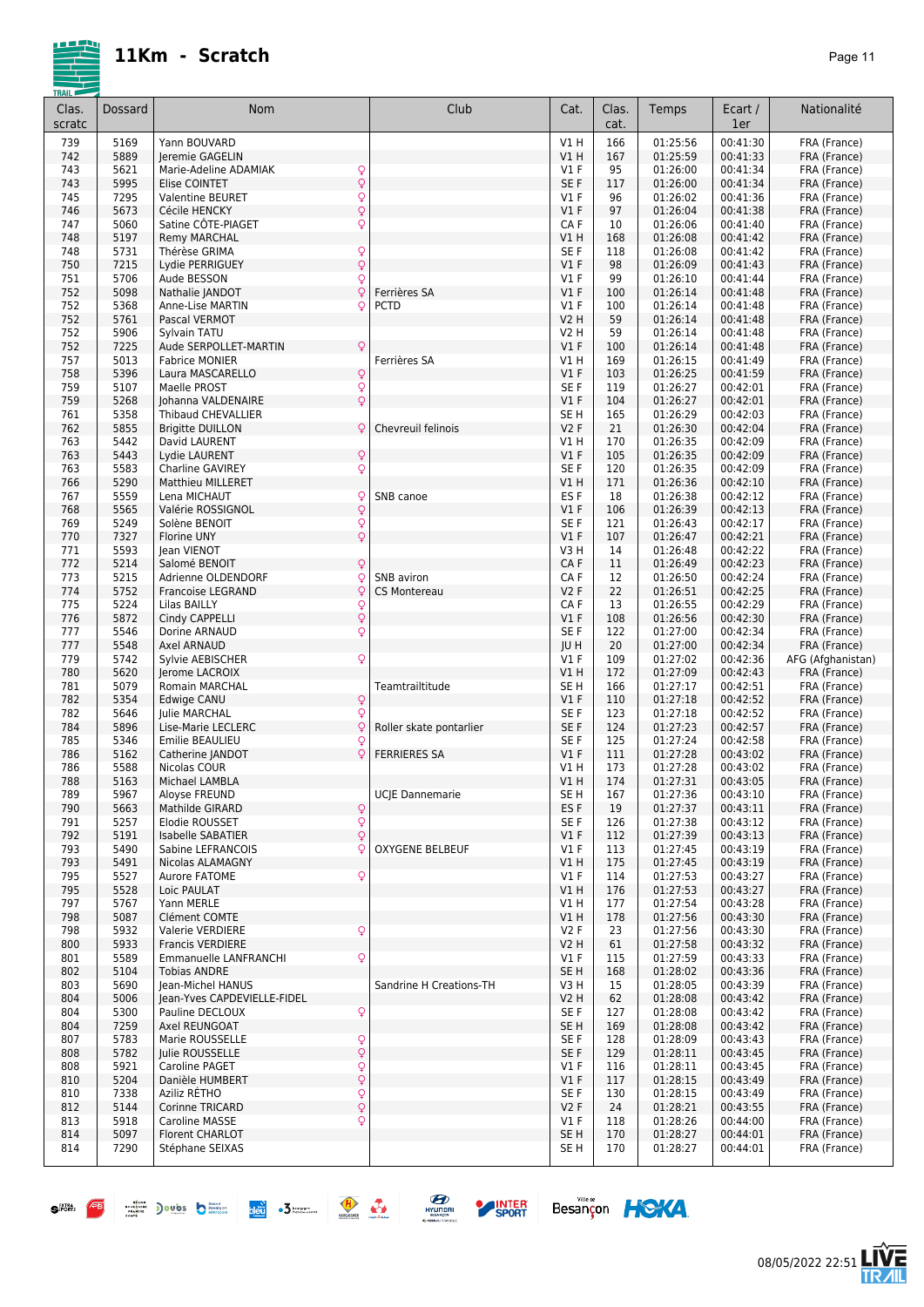

| Clas.<br>scratc | Dossard      | Nom                                                 | Club             | Cat.                               | Clas.<br>cat.  | Temps                | Ecart /<br>1er       | Nationalité                  |
|-----------------|--------------|-----------------------------------------------------|------------------|------------------------------------|----------------|----------------------|----------------------|------------------------------|
| 816             | 5050         | Timothée DUCARROZ                                   |                  | SE <sub>H</sub>                    | 172            | 01:28:35             | 00:44:09             | FRA (France)                 |
| 817             | 5340         | Q<br>Sophie HELIAS                                  |                  | <b>V2F</b>                         | 25             | 01:28:39             | 00:44:13             | FRA (France)                 |
| 818             | 5344         | Jordan DESCHAMPS                                    |                  | SE <sub>H</sub>                    | 173            | 01:28:41             | 00:44:15             | FRA (France)                 |
| 818<br>820      | 5345<br>5481 | Q<br>Anastasia DESAY<br>Félix VOINOT                |                  | SE <sub>F</sub><br>SE <sub>H</sub> | 131<br>174     | 01:28:41<br>01:28:51 | 00:44:15<br>00:44:25 | FRA (France)<br>FRA (France) |
| 821             | 5951         | Q<br><b>Erard PASCAL</b>                            |                  | <b>V2F</b>                         | 26             | 01:28:56             | 00:44:30             | FRA (France)                 |
| 822             | 5807         | Q<br>Lauranne DUFEUTRELLE                           |                  | SE <sub>F</sub>                    | 132            | 01:28:57             | 00:44:31             | FRA (France)                 |
| 823             | 5445         | $\dot{\overline{Q}}$<br>Catherine SALVI-DEFRASNE    |                  | V1F                                | 119            | 01:28:58             | 00:44:32             | FRA (France)                 |
| 823             | 5814         | $\frac{Q}{Q}$<br>Céline DEBRAY                      |                  | SE <sub>F</sub>                    | 133            | 01:28:58             | 00:44:32             | FRA (France)                 |
| 825             | 5943         | Myriam ROCHET<br>Anaïs FOLLETET                     |                  | V2F                                | 27             | 01:29:00             | 00:44:34             | FRA (France)                 |
| 826<br>827      | 7366<br>5609 | Q<br>Anthony BUCHON                                 |                  | SE <sub>F</sub><br>V1H             | 134<br>179     | 01:29:02<br>01:29:06 | 00:44:36<br>00:44:40 | FRA (France)<br>FRA (France) |
| 827             | 7201         | Q<br>Aude FEUILLET                                  |                  | SE <sub>F</sub>                    | 135            | 01:29:06             | 00:44:40             | FRA (France)                 |
| 829             | 5994         | $\overline{Q}$<br>Maéva KESRAOUI                    |                  | CA F                               | 14             | 01:29:11             | 00:44:45             | FRA (France)                 |
| 830             | 5738         | <b>Guillaume PHEULPIN</b>                           |                  | SE <sub>H</sub>                    | 175            | 01:29:12             | 00:44:46             | FRA (France)                 |
| 831             | 5910         | Cedric WOLKOW                                       |                  | V1H                                | 180            | 01:29:17             | 00:44:51             | FRA (France)                 |
| 832             | 5001         | $\frac{Q}{Q}$<br>Marie Bonnet PERCHET               |                  | $VI$ F                             | 120            | 01:29:19             | 00:44:53             | FRA (France)                 |
| 833<br>834      | 5113<br>5899 | <b>Eglantine CLAIRIN</b><br>Q<br>Cindy KRUMMENACHER |                  | SE F<br>$VI$ F                     | 136<br>121     | 01:29:25<br>01:29:28 | 00:44:59<br>00:45:02 | FRA (France)<br>FRA (France) |
| 835             | 5267         | Robin ROUX                                          | Asptt Besancon   | V1H                                | 181            | 01:29:29             | 00:45:03             | FRA (France)                 |
| 835             | 5441         | Suzanne LEQUE<br>Q                                  |                  | SE F                               | 137            | 01:29:29             | 00:45:03             | FRA (France)                 |
| 835             | 7371         | <b>Patrice CHEVALIER</b>                            |                  | V3 H                               | 16             | 01:29:29             | 00:45:03             | FRA (France)                 |
| 838             | 5121         | $\frac{Q}{Q}$<br>Manon DUCHESNE                     |                  | SE F                               | 138            | 01:29:30             | 00:45:04             | FRA (France)                 |
| 839             | 7333         | <b>Emilie MARTIN</b>                                |                  | V1F                                | 122            | 01:29:31             | 00:45:05             | FRA (France)                 |
| 840             | 5891         | $\frac{Q}{Q}$<br>Julie MOREL                        |                  | SE F                               | 139            | 01:29:36             | 00:45:10             | FRA (France)                 |
| 841<br>842      | 7280<br>7284 | Alexia GALISTINOS<br><b>Bertrand DINGER</b>         |                  | SE <sub>F</sub><br>SE <sub>H</sub> | 140<br>176     | 01:29:37<br>01:29:39 | 00:45:11<br>00:45:13 | FRA (France)<br>FRA (France) |
| 843             | 5739         | Q<br>Laura SANCHEZ                                  |                  | SE F                               | 141            | 01:29:41             | 00:45:15             | FRA (France)                 |
| 844             | 5480         | Q<br>Laura WIECZOREK                                |                  | SE F                               | 142            | 01:29:43             | 00:45:17             | FRA (France)                 |
| 844             | 5509         | Q<br>Aline UTZERI CONRY                             | PROCOMPTA        | SE F                               | 142            | 01:29:43             | 00:45:17             | FRA (France)                 |
| 846             | 5769         | Atanas GEORGIEV                                     |                  | SE <sub>H</sub>                    | 177            | 01:29:44             | 00:45:18             | <b>BUL</b> (Bulgarie)        |
| 847             | 7311         | Q<br>Porteret MALOU                                 |                  | JU F                               | $\overline{7}$ | 01:29:46             | 00:45:20             | FRA (France)                 |
| 848             | 5157         | Q<br>Madeleine MANTEAUX                             |                  | JUF                                | 8              | 01:29:47             | 00:45:21             | FRA (France)                 |
| 849             | 5058         | <b>Emmanuel BRUCHON</b>                             |                  | VIH                                | 182            | 01:29:51             | 00:45:25             | FRA (France)                 |
| 850<br>851      | 5274<br>5757 | Amélie VERDOT<br>Q<br>Q<br>Christine PROST          | 2R no limits     | V1F<br>V2F                         | 123<br>28      | 01:29:53<br>01:29:56 | 00:45:27<br>00:45:30 | FRA (France)<br>FRA (France) |
| 852             | 5567         | Q<br>Anna ANNEQUIN                                  |                  | V1F                                | 124            | 01:29:57             | 00:45:31             | FRA (France)                 |
| 853             | 5213         | Aurelien ROUSSEL                                    |                  | SE <sub>H</sub>                    | 178            | 01:29:58             | 00:45:32             | FRA (France)                 |
| 854             | 5212         | Ana BARTHOULOT<br>Q                                 |                  | SE F                               | 144            | 01:30:00             | 00:45:34             | FRA (France)                 |
| 855             | 5166         | Q<br>Véronique BOUVIER                              | <b>ASPTT</b>     | V1F                                | 125            | 01:30:09             | 00:45:43             | FRA (France)                 |
| 856             | 5218         | Morgan LEUVREY                                      |                  | SE <sub>H</sub>                    | 179            | 01:30:14             | 00:45:48             | FRA (France)                 |
| 857             | 5004         | Q<br>Virginie COURTEBRAS                            |                  | V1F                                | 126            | 01:30:20             | 00:45:54             | FRA (France)                 |
| 858<br>859      | 5003<br>5333 | Christophe FENON<br>lean Luc NOWAK                  |                  | V1 H<br><b>V2 H</b>                | 183<br>63      | 01:30:22<br>01:30:30 | 00:45:56<br>00:46:04 | FRA (France)<br>FRA (France) |
| 860             | 7212         | Jean LÉTORÉ                                         |                  | V1 H                               | 184            | 01:30:45             | 00:46:19             | FRA (France)                 |
| 860             | 7213         | Jimmy DEL ZOTTO                                     |                  | VIH                                | 184            | 01:30:45             | 00:46:19             | FRA (France)                 |
| 862             | 5429         | Raphael FERRIER                                     |                  | V1 H                               | 186            | 01:30:51             | 00:46:25             | FRA (France)                 |
| 862             | 5608         | Q<br>Carole SIBILLE                                 |                  | $VI$ F                             | 127            | 01:30:51             | 00:46:25             | FRA (France)                 |
| 864             | 5417         | <b>Francois COGNET</b>                              |                  | V1 H                               | 187            | 01:30:53             | 00:46:27             | FRA (France)                 |
| 865             | 5478         | Hugo COURT                                          |                  | ES H                               | 27             | 01:30:58             | 00:46:32             | FRA (France)                 |
| 866             | 5596         | Carolyn GRAFFIN<br>$\frac{Q}{Q}$                    |                  | SE F                               | 145            | 01:31:15             | 00:46:49             | FRA (France)                 |
| 867<br>868      | 5109<br>5817 | Lena MAILLARDET<br>Q<br>Margot KOVAZYC              |                  | $VI$ F<br>SE F                     | 128<br>146     | 01:31:20<br>01:31:21 | 00:46:54<br>00:46:55 | FRA (France)<br>FRA (France) |
| 869             | 5313         | Q<br>Katherine DELOUF                               | <b>DSA</b>       | SE F                               | 147            | 01:31:22             | 00:46:56             | PAN (Panama)                 |
| 869             | 5615         | Benjamin WACOGNE                                    |                  | SE <sub>H</sub>                    | 180            | 01:31:22             | 00:46:56             | FRA (France)                 |
| 871             | 5677         | Q<br>Sara BRAHAMI                                   |                  | SE F                               | 148            | 01:31:24             | 00:46:58             | ALG (Algérie)                |
| 872             | 5041         | Q<br>Sebastien BOUTELOUP                            |                  | $VI$ F                             | 129            | 01:31:28             | 00:47:02             | FRA (France)                 |
| 872             | 7287         | Q<br>Celine VUILLET                                 |                  | $VI$ F                             | 129            | 01:31:28             | 00:47:02             | FRA (France)                 |
| 874             | 5881         | Emmanuel JOLY                                       |                  | V1 H                               | 188            | 01:31:31             | 00:47:05             | FRA (France)                 |
| 875<br>875      | 5369<br>5830 | Q<br>Aurélie JOLY<br>??? ???                        |                  | $VI$ F                             | 131<br>4       | 01:31:33<br>01:31:33 | 00:47:07<br>00:47:07 | FRA (France)                 |
|                 |              |                                                     |                  |                                    |                |                      |                      |                              |
| 875             | 5955         | $\mathsf{Q}$<br>Arlette POURCHET                    |                  | V2F                                | 29             | 01:31:33             | 00:47:07             | FRA (France)                 |
| 878             | 5496         | Aude GRANDMOUGIN<br>Q                               | GTV70            | $VI$ F                             | 132            | 01:31:36             | 00:47:10             | FRA (France)                 |
| 879             | 5829         | Paul GENRE                                          |                  | SE H                               | 181            | 01:31:39             | 00:47:13             | FRA (France)                 |
| 880             | 5649         | Pascal GOMBAUD                                      | sl ac pontarlier | V3 H                               | 17             | 01:31:49             | 00:47:23             | FRA (France)                 |
| 881             | 5722         | Antonnella BARDOT<br>Q                              |                  | SE F                               | 149            | 01:31:50             | 00:47:24             | FRA (France)                 |
| 882             | 5947         | $\frac{Q}{Q}$<br>Ariane BRÉGIER                     |                  | $VI$ F                             | 133            | 01:31:51             | 00:47:25             | FRA (France)                 |
| 883<br>884      | 5768<br>5925 | Margaux FONTANA<br>Fabienne DAVID                   |                  | SE F<br>$VI$ F                     | 150<br>134     | 01:31:52<br>01:31:54 | 00:47:26<br>00:47:28 | FRA (France)<br>FRA (France) |
| 885             | 5540         | .<br>२<br>Fanny KIEN                                |                  | $VI$ F                             | 135            | 01:31:56             | 00:47:30             | FRA (France)                 |
| 886             | 5702         | Pauline BAUDRY-MILLET                               |                  | $VI$ F                             | 136            | 01:31:57             | 00:47:31             | FRA (France)                 |
| 887             | 5194         | $\frac{Q}{Q}$<br>Dalila GOUDJIL                     |                  | $VI$ F                             | 137            | 01:31:58             | 00:47:32             | FRA (France)                 |
| 888             | 5062         | Alexandre REGAZZONI                                 |                  | VIH                                | 189            | 01:32:02             | 00:47:36             | FRA (France)                 |
| 889             | 5541         | Q<br>Aurelie ROBIN                                  |                  | $VI$ F                             | 138            | 01:32:04             | 00:47:38             | FRA (France)                 |
|                 |              |                                                     |                  |                                    |                |                      |                      |                              |





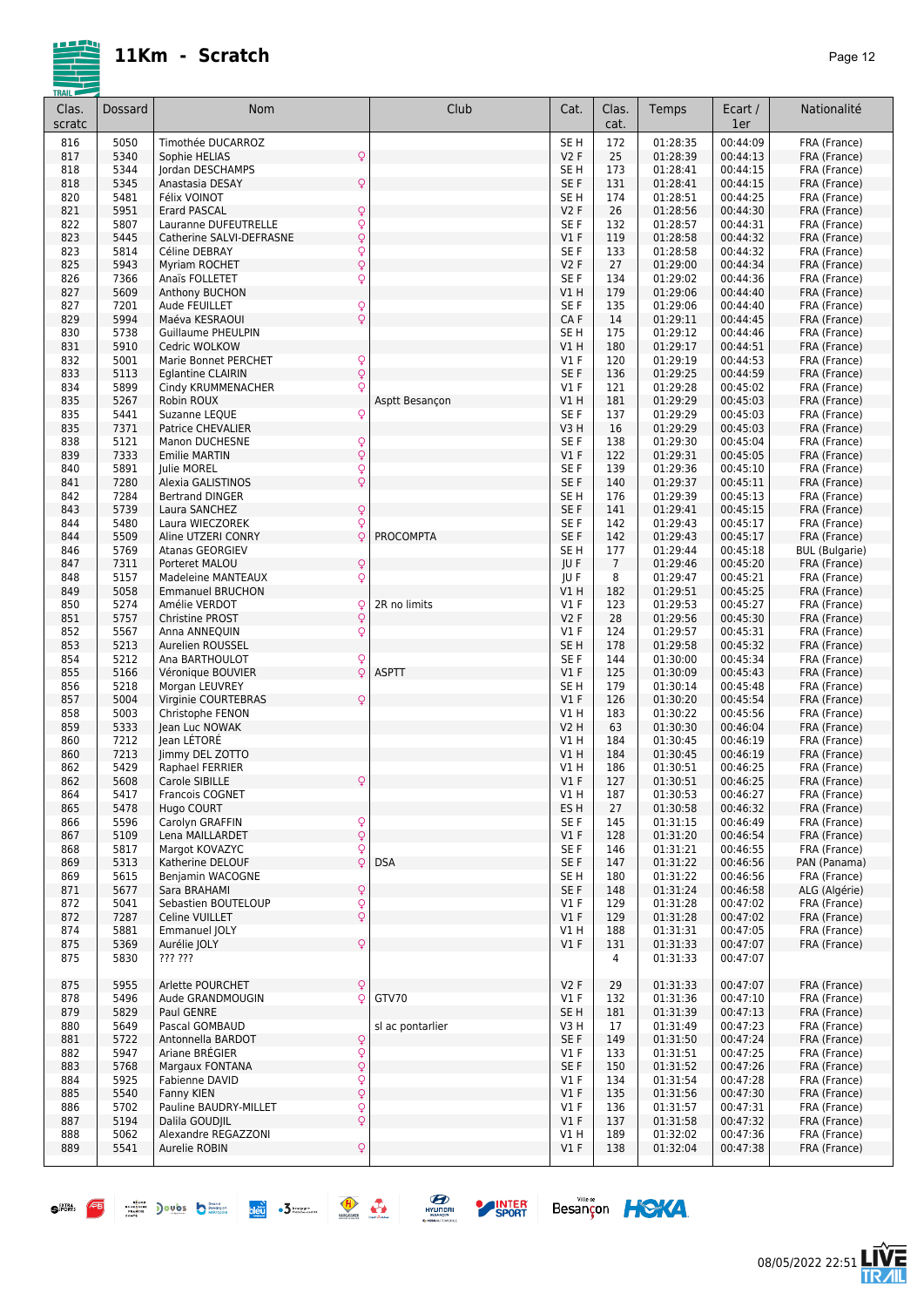

| I KAIL – |         |                                                   |                                |                  |       |          |          |                |
|----------|---------|---------------------------------------------------|--------------------------------|------------------|-------|----------|----------|----------------|
| Clas.    | Dossard | Nom                                               | Club                           | Cat.             | Clas. | Temps    | Ecart /  | Nationalité    |
| scratc   |         |                                                   |                                |                  | cat.  |          | 1er      |                |
|          |         |                                                   |                                |                  |       |          |          |                |
| 890      | 5261    | <b>Bruno RACALBUTO</b>                            |                                | V2 H             | 64    | 01:32:13 | 00:47:47 | SUI (Suisse)   |
| 891      | 5195    | Nadège BREZARD<br>Q                               |                                | V1F              | 139   | 01:32:14 | 00:47:48 | FRA (France)   |
| 892      | 5385    | Q<br>Carine RICHOU                                |                                | <b>V2F</b>       | 30    | 01:32:27 | 00:48:01 | FRA (France)   |
| 893      | 5386    | $\dot{\varphi}$<br>Magdalena HABER                |                                | SE <sub>F</sub>  | 151   | 01:32:28 | 00:48:02 | POL (Pologne)  |
|          | 5564    |                                                   |                                |                  |       | 01:32:44 | 00:48:18 |                |
| 894      |         | David MISERAY                                     |                                | V2 H             | 65    |          |          | FRA (France)   |
| 895      | 5779    | Régis DESSET                                      |                                | V3 H             | 18    | 01:32:49 | 00:48:23 | FRA (France)   |
| 896      | 5488    | Q<br><b>Emilie GRABY</b>                          |                                | V1F              | 140   | 01:32:50 | 00:48:24 | FRA (France)   |
| 897      | 5949    | Clément MARGUIER                                  | Les estropiés                  | VIH              | 190   | 01:32:56 | 00:48:30 | FRA (France)   |
| 898      | 5882    | Virginie BOURAUX<br>Q                             |                                | <b>V2F</b>       | 31    | 01:32:59 | 00:48:33 | FRA (France)   |
| 899      | 5883    | David BOURAUX                                     |                                | <b>V2 H</b>      | 66    | 01:33:00 | 00:48:34 | FRA (France)   |
|          |         |                                                   |                                |                  |       |          | 00:48:35 |                |
| 900      | 5880    | Thierry GRANDMOUGIN                               |                                | V2 H             | 67    | 01:33:01 |          | FRA (France)   |
| 901      | 5105    | Q<br>Pauline JACCOUD                              |                                | V1F              | 141   | 01:33:02 | 00:48:36 | FRA (France)   |
| 901      | 5301    | Q<br>Clara PIERRE                                 |                                | ES <sub>F</sub>  | 20    | 01:33:02 | 00:48:36 | FRA (France)   |
| 903      | 7228    | <b>Louis SARLIN</b>                               |                                | SE <sub>H</sub>  | 182   | 01:33:12 | 00:48:46 | FRA (France)   |
| 904      | 5227    | Grégoire COLOMBO                                  |                                | SE <sub>H</sub>  | 183   | 01:33:14 | 00:48:48 | FRA (France)   |
| 904      | 5416    | Q<br>Vanessa BONTEMPS                             |                                | V1F              | 142   | 01:33:14 | 00:48:48 | FRA (France)   |
| 906      | 7250    | Elise MAGNIN FEYSOT                               |                                | $VI$ F           | 143   | 01:33:20 | 00:48:54 | FRA (France)   |
|          |         | $\frac{Q}{Q}$                                     |                                |                  |       |          |          |                |
| 907      | 5201    | Nathalie MANDRILLON                               |                                | V <sub>2</sub> F | 32    | 01:33:22 | 00:48:56 | FRA (France)   |
| 908      | 5275    | <b>Vincent MAURICE</b>                            |                                | V1H              | 191   | 01:33:26 | 00:49:00 | FRA (France)   |
| 909      | 5228    | ??? ???                                           |                                |                  | 5     | 01:33:30 | 00:49:04 |                |
|          |         |                                                   |                                |                  |       |          |          |                |
| 909      | 5835    | Laetitia JOLY<br>Q                                |                                | $VI$ F           | 144   | 01:33:30 | 00:49:04 | FRA (France)   |
| 911      | 5680    | Q<br>Elisabeth CAO                                | <b>COULOMMIERS BRIE ATHLET</b> | <b>V2F</b>       | 33    | 01:33:31 | 00:49:05 | FRA (France)   |
|          |         |                                                   |                                |                  |       |          |          |                |
| 912      | 5226    | ??? ???                                           |                                |                  | 6     | 01:33:33 | 00:49:07 |                |
|          |         |                                                   |                                |                  |       |          |          |                |
| 913      | 5042    | <b>Benoit BOURGAULT</b>                           |                                | VIH              | 192   | 01:33:34 | 00:49:08 | FRA (France)   |
| 914      | 5577    | Caroline BARBALAT<br>Q                            |                                | SE <sub>F</sub>  | 152   | 01:33:35 | 00:49:09 | FRA (France)   |
| 915      | 5102    | $\dot{\overline{Q}}$<br><b>Brigitte HABERKORN</b> |                                | V3F              | 6     | 01:33:37 | 00:49:11 | FRA (France)   |
| 916      | 5049    |                                                   |                                | V1 H             | 193   | 01:33:39 | 00:49:13 | FRA (France)   |
|          |         | Jeremy DONIER                                     |                                |                  |       |          |          |                |
| 917      | 5233    | Q<br>Ophélie BURLET                               |                                | SE <sub>F</sub>  | 153   | 01:33:45 | 00:49:19 | FRA (France)   |
| 917      | 7394    | Q<br>Q<br>Claire GAUDIN                           |                                | SE <sub>F</sub>  | 153   | 01:33:45 | 00:49:19 | FRA (France)   |
| 919      | 7249    | Clotilde MAGNIN-FEYSOT                            |                                | SE F             | 155   | 01:33:50 | 00:49:24 | FRA (France)   |
| 920      | 7279    | Q<br>Sophie SEDAN                                 |                                | V1F              | 145   | 01:33:52 | 00:49:26 | FRA (France)   |
| 921      | 5342    | $\dot{\overline{Q}}$<br>Anaïs COUBRONNE           |                                | V1F              | 146   | 01:33:56 | 00:49:30 | FRA (France)   |
|          | 5082    | Océane BENONY                                     |                                | SE <sub>F</sub>  |       | 01:34:04 | 00:49:38 |                |
| 922      |         | Q                                                 |                                |                  | 156   |          |          | FRA (France)   |
| 922      | 5286    | Q<br>Manon GENTIT                                 |                                | SE F             | 156   | 01:34:04 | 00:49:38 | FRA (France)   |
| 924      | 5533    | Alexandru TERBEA                                  |                                | SE <sub>H</sub>  | 184   | 01:34:14 | 00:49:48 | ROU (Roumanie) |
| 925      | 5350    | Q<br>Axelle GUINOT                                | <b>ASPTT Besançon</b>          | V1F              | 147   | 01:34:16 | 00:49:50 | FRA (France)   |
| 926      | 5449    | Christine COCQ-FAUBRY<br>Q                        |                                | <b>V2F</b>       | 34    | 01:34:19 | 00:49:53 | FRA (France)   |
| 927      | 7241    | Jean-Baptiste VOIRIN                              |                                | VIH              | 194   | 01:34:20 | 00:49:54 | FRA (France)   |
|          |         |                                                   |                                |                  |       |          |          |                |
| 928      | 5535    | Florian HOUDELOT                                  |                                | V1 H             | 195   | 01:34:22 | 00:49:56 | FRA (France)   |
| 929      | 5141    | Q<br>Virginie SULPIZIO                            |                                | SE F             | 158   | 01:34:25 | 00:49:59 | FRA (France)   |
| 930      | 5915    | $\frac{Q}{Q}$<br>Cynthia LECORNE                  |                                | $VI$ F           | 148   | 01:34:27 | 00:50:01 | FRA (France)   |
| 931      | 5916    | Virginie SALCIARINI                               |                                | V1F              | 149   | 01:34:31 | 00:50:05 | FRA (France)   |
| 932      | 5095    | Q<br>Kati PESSIEAU                                |                                | SE <sub>F</sub>  | 159   | 01:34:33 | 00:50:07 | FRA (France)   |
| 933      | 5009    | Q<br>Cassandre UZZANU                             |                                | SE <sub>F</sub>  | 160   | 01:34:34 | 00:50:08 | FRA (France)   |
|          |         |                                                   |                                |                  |       |          |          |                |
| 934      | 5974    | Q<br>Aurelie MICHAUD                              |                                | V1F              | 150   | 01:34:35 | 00:50:09 | FRA (France)   |
| 935      | 5645    | Q<br>Celine REDOUTEY PEDROCCHI                    |                                | V1F              | 151   | 01:34:43 | 00:50:17 | FRA (France)   |
| 936      | 5924    | Raphael RAMPANT                                   |                                | V3 H             | 19    | 01:34:45 | 00:50:19 | FRA (France)   |
| 937      | 5599    | Q<br><b>Constance TOURNIER</b>                    |                                | SE F             | 161   | 01:34:46 | 00:50:20 | FRA (France)   |
| 938      | 5600    | Jean Luc FAVEAUX                                  |                                | V3 H             | 20    | 01:34:47 | 00:50:21 | FRA (France)   |
| 939      |         |                                                   |                                | V1F              |       | 01:34:50 | 00:50:24 |                |
|          | 5051    | Q<br>Lucile DUCARROZ                              |                                |                  | 152   |          |          | FRA (France)   |
| 940      | 7355    | <b>Benoit PERTON</b>                              |                                | V1 H             | 196   | 01:34:51 | 00:50:25 | FRA (France)   |
| 941      | 7203    | Philippe PAGET-BAILLY                             |                                | SE H             | 185   | 01:34:56 | 00:50:30 | FRA (France)   |
| 942      | 5894    | Dorine TABARY                                     |                                | SE F             | 162   | 01:35:00 | 00:50:34 | FRA (France)   |
| 943      | 5357    | О<br>О<br>Océane COUCHEZ                          |                                | SE F             | 163   | 01:35:12 | 00:50:46 | FRA (France)   |
| 944      | 5010    | Quentin MOULANGER                                 |                                | SE H             | 186   | 01:35:15 | 00:50:49 | FRA (France)   |
|          |         |                                                   |                                |                  |       |          |          |                |
| 945      | 5182    | Julie JAUNIAUX<br>Q                               | <b>Colmar Marathon Club</b>    | SE F             | 164   | 01:35:18 | 00:50:52 | FRA (France)   |
| 945      | 5264    | Sophie JAUNIAUX<br>Q                              |                                | V2F              | 35    | 01:35:18 | 00:50:52 | FRA (France)   |
| 947      | 7247    | <b>Alexis PRAGA</b>                               |                                | V1H              | 197   | 01:35:21 | 00:50:55 | FRA (France)   |
| 948      | 5022    | Magali BELLAY                                     |                                | <b>V2F</b>       | 36    | 01:35:22 | 00:50:56 | FRA (France)   |
| 948      | 5142    | $\frac{Q}{Q}$<br>Céline THOR                      |                                | V1F              | 153   | 01:35:22 | 00:50:56 | FRA (France)   |
| 950      | 5407    | Vincent THOR                                      |                                | V1 H             | 198   | 01:35:23 | 00:50:57 | FRA (France)   |
|          |         |                                                   |                                |                  |       |          |          |                |
| 951      | 5981    | Q<br>Hélène MARIETTE                              |                                | SE F             | 165   | 01:35:24 | 00:50:58 | FRA (France)   |
| 952      | 5790    | Alexandre GROSLAMBERT                             |                                | SE <sub>H</sub>  | 187   | 01:35:25 | 00:50:59 | FRA (France)   |
| 953      | 5685    | Q<br>Anna CHALON                                  |                                | SE F             | 166   | 01:35:26 | 00:51:00 | FRA (France)   |
| 954      | 7345    | Julien GARDAIRE                                   |                                | V1 H             | 199   | 01:35:27 | 00:51:01 | FRA (France)   |
| 955      | 5534    | Tom CHALON                                        |                                | SE <sub>H</sub>  | 188   | 01:35:28 | 00:51:02 | FRA (France)   |
| 956      | 5043    | Carine BOURGAULT                                  |                                | <b>V1 F</b>      | 154   | 01:35:36 | 00:51:10 |                |
|          |         | Q<br>Q                                            |                                |                  |       |          |          | FRA (France)   |
| 957      | 5992    | Sarah SZAPIRO                                     |                                | SE F             | 167   | 01:35:38 | 00:51:12 | FRA (France)   |
| 958      | 5033    | Cécile FOURGEUX                                   |                                | SE F             | 168   | 01:35:41 | 00:51:15 | FRA (France)   |
| 959      | 5178    | .<br>२<br>Marine HOOFT                            |                                | SE F             | 169   | 01:35:51 | 00:51:25 | FRA (France)   |
| 959      | 7229    | Justine LAPOUGE                                   |                                | SE F             | 169   | 01:35:51 | 00:51:25 | FRA (France)   |
| 961      | 5089    | $\frac{1}{2}$<br>Camille CHRISTEN                 |                                | SE F             | 171   | 01:35:54 | 00:51:28 | FRA (France)   |
| 962      | 5622    | Q<br>Julie VIEILLARD                              |                                | $VI$ F           | 155   | 01:35:57 | 00:51:31 | FRA (France)   |
|          |         |                                                   |                                |                  |       |          |          |                |
|          |         |                                                   |                                |                  |       |          |          |                |



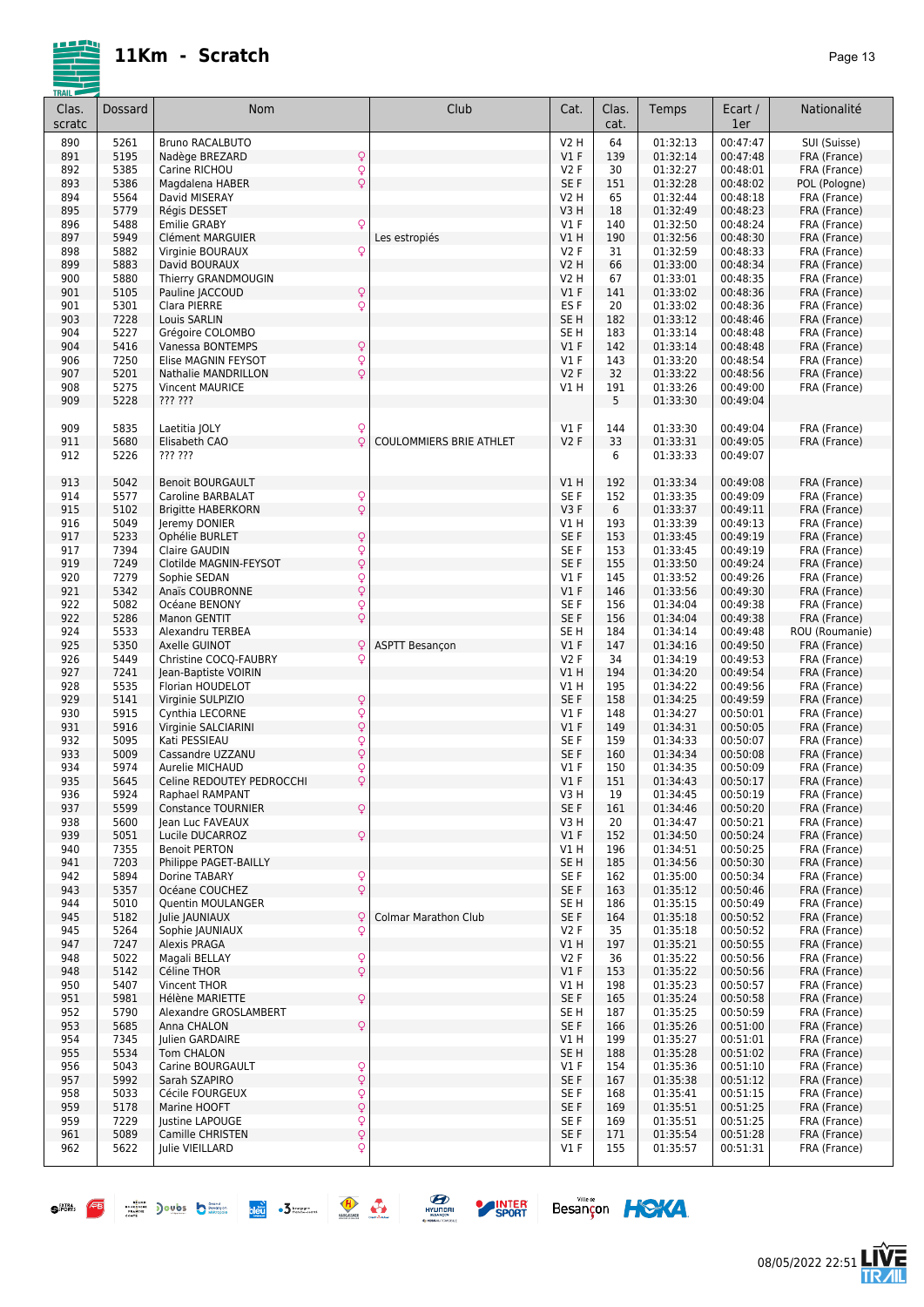| Clas.<br>scratc | Dossard      | Nom                                                                           | Club                     | Cat.              | Clas.<br>cat.         | Temps                | Ecart /<br>1er       | Nationalité                  |
|-----------------|--------------|-------------------------------------------------------------------------------|--------------------------|-------------------|-----------------------|----------------------|----------------------|------------------------------|
| 963             | 5623         | Q<br>Fanny PELLEGRINI                                                         |                          | $VI$ F            | 156                   | 01:36:00             | 00:51:34             | FRA (France)                 |
| 964             | 5101         | Dominique FAUCHET                                                             |                          | <b>V2 H</b>       | 68                    | 01:36:04             | 00:51:38             | FRA (France)                 |
| 965             | 7218         | $\mathsf{Q}$<br>Carole BORDINI                                                |                          | $VI$ F            | 157                   | 01:36:07             | 00:51:41             | FRA (France)                 |
| 966             | 7293         | $\dot{\varphi}$<br><b>Brigitte MAZZUCOTELLI</b>                               |                          | V1F               | 158                   | 01:36:08             | 00:51:42             | FRA (France)                 |
| 967<br>967      | 5684<br>5997 | <b>losseline VANHUFFELEN</b><br>Q<br><b>Yannick LAURAS</b>                    | ros /art                 | V3F<br>$VI$ H     | $\overline{7}$<br>200 | 01:36:09<br>01:36:09 | 00:51:43<br>00:51:43 | <b>BEL</b> (Belgique)        |
| 969             | 5244         | Charles KRUG                                                                  |                          | V1 H              | 201                   | 01:36:16             | 00:51:50             | FRA (France)<br>FRA (France) |
| 970             | 5849         | Nicolas DESSAUGE                                                              | <b>Team Chopard</b>      | V1H               | 202                   | 01:36:26             | 00:52:00             | FRA (France)                 |
| 971             | 5824         | Jean Pierre PENEY                                                             |                          | V3H               | 21                    | 01:36:28             | 00:52:02             | FRA (France)                 |
| 972             | 7291         | Thomas LUTZ                                                                   |                          | $VI$ H            | 203                   | 01:36:33             | 00:52:07             | FRA (France)                 |
| 972             | 7309         | Marie Capucine LUTZ<br>$\mathsf{Q}$                                           |                          | CA F              | 15                    | 01:36:33             | 00:52:07             | FRA (France)                 |
| 974             | 5526         | $\dot{Q}$<br>Eva MESSEGUER                                                    |                          | ES <sub>F</sub>   | 21                    | 01:36:43             | 00:52:17             | FRA (France)                 |
| 975             | 5634         | <b>lerome BONTEMPS</b>                                                        |                          | V1 H              | 204                   | 01:36:47             | 00:52:21             | FRA (France)                 |
| 976             | 5604         | Louis FAURIE                                                                  |                          | JU H              | 21                    | 01:36:48             | 00:52:22             | FRA (France)                 |
| 976<br>978      | 5605<br>5785 | $\mathsf{Q}$<br>Lola FRANCOIS<br>Evan BONTEMPS                                |                          | JU F<br>JU H      | 9<br>22               | 01:36:48<br>01:36:49 | 00:52:22<br>00:52:23 | FRA (France)                 |
| 979             | 5440         | Clélia GROSPERRIN<br>Q                                                        |                          | ES <sub>F</sub>   | 22                    | 01:36:50             | 00:52:24             | FRA (France)<br>FRA (France) |
| 980             | 5122         | $\dot{\varphi}$<br>Marie-Pierre JOUIN                                         |                          | V3F               | 8                     | 01:36:51             | 00:52:25             | FRA (France)                 |
| 981             | 5188         | Q<br>Céline VUITTON                                                           |                          | $VI$ F            | 159                   | 01:36:52             | 00:52:26             | FRA (France)                 |
| 982             | 5571         | Q<br>Cecile LESPAGNOL                                                         |                          | SE F              | 172                   | 01:36:57             | 00:52:31             | FRA (France)                 |
| 983             | 5669         | Q<br>Aude BADSTUBER                                                           |                          | $VI$ F            | 160                   | 01:37:00             | 00:52:34             | FRA (France)                 |
| 984             | 5827         | $\dot{Q}$<br>Moine AGNÈS                                                      |                          | <b>V2F</b>        | 37                    | 01:37:02             | 00:52:36             | FRA (France)                 |
| 985             | 5189         | Etienne VUITTON                                                               |                          | V1 H              | 205                   | 01:37:04             | 00:52:38             | FRA (France)                 |
| 986             | 5241         | Q<br>Marie JEAMBRUN<br><b>Alison ROUSSELLE</b>                                |                          | $VI$ F            | 161                   | 01:37:09             | 00:52:43             | FRA (France)<br>FRA (France) |
| 987<br>988      | 5693<br>5695 | $\overline{Q}$<br>$\hbox{\large\ensuremath{\mathsf{Q}}}$<br>Françoise JACQUIN |                          | SE F<br>V1F       | 173<br>162            | 01:37:10<br>01:37:12 | 00:52:44<br>00:52:46 | FRA (France)                 |
| 989             | 5170         | Q<br>Alexandra BAUQUEREY                                                      |                          | V1F               | 163                   | 01:37:41             | 00:53:15             | FRA (France)                 |
| 989             | 5171         | Cyril DELITOT                                                                 |                          | $VI$ H            | 206                   | 01:37:41             | 00:53:15             | FRA (France)                 |
| 991             | 5489         | Q<br>Isabelle GORDO                                                           |                          | $VI$ F            | 164                   | 01:37:49             | 00:53:23             | FRA (France)                 |
| 991             | 5619         | $\dot{\varphi}$<br>Gaelle VAILLARD                                            |                          | V1F               | 164                   | 01:37:49             | 00:53:23             | FRA (France)                 |
| 993             | 5998         | Q<br>Françoise GODARD-PENIN                                                   |                          | <b>V2F</b>        | 38                    | 01:37:51             | 00:53:25             | FRA (France)                 |
| 994             | 5537         | Q<br>Cécile MARION                                                            |                          | V1F               | 166                   | 01:37:54             | 00:53:28             | FRA (France)                 |
| 995             | 5472         | Q<br>Fanny DELETTRE                                                           |                          | $VI$ F            | 167                   | 01:37:56             | 00:53:30             | FRA (France)                 |
| 995<br>997      | 5639<br>5641 | Mylène JUIF<br>Q<br>Mireille ANDREY                                           | <b>Team Trail'Titude</b> | V3F<br><b>V2F</b> | 9<br>39               | 01:37:56<br>01:37:58 | 00:53:30<br>00:53:32 | FRA (France)<br>FRA (France) |
| 998             | 7283         | Q<br>$\dot{\varphi}$<br>Anne-Laure DAVIOT                                     |                          | V1F               | 168                   | 01:38:24             | 00:53:58             | FRA (France)                 |
| 999             | 7310         | $\mathsf{Q}$<br>Fanny SARAH                                                   |                          | SE F              | 174                   | 01:38:26             | 00:54:00             | FRA (France)                 |
| 1000            | 5985         | <b>Manuel ISELY</b>                                                           |                          | V3H               | 22                    | 01:38:28             | 00:54:02             | FRA (France)                 |
| 1001            | 5463         | Kenzo CARPENTIER                                                              |                          | ES H              | 28                    | 01:38:35             | 00:54:09             | FRA (France)                 |
| 1001            | 5464         | $\mathsf{Q}$<br>Emma-Julie RACINE                                             |                          | SE F              | 175                   | 01:38:35             | 00:54:09             | FRA (France)                 |
| 1003            | 5011         | Q<br>Clémence REBOUILLAT                                                      | dijon triathlon          | SE F              | 176                   | 01:38:43             | 00:54:17             | FRA (France)                 |
| 1004            | 5847         | Q<br>Cyrielle CABART                                                          |                          | SE F              | 177                   | 01:38:45             | 00:54:19<br>00:54:22 | FRA (France)                 |
| 1005<br>1006    | 5343<br>5754 | Q<br>Marion SANCHEZ<br>Q<br>Noémie PONCET                                     | <b>EJCA POLIGNY</b>      | SE F<br>SE F      | 178<br>179            | 01:38:48<br>01:38:49 | 00:54:23             | FRA (France)<br>FRA (France) |
| 1007            | 5794         | Q<br>Julie DORDAIN                                                            |                          | $VI$ F            | 169                   | 01:38:52             | 00:54:26             | FRA (France)                 |
| 1008            | 5284         | $\overline{Q}$<br>Marta OSADA                                                 |                          | ES <sub>F</sub>   | 23                    | 01:38:57             | 00:54:31             | HUN (Hongrie)                |
| 1009            | 5874         | Q<br>Mathilde PENIN                                                           |                          | ES <sub>F</sub>   | 24                    | 01:38:58             | 00:54:32             | FRA (France)                 |
| 1010            | 5705         | Arnaud PENIN                                                                  |                          | V2 H              | 69                    | 01:38:59             | 00:54:33             | FRA (France)                 |
| 1011            | 7261         | Marie FONTAINE<br>$\frac{Q}{Q}$                                               |                          | V1 F              | 170                   | 01:39:05             | 00:54:39             | FRA (France)                 |
| 1012            | 5242         | Justine BOURGEOIS                                                             |                          | SE F              | 180                   | 01:39:06             | 00:54:40             | FRA (France)                 |
| 1013            | 5351<br>5112 | Q<br>Nadia NICOLAS                                                            |                          | V2F<br>SE F       | 40                    | 01:39:10             | 00:54:44<br>00:54:46 | FRA (France)                 |
| 1014<br>1015    | 5155         | Q<br>Caroline HUSSON<br>Q<br>Lydie GYGER DEBOUCHE                             |                          | $VI$ F            | 181<br>171            | 01:39:12<br>01:39:28 | 00:55:02             | FRA (France)<br>FRA (France) |
| 1016            | 5575         | $\dot{\varphi}$<br>Lyse NICOUD                                                |                          | SE F              | 182                   | 01:39:33             | 00:55:07             | FRA (France)                 |
| 1017            | 5952         | Q<br>Clotilde FAYARD                                                          |                          | $VI$ F            | 172                   | 01:39:40             | 00:55:14             | FRA (France)                 |
| 1018            | 5156         | Q<br>Laetitia DEVILLERS                                                       |                          | $VI$ F            | 173                   | 01:39:47             | 00:55:21             | FRA (France)                 |
| 1019            | 5046         | Q<br>Aline TILATTI                                                            |                          | SE F              | 183                   | 01:40:04             | 00:55:38             | FRA (France)                 |
| 1020            | 5543         | $\mathsf{Q}$<br>Letitia DUGOURD                                               |                          | SE F              | 184                   | 01:40:20             | 00:55:54             | FRA (France)                 |
| 1021            | 5371         | $\mathsf{Q}$<br>Aurélie ROYET                                                 |                          | ES F              | 25                    | 01:40:21             | 00:55:55             | FRA (France)                 |
| 1022            | 5304         | $\overline{Q}$<br>Sandra DA SILVA                                             |                          | $VI$ F            | 174                   | 01:40:22<br>01:40:25 | 00:55:56             | FRA (France)                 |
| 1023<br>1024    | 5405<br>5550 | Anthony PIERRARD<br>$\mathsf{Q}$<br>Sabrina ALADAVID                          |                          | V1 H<br>SE F      | 207<br>185            | 01:41:05             | 00:55:59<br>00:56:39 | FRA (France)<br>FRA (France) |
| 1025            | 7306         | $\varphi$<br>Guillemette ROY DE LACHAISE                                      |                          | $VI$ F            | 175                   | 01:41:08             | 00:56:42             | FRA (France)                 |
| 1025            | 7329         | $\mathsf{Q}$<br>Christelle FRION                                              |                          | V2F               | 41                    | 01:41:08             | 00:56:42             | FRA (France)                 |
| 1027            | 5223         | Q<br>Océane PATURANCE                                                         | <b>RSSC Triathlon</b>    | ES <sub>F</sub>   | 26                    | 01:41:10             | 00:56:44             | FRA (France)                 |
| 1028            | 5626         | Q<br>Corine CHARBONNEL                                                        |                          | V2F               | 42                    | 01:41:34             | 00:57:08             | FRA (France)                 |
| 1029            | 5520         | $\boldsymbol{\mathsf{Q}}$<br>Camille LAUQUIN                                  |                          | SE F              | 186                   | 01:41:38             | 00:57:12             | FRA (France)                 |
| 1030            | 5643         | $\hbox{\large\it Q}$<br>Nathalie VANDERWEYEN                                  |                          | V2F               | 43                    | 01:41:40             | 00:57:14             | FRA (France)                 |
| 1031            | 5799         | $\frac{Q}{Q}$<br>Aurelie GRILLOT                                              |                          | $VI$ F<br>$VI$ F  | 176                   | 01:41:47<br>01:41:48 | 00:57:21<br>00:57:22 | FRA (France)                 |
| 1032<br>1033    | 5207<br>5873 | Claire PARENT<br>$\mathsf{Q}$<br>Lucie VUITTON                                |                          | ES <sub>F</sub>   | 177<br>27             | 01:41:50             | 00:57:24             | FRA (France)<br>FRA (France) |
| 1034            | 7233         | Patrick PERROD                                                                |                          | V2 H              | 70                    | 01:41:53             | 00:57:27             | FRA (France)                 |
| 1035            | 7244         | $\mathsf{Q}$<br>Sandrine PIQUARD                                              |                          | $VI$ F            | 178                   | 01:41:54             | 00:57:28             | FRA (France)                 |
| 1036            | 5208         | $\hbox{\large\textsf{Q}}$<br>Fanny MARCHAND                                   |                          | $VI$ F            | 179                   | 01:41:56             | 00:57:30             | FRA (France)                 |
| 1037            | 5392         | Q<br>Natacha DORDAIN                                                          |                          | V1 F              | 180                   | 01:42:03             | 00:57:37             | FRA (France)                 |



 $\bullet$   $\overline{P}$   $\overline{P}$   $\overline{P}$  ) only  $\overline{D}$   $\overline{D}$  only  $\overline{D}$   $\overline{D}$   $\overline{D}$ 



SPORT





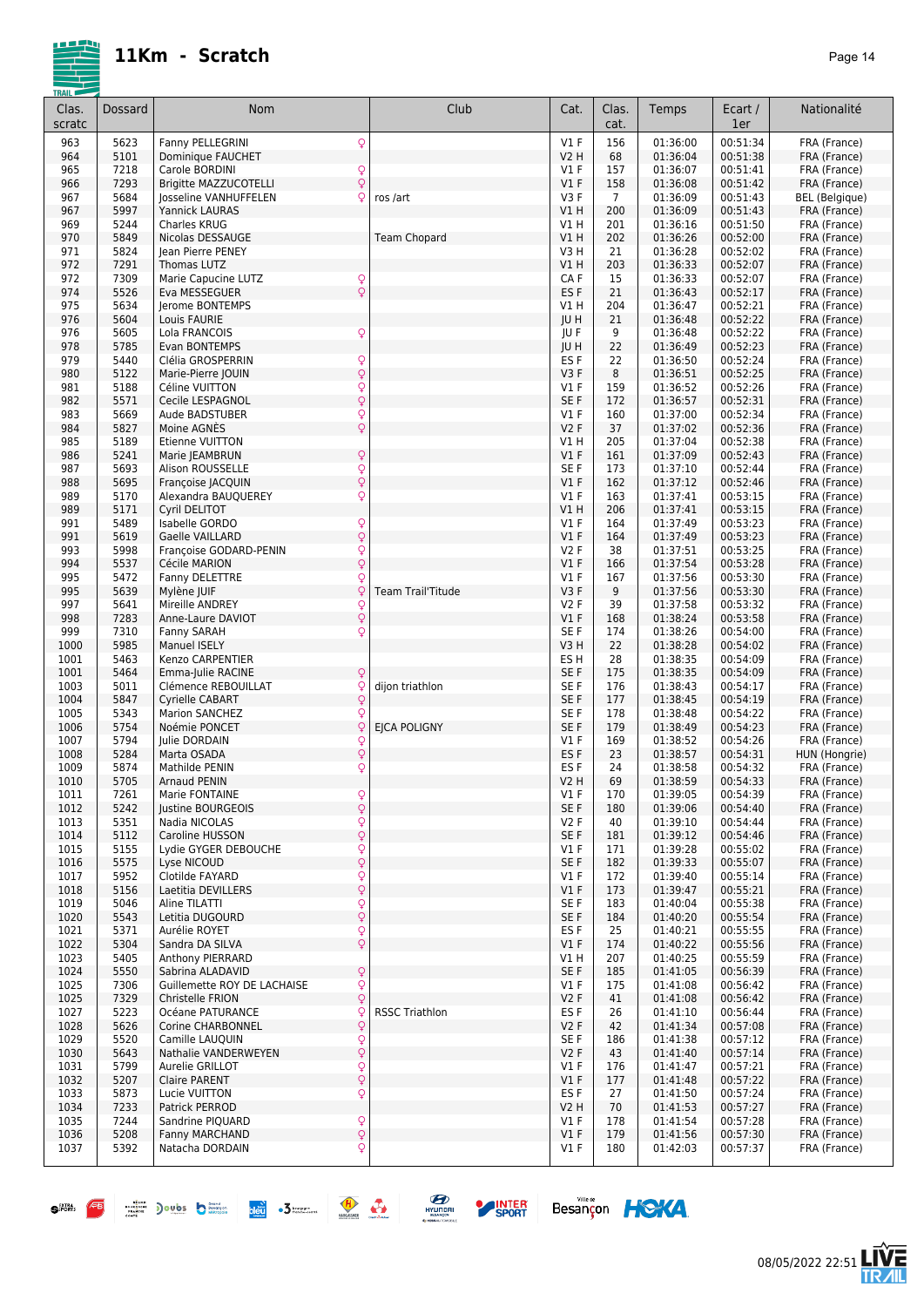

| Clas.<br>scratc | Dossard      | Nom                                           | Club                    | Cat.                 | Clas.<br>cat.  | Temps                | Ecart /<br>1er       | Nationalité                  |
|-----------------|--------------|-----------------------------------------------|-------------------------|----------------------|----------------|----------------------|----------------------|------------------------------|
| 1038            | 5439         | Thierry GROSPERRIN                            |                         | V2 H                 | 71             | 01:42:05             | 00:57:39             | FRA (France)                 |
| 1039            | 7391         | Sandrine RICHARD<br>Q                         | Spirit of run           | V1F                  | 181            | 01:42:08             | 00:57:42             | FRA (France)                 |
| 1040            | 5724         | $\mathsf{Q}$<br>Clara KOVAZYC                 |                         | SE F                 | 187            | 01:42:14             | 00:57:48             | FRA (France)                 |
| 1041            | 5136         | $\overline{Q}$<br>Véronique LEZENVEN          |                         | <b>V2F</b>           | 44             | 01:42:16             | 00:57:50             | FRA (France)                 |
| 1042            | 5220         | $\frac{Q}{Q}$<br><b>Elodie BEURET</b>         |                         | V1F                  | 182            | 01:42:20             | 00:57:54             | FRA (France)                 |
| 1043            | 5221         | Sabah BENCHIBA                                |                         | SE <sub>F</sub>      | 188            | 01:42:21             | 00:57:55             | FRA (France)                 |
| 1044            | 5625         | Q<br>Laurence POURCELOT                       |                         | <b>V2F</b>           | 45             | 01:42:40             | 00:58:14             | FRA (France)                 |
| 1045            | 5651         | Q<br>Marine ROLIN                             |                         | ES <sub>F</sub>      | 28             | 01:42:50             | 00:58:24             | FRA (France)                 |
| 1046            | 5654         | $\frac{1}{2}$<br>Lili COUSTILLAC              |                         | SE F                 | 189            | 01:42:51             | 00:58:25             | FRA (France)                 |
| 1047            | 5380         | Gaelle FEUCHOT                                |                         | V1F                  | 183            | 01:43:00             | 00:58:34             | FRA (France)                 |
| 1048<br>1049    | 5710<br>7240 | Jean-Luc DONIER                               |                         | V3H<br>SE F          | 23<br>190      | 01:43:02<br>01:43:09 | 00:58:36<br>00:58:43 | FRA (France)                 |
|                 | 7353         | Q<br>Mélanie BARBIER<br>Q                     |                         | SE <sub>F</sub>      | 191            | 01:43:15             | 00:58:49             | FRA (France)<br>FRA (France) |
| 1050<br>1051    | 5770         | <b>Vicky PARRIAUX</b><br>lad CHAMY            |                         | SE <sub>H</sub>      | 189            | 01:43:25             | 00:58:59             | FRA (France)                 |
| 1052            | 5029         | Sarah BENBOUZID                               |                         | SE <sub>F</sub>      | 192            | 01:43:39             | 00:59:13             | FRA (France)                 |
| 1053            | 5030         | $\frac{Q}{Q}$<br>Clémentine CUCHE             |                         | SE <sub>F</sub>      | 193            | 01:43:40             | 00:59:14             | FRA (France)                 |
| 1054            | 5818         | Q<br>Sara MOURADI                             |                         | SE F                 | 194            | 01:43:43             | 00:59:17             | FRA (France)                 |
| 1054            | 5963         | Johann FRANCOIS                               |                         | <b>V2 H</b>          | 72             | 01:43:43             | 00:59:17             | FRA (France)                 |
| 1056            | 7282         | Q<br>Lucie KOCH-MARQUANT                      |                         | SE F                 | 195            | 01:43:44             | 00:59:18             | FRA (France)                 |
| 1056            | 7390         | Q<br>Vanessa DE LA MAISON                     |                         | V1F                  | 184            | 01:43:44             | 00:59:18             | FRA (France)                 |
| 1058            | 5307         | Q<br>Chloé BARRIER                            |                         | SE F                 | 196            | 01:43:46             | 00:59:20             | FRA (France)                 |
| 1059            | 5373         | <b>Brice PAQUETTE</b>                         |                         | VIH                  | 208            | 01:44:04             | 00:59:38             | FRA (France)                 |
| 1059            | 5374         | $\frac{Q}{Q}$<br>Hélène PAQUETTE              |                         | SE F                 | 197            | 01:44:04             | 00:59:38             | FRA (France)                 |
| 1061            | 7226         | <b>Celine MAUVAIS</b>                         |                         | V1F                  | 185            | 01:44:12             | 00:59:46             | FRA (France)                 |
| 1062            | 7227         | Q<br>Lucie COMTE                              |                         | $VI$ F               | 186            | 01:44:14             | 00:59:48             | FRA (France)                 |
| 1063            | 5106         | lérôme VIPREY                                 |                         | V1H                  | 209            | 01:44:42             | 01:00:16             | FRA (France)                 |
| 1064            | 5836         | $\mathsf{Q}$<br>Rebecca HABERBUSCH            |                         | V1F                  | 187            | 01:44:44             | 01:00:18             | FRA (France)                 |
| 1065            | 7202         | $\overline{Q}$<br>Camille PAGET               |                         | V1F                  | 188            | 01:44:48             | 01:00:22             | FRA (France)                 |
| 1066            | 5848         | Q<br>Celine CHEVREUIL                         |                         | V1F                  | 189            | 01:45:33             | 01:01:07<br>01:01:12 | FRA (France)                 |
| 1067<br>1067    | 5725<br>5839 | Vincent ROY<br>Rose-Marie LETHIER<br>Q        |                         | V1H<br>$VI$ F        | 210<br>190     | 01:45:38<br>01:45:38 | 01:01:12             | FRA (France)<br>FRA (France) |
| 1069            | 7320         | Damien TORCHETTI                              | Huyndai                 | V1 H                 | 211            | 01:45:49             | 01:01:23             | FRA (France)                 |
| 1070            | 7321         | Sandra TORCHETTI<br>Q                         | Hyundai                 | $VI$ F               | 191            | 01:45:51             | 01:01:25             | FRA (France)                 |
| 1071            | 5482         | Q<br>Sarah BENFRIHA                           |                         | SE F                 | 198            | 01:45:52             | 01:01:26             | FRA (France)                 |
| 1072            | 5118         | Q<br>Naima COSAR                              |                         | $VI$ F               | 192            | 01:45:53             | 01:01:27             | FRA (France)                 |
| 1073            | 5320         | Olivier PHILIPPE                              |                         | SE <sub>H</sub>      | 190            | 01:46:18             | 01:01:52             | FRA (France)                 |
| 1074            | 5200         | Q<br>Sabrina MICHAUD                          |                         | $VI$ F               | 193            | 01:46:20             | 01:01:54             | FRA (France)                 |
| 1075            | 7289         | $\dot{\varphi}$<br>Claire MOUSSET             |                         | V1F                  | 194            | 01:48:01             | 01:03:35             | FRA (France)                 |
| 1076            | 5325         | Q<br>Melanie COUESMES MANCHON                 |                         | $VI$ F               | 195            | 01:48:02             | 01:03:36             | FRA (France)                 |
| 1077            | 5517         | Q<br><b>Marianne MEILLER</b>                  | AC CHATENOIS-LES-FORGES | <b>V2F</b>           | 46             | 01:48:50             | 01:04:24             | FRA (France)                 |
| 1078            | 5277         | France GROSPERRIN<br>Q                        |                         | V1F                  | 196            | 01:48:53             | 01:04:27             | FRA (France)                 |
| 1079            | 5210         | Loic ARIZZI                                   |                         | V1H                  | 212            | 01:48:54             | 01:04:28             | FRA (France)                 |
| 1080            | 5741         | Anne-Marie AEBISCHER<br>Q                     |                         | V3F                  | 10             | 01:49:08             | 01:04:42             | FRA (France)                 |
| 1081            | 5868         | Q<br>Georgette BALANCHE                       | <b>DAC</b>              | V3F                  | 11             | 01:49:27             | 01:05:01             | FRA (France)                 |
| 1082<br>1083    | 5660<br>7350 | Q<br>Alison LEVRET<br>Q<br>Géraldine BEAUFILS |                         | $VI$ F<br><b>V2F</b> | 197<br>47      | 01:49:30<br>01:49:31 | 01:05:04<br>01:05:05 | FRA (France)<br>FRA (France) |
| 1084            | 7255         | Q<br>Eve-Mary DENISOT                         |                         | SE F                 | 199            | 01:49:39             | 01:05:13             | FRA (France)                 |
| 1085            | 5259         | $\dot{\varphi}$<br>Charlotte PAULIN           |                         | SE <sub>F</sub>      | 200            | 01:50:16             | 01:05:50             | FRA (France)                 |
| 1086            | 7348         | Lionel KOENIG                                 |                         | V2 H                 | 73             | 01:50:44             | 01:06:18             | FRA (France)                 |
| 1087            | 5903         | Maxime FENGER-RODESCHINI                      |                         | SE H                 | 191            | 01:50:53             | 01:06:27             | FRA (France)                 |
| 1088            | 5421         | Q<br>Agathe DEGONVILLE                        | <b>BSGA</b>             | SE F                 | 201            | 01:51:00             | 01:06:34             | FRA (France)                 |
| 1089            | 5592         | Jules LEMOND                                  | creusot torcy montchani | ES H                 | 29             | 01:51:50             | 01:07:24             | FRA (France)                 |
| 1089            | 7223         | Q<br>Emilie DAIGRE                            |                         | SE F                 | 202            | 01:51:50             | 01:07:24             | FRA (France)                 |
| 1091            | 5243         | Clément GARDET                                |                         | SE <sub>H</sub>      | 192            | 01:51:51             | 01:07:25             | FRA (France)                 |
| 1092            | 5255         | Augustin CREPEAU                              |                         | SE H                 | 193            | 01:51:54             | 01:07:28             | FRA (France)                 |
| 1092            | 5515         | Q<br>Laurine GENRE                            |                         | SE F                 | 203            | 01:51:54             | 01:07:28             | FRA (France)                 |
| 1094            | 5658         | $\frac{1}{2}$<br>Sophie PAGET-BAILLY          |                         | $VI$ F               | 198            | 01:51:56             | 01:07:30             | FRA (France)                 |
| 1094<br>1096    | 7221<br>5659 | Lea GARDET<br>Mathilde MULLER                 |                         | SE F<br><b>V1 F</b>  | 204<br>199     | 01:51:56<br>01:51:59 | 01:07:30<br>01:07:33 | FRA (France)<br>FRA (France) |
| 1097            | 5542         | $\frac{Q}{Q}$<br><b>Marion DUMONT</b>         |                         | SE F                 | 205            | 01:52:58             | 01:08:32             | FRA (France)                 |
| 1098            | 5748         | Q<br><b>Astrid URBEN</b>                      |                         | SE F                 | 206            | 01:52:59             | 01:08:33             | FRA (France)                 |
| 1099            | 5914         | $\dot{\varphi}$<br>Cendrine GRY               |                         | V1F                  | 200            | 01:53:02             | 01:08:36             | FRA (France)                 |
| 1100            | 7268         | Q<br>Julie PROST                              |                         | SE F                 | 207            | 01:54:12             | 01:09:46             | FRA (France)                 |
| 1101            | 6000         | Q<br>Virginie PERRIN                          |                         | V2F                  | 48             | 01:54:14             | 01:09:48             | FRA (France)                 |
| 1101            | 7256         | Q<br>Elise MAREND                             |                         | ES <sub>F</sub>      | 29             | 01:54:14             | 01:09:48             | FRA (France)                 |
| 1103            | 7341         | ??? ???                                       |                         |                      | $\overline{7}$ | 01:56:22             | 01:11:56             |                              |
| 1104            | 5477         | Q<br>Fadila ATIL                              |                         | $VI$ F               | 201            | 01:56:24             | 01:11:58             | FRA (France)                 |
| 1105            | 5161         | Q<br>Angélique CALAME                         |                         | SE F                 | 208            | 01:56:48             | 01:12:22             | FRA (France)                 |
| 1106            | 5331         | Michel HUGONNOT                               |                         | V3 H                 | 24             | 01:56:54             | 01:12:28             | FRA (France)                 |
| 1107            | 7372         | Q<br>Marie-Mélitine MONNIER                   |                         | SE F                 | 209            | 01:58:39             | 01:14:13             | FRA (France)                 |
| 1108            | 7349         | <b>Boris PERDRIX</b>                          |                         | SE H                 | 194            | 01:58:40             | 01:14:14             | FRA (France)                 |
| 1109            | 7296         | Q<br>Alice FLON                               |                         | SE F                 | 210            | 01:59:30             | 01:15:04             | FRA (France)                 |
| 1109            | 7298         | Quentin JOLY                                  | LapinouEtOurson         | SE <sub>H</sub>      | 195            | 01:59:30             | 01:15:04             | FRA (France)                 |
| 1111            | 7230         | $\mathsf{Q}$<br><b>Héloïse TRIBILLON</b>      |                         | SE F                 | 211            | 01:59:46             | 01:15:20             | FRA (France)                 |
|                 |              |                                               |                         |                      |                |                      |                      |                              |





SPORT